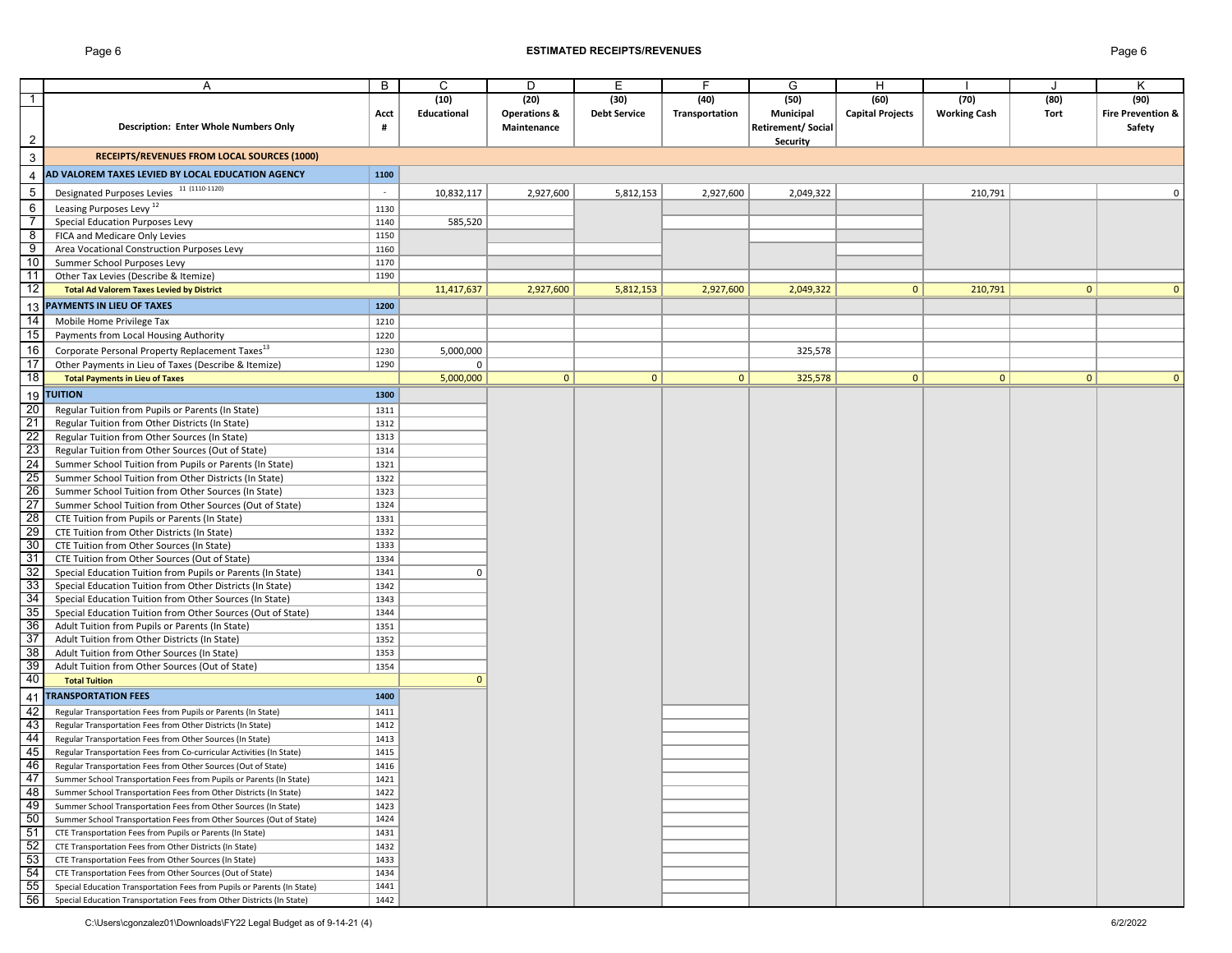## Page 7 **ESTIMATED RECEIPTS/REVENUES** Page 7

|                                                                                                        | A                                                                           | B    | C.          | D                       | E                   | F.             | G                         | Н                       |                     |              | Κ                            |
|--------------------------------------------------------------------------------------------------------|-----------------------------------------------------------------------------|------|-------------|-------------------------|---------------------|----------------|---------------------------|-------------------------|---------------------|--------------|------------------------------|
| $\overline{1}$                                                                                         |                                                                             |      | (10)        | (20)                    | (30)                | (40)           | (50)                      | (60)                    | (70)                | (80)         | (90)                         |
|                                                                                                        |                                                                             | Acct | Educational | <b>Operations &amp;</b> | <b>Debt Service</b> | Transportation | <b>Municipal</b>          | <b>Capital Projects</b> | <b>Working Cash</b> | Tort         | <b>Fire Prevention &amp;</b> |
|                                                                                                        | <b>Description: Enter Whole Numbers Only</b>                                | #    |             | Maintenance             |                     |                | <b>Retirement/ Social</b> |                         |                     |              | Safety                       |
| $\overline{2}$                                                                                         |                                                                             |      |             |                         |                     |                | <b>Security</b>           |                         |                     |              |                              |
| $\frac{57}{58}$<br>$\frac{58}{60}$<br>$\frac{60}{61}$                                                  | Special Education Transportation Fees from Other Sources (In State)         | 1443 |             |                         |                     |                |                           |                         |                     |              |                              |
|                                                                                                        | Special Education Transportation Fees from Other Sources (Out of State)     | 1444 |             |                         |                     |                |                           |                         |                     |              |                              |
|                                                                                                        | Adult Transportation Fees from Pupils or Parents (In State)                 | 1451 |             |                         |                     |                |                           |                         |                     |              |                              |
|                                                                                                        | Adult Transportation Fees from Other Districts (In State)                   | 1452 |             |                         |                     |                |                           |                         |                     |              |                              |
|                                                                                                        | Adult Transportation Fees from Other Sources (In State)                     | 1453 |             |                         |                     |                |                           |                         |                     |              |                              |
| 62                                                                                                     | Adult Transportation Fees from Other Sources (Out of State)                 | 1454 |             |                         |                     |                |                           |                         |                     |              |                              |
| 63                                                                                                     | <b>Total Transportation Fees</b>                                            |      |             |                         |                     | 0              |                           |                         |                     |              |                              |
| 64                                                                                                     | <b>EARNINGS ON INVESTMENTS</b>                                              | 1500 |             |                         |                     |                |                           |                         |                     |              |                              |
|                                                                                                        |                                                                             |      |             |                         |                     |                |                           |                         |                     |              |                              |
| 65<br>66                                                                                               | Interest on Investments                                                     | 1510 | 1,300,000   | 0 <sup>1</sup>          | 0                   | 0              | 50,000                    | 0                       | 0                   | 0            | $\Omega$                     |
| 67                                                                                                     | Gain or Loss on Sale of Investments                                         | 1520 |             |                         |                     |                |                           |                         |                     |              |                              |
|                                                                                                        | <b>Total Earnings on Investments</b>                                        |      | 1,300,000   | 0                       | $\mathbf{0}$        | $\mathbf{0}$   | 50,000                    | $\mathbf{0}$            | $\mathbf{0}$        | $\mathbf{0}$ | $\Omega$                     |
| $\begin{array}{r} 68 \\ \hline 69 \\ \hline 70 \\ \hline 71 \end{array}$                               | <b>FOOD SERVICE</b>                                                         | 1600 |             |                         |                     |                |                           |                         |                     |              |                              |
|                                                                                                        | Sales to Pupils - Lunch                                                     | 1611 | 200,000     |                         |                     |                |                           |                         |                     |              |                              |
|                                                                                                        | Sales to Pupils - Breakfast                                                 | 1612 |             |                         |                     |                |                           |                         |                     |              |                              |
|                                                                                                        | Sales to Pupils - A la Carte                                                | 1613 |             |                         |                     |                |                           |                         |                     |              |                              |
| 72                                                                                                     | Sales to Pupils - Other (Describe & Itemize)                                | 1614 |             |                         |                     |                |                           |                         |                     |              |                              |
| 73                                                                                                     | Sales to Adults                                                             | 1620 | 30,000      |                         |                     |                |                           |                         |                     |              |                              |
| 74                                                                                                     | Other Food Service (Describe & Itemize)                                     | 1690 | 0           |                         |                     |                |                           |                         |                     |              |                              |
| 75                                                                                                     | <b>Total Food Service</b>                                                   |      | 230,000     |                         |                     |                |                           |                         |                     |              |                              |
| 76                                                                                                     | <b>DISTRICT/SCHOOL ACTIVITY INCOME</b>                                      | 1700 |             |                         |                     |                |                           |                         |                     |              |                              |
|                                                                                                        |                                                                             |      |             |                         |                     |                |                           |                         |                     |              |                              |
| $\frac{77}{78}$                                                                                        | Admissions - Athletic                                                       | 1711 | 15,000      | $\Omega$                |                     |                |                           |                         |                     |              |                              |
|                                                                                                        | Admissions - Other                                                          | 1719 |             | $\Omega$                |                     |                |                           |                         |                     |              |                              |
|                                                                                                        | Fees                                                                        | 1720 | 0           | $\Omega$                |                     |                |                           |                         |                     |              |                              |
| 80                                                                                                     | <b>Book Store Sales</b>                                                     | 1730 | 0           | $\Omega$                |                     |                |                           |                         |                     |              |                              |
| 81                                                                                                     | Other District/School Activity Revenue (Describe & Itemize)                 | 1790 |             |                         |                     |                |                           |                         |                     |              |                              |
| 82                                                                                                     | <b>Student Activity Fund Revenues</b>                                       | 1799 |             |                         |                     |                |                           |                         |                     |              |                              |
| 83                                                                                                     | Total District/School Activity Income (without Student Activity Funds 1799) |      | 15,000      |                         |                     |                |                           |                         |                     |              |                              |
| 84                                                                                                     | Total District/School Activity Income (with Student Activity Funds 1799)    |      | 15,000      |                         |                     |                |                           |                         |                     |              |                              |
| 85                                                                                                     | <b>TEXTBOOK INCOME</b>                                                      | 1800 |             |                         |                     |                |                           |                         |                     |              |                              |
|                                                                                                        | Rentals - Regular Textbooks                                                 | 1811 | 0           |                         |                     |                |                           |                         |                     |              |                              |
|                                                                                                        | Rentals - Summer School Textbooks                                           | 1812 |             |                         |                     |                |                           |                         |                     |              |                              |
|                                                                                                        | Rentals - Adult/Continuing Education Textbooks                              | 1813 |             |                         |                     |                |                           |                         |                     |              |                              |
|                                                                                                        | Rentals - Other (Describe)                                                  | 1819 |             |                         |                     |                |                           |                         |                     |              |                              |
|                                                                                                        | Sales - Regular Textbooks                                                   | 1821 |             |                         |                     |                |                           |                         |                     |              |                              |
|                                                                                                        | Sales - Summer School Textbooks                                             | 1822 |             |                         |                     |                |                           |                         |                     |              |                              |
|                                                                                                        | Sales - Adult/Continuing Education Textbooks                                | 1823 |             |                         |                     |                |                           |                         |                     |              |                              |
| မြေ့မြေ့မြေ့မြေ့မြေ့မြေ                                                                                | Sales - Other (Describe & Itemize)                                          | 1829 |             |                         |                     |                |                           |                         |                     |              |                              |
|                                                                                                        | Other (Describe & Itemize)                                                  | 1890 |             |                         |                     |                |                           |                         |                     |              |                              |
|                                                                                                        | <b>Total Textbooks</b>                                                      |      | $\Omega$    |                         |                     |                |                           |                         |                     |              |                              |
|                                                                                                        | <b>OTHER REVENUE FROM LOCAL SOURCES</b>                                     | 1900 |             |                         |                     |                |                           |                         |                     |              |                              |
| $\begin{array}{r}\n 96 \\  \hline\n 97 \\  \hline\n 98 \\  \hline\n 99 \\  \hline\n 100\n \end{array}$ |                                                                             |      |             |                         |                     |                |                           |                         |                     |              |                              |
|                                                                                                        | Rentals                                                                     | 1910 | 0           | 100,000                 |                     |                |                           |                         |                     |              |                              |
|                                                                                                        | <b>Contributions and Donations from Private Sources</b>                     | 1920 | 0           | $\mathbf 0$             |                     |                |                           | 0                       |                     |              |                              |
|                                                                                                        | Impact Fees from Municipal or County Governments                            | 1930 | 0           |                         |                     |                |                           | 0                       |                     |              |                              |
| 101                                                                                                    | Services Provided Other Districts                                           | 1940 | 0           |                         |                     |                |                           |                         |                     |              |                              |
|                                                                                                        | Refund of Prior Years' Expenditures                                         | 1950 | 0           |                         |                     |                |                           |                         |                     |              |                              |
| 102<br>103                                                                                             | Payments of Surplus Moneys from TIF Districts                               | 1960 |             | 100,000                 |                     |                |                           | 0                       |                     |              |                              |
|                                                                                                        | <b>Drivers' Education Fees</b>                                              | 1970 |             |                         |                     |                |                           |                         |                     |              |                              |
| 104                                                                                                    | Proceeds from Vendors' Contracts                                            | 1980 | 0           | 0 <sup>1</sup>          |                     |                |                           |                         |                     |              |                              |
| 105                                                                                                    | <b>School Facility Occupation Tax Proceeds</b>                              | 1983 |             |                         |                     |                |                           |                         |                     |              |                              |
| 106                                                                                                    | Payment from Other Districts                                                | 1991 | 0           |                         |                     | 0              |                           |                         |                     |              |                              |
| 107                                                                                                    | Sale of Vocational Projects                                                 | 1992 |             |                         |                     |                |                           |                         |                     |              |                              |
| 108                                                                                                    | Other Local Fees (Describe & Itemize)                                       | 1993 | 0           |                         |                     |                |                           |                         |                     |              |                              |
| 109                                                                                                    | Other Local Revenues (Describe & Itemize)                                   | 1999 | 5,630       | 15,000                  |                     |                |                           | 0                       |                     |              |                              |
| 110                                                                                                    | <b>Total Other Revenue from Local Sources</b>                               |      | 5,630       | 215,000                 | 0                   | $\mathbf{0}$   | $\mathbf{0}$              | $\Omega$                | 0                   | 0            | $\overline{0}$               |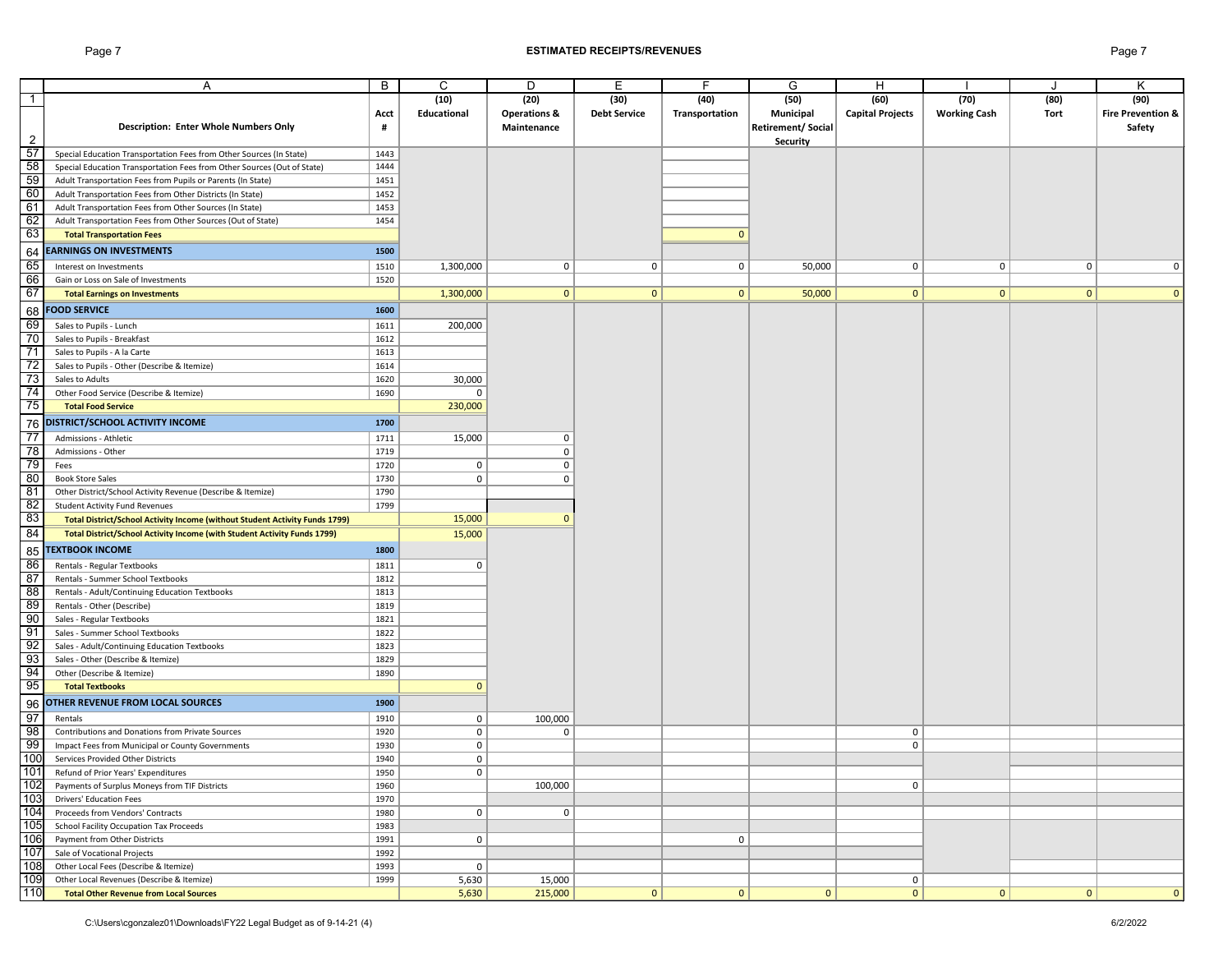## Page 8 **ESTIMATED RECEIPTS/REVENUES** Page 8

|                | Α                                                                                                  | B    | C                  | D                       | Е                   | F              | G                         | н                       |                     |                | K                            |
|----------------|----------------------------------------------------------------------------------------------------|------|--------------------|-------------------------|---------------------|----------------|---------------------------|-------------------------|---------------------|----------------|------------------------------|
| $\overline{1}$ |                                                                                                    |      | (10)               | (20)                    | (30)                | (40)           | (50)                      | (60)                    | (70)                | (80)           | (90)                         |
|                |                                                                                                    | Acct | <b>Educational</b> | <b>Operations &amp;</b> | <b>Debt Service</b> | Transportation | Municipal                 | <b>Capital Projects</b> | <b>Working Cash</b> | Tort           | <b>Fire Prevention &amp;</b> |
|                | <b>Description: Enter Whole Numbers Only</b>                                                       | #    |                    | Maintenance             |                     |                | <b>Retirement/ Social</b> |                         |                     |                | <b>Safety</b>                |
| $\overline{2}$ |                                                                                                    |      |                    |                         |                     |                | <b>Security</b>           |                         |                     |                |                              |
|                | Total Receipts/Revenues from Local Sources (without Student Activity Funds                         |      |                    |                         |                     |                |                           |                         |                     |                |                              |
| 111            | 1799)                                                                                              | 1000 | 17,968,267         | 3,142,600               | 5,812,153           | 2,927,600      | 2,424,900                 | $\overline{0}$          | 210,791             |                |                              |
|                |                                                                                                    |      |                    |                         |                     |                |                           |                         |                     |                |                              |
| 112            | Total Receipts/Revenues from Local Sources (with Student Activity Funds 1799)                      |      | 17,968,267         |                         |                     |                |                           |                         |                     |                |                              |
|                |                                                                                                    |      |                    |                         |                     |                |                           |                         |                     |                |                              |
|                | <b>FLOW-THROUGH RECEIPTS/REVENUES FROM ONE</b>                                                     |      |                    |                         |                     |                |                           |                         |                     |                |                              |
|                | 113 DISTRICT TO ANOTHER DISTRICT (2000)                                                            |      |                    |                         |                     |                |                           |                         |                     |                |                              |
| 114            | Flow-Through Revenue from State Sources                                                            | 2100 |                    |                         |                     |                |                           |                         |                     |                |                              |
| 115            | Flow-Through Revenue from Federal Sources                                                          | 2200 |                    |                         |                     |                |                           |                         |                     |                |                              |
| 116            | Other Flow-Through Revenue (Describe & Itemize)                                                    | 2300 |                    |                         |                     |                |                           |                         |                     |                |                              |
|                | <b>Total Flow-Through Receipts/Revenues From</b>                                                   | 2000 |                    |                         |                     |                |                           |                         |                     |                |                              |
| 117            | <b>One District to Another District</b>                                                            |      | $\mathbf{0}$       | $\mathbf{0}$            |                     | $\mathbf{0}$   | $\mathbf{0}$              |                         |                     |                |                              |
|                | 118 RECEIPTS/REVENUES FROM STATE SOURCES (3000)                                                    |      |                    |                         |                     |                |                           |                         |                     |                |                              |
|                | 119 UNRESTRICTED GRANTS-IN-AID (3001-3099)                                                         |      |                    |                         |                     |                |                           |                         |                     |                |                              |
| 120            |                                                                                                    |      |                    |                         |                     |                |                           |                         |                     | $\mathbf 0$    |                              |
| 121            | Evidence Based Funding Formula (Section 18-8.15)<br>Reorganization Incentives (Accounts 3005-3021) | 3001 | 100,000,000        | 34,337,486              | $\overline{0}$      | 4,000,000      | 2,000,000                 | 0                       |                     |                |                              |
| 122            |                                                                                                    | 3005 |                    |                         |                     |                |                           |                         |                     |                |                              |
|                | <b>Fast Growth District Grants</b>                                                                 | 3030 |                    |                         |                     |                |                           |                         |                     |                |                              |
| 123            | Other Unrestricted Grants-In-Aid From State Sources (Describe & Itemize)                           | 3099 |                    |                         |                     |                |                           |                         |                     |                |                              |
| 124            |                                                                                                    |      |                    |                         |                     |                |                           |                         |                     |                |                              |
|                | <b>Total Unrestricted Grants-In-Aid</b>                                                            |      | 100,000,000        | 34,337,486              | 0                   | 4,000,000      | 2,000,000                 | $\mathbf{0}$            |                     | $\overline{0}$ | $\Omega$                     |
|                | 125 RESTRICTED GRANTS-IN-AID (3100-3900)                                                           |      |                    |                         |                     |                |                           |                         |                     |                |                              |
|                | 126 SPECIAL EDUCATION                                                                              |      |                    |                         |                     |                |                           |                         |                     |                |                              |
| 127            | Special Education - Private Facility Tuition                                                       | 3100 | 1,810,272          |                         |                     |                |                           |                         |                     |                |                              |
| 128            | Special Education - Funding for Children Requiring Sp Ed Services                                  | 3105 | 0                  |                         |                     |                |                           |                         |                     |                |                              |
| 129            | Special Education - Personnel                                                                      | 3110 | 0                  |                         |                     |                |                           |                         |                     |                |                              |
| 130            | Special Education - Orphanage - Individual                                                         | 3120 | 21,344             |                         |                     |                |                           |                         |                     |                |                              |
| 131            | Special Education - Orphanage - Summer Individual                                                  | 3130 | 6,137              |                         |                     |                |                           |                         |                     |                |                              |
| 132            | Special Education - Summer School                                                                  | 3145 | 0                  |                         |                     |                |                           |                         |                     |                |                              |
| 133            | Special Education - Other (Describe & Itemize)                                                     | 3199 |                    |                         |                     |                |                           |                         |                     |                |                              |
| 134            | <b>Total Special Education</b>                                                                     |      | 1,837,753          | $\Omega$                |                     | $\Omega$       |                           |                         |                     |                |                              |
|                |                                                                                                    |      |                    |                         |                     |                |                           |                         |                     |                |                              |
|                | 135 CAREER AND TECHNICAL EDUCATION (CTE)                                                           |      |                    |                         |                     |                |                           |                         |                     |                |                              |
| 136            | CTE - Technical Education - Tech Prep                                                              | 3200 |                    |                         |                     |                |                           |                         |                     |                |                              |
| 137            | CTE - Secondary Program Improvement (CTEI)                                                         | 3220 | 93,708             |                         |                     |                |                           |                         |                     |                |                              |
| 138            | CTE - WECEP                                                                                        | 3225 |                    |                         |                     |                |                           |                         |                     |                |                              |
| 139            | CTE - Agriculture Education                                                                        | 3235 |                    |                         |                     |                |                           |                         |                     |                |                              |
| 140            | <b>CTE - Instructor Practicum</b>                                                                  | 3240 |                    |                         |                     |                |                           |                         |                     |                |                              |
| 141            | <b>CTE - Student Organizations</b>                                                                 | 3270 |                    |                         |                     |                |                           |                         |                     |                |                              |
| 142            | CTE - Other (Describe & Itemize)                                                                   | 3299 |                    |                         |                     |                |                           |                         |                     |                |                              |
| 143            | <b>Total Career and Technical Education</b>                                                        |      | 93,708             |                         |                     |                | $\Omega$                  |                         |                     |                |                              |
|                | 144 BILINGUAL EDUCATION                                                                            |      |                    |                         |                     |                |                           |                         |                     |                |                              |
| 145            | Bilingual Education - Downstate - TPI and TBE                                                      | 3305 | 0                  |                         |                     |                |                           |                         |                     |                |                              |
| 146            | Bilingual Education - Downstate - Transitional Bilingual Education                                 | 3310 |                    |                         |                     |                |                           |                         |                     |                |                              |
| 147            | <b>Total Bilingual Education</b>                                                                   |      | $\mathbf{0}$       |                         |                     |                | $\Omega$                  |                         |                     |                |                              |
| 148            | State Free Lunch & Breakfast                                                                       | 3360 | 100,000            |                         |                     |                |                           |                         |                     |                |                              |
| 149            | School Breakfast Initiative                                                                        |      |                    |                         |                     |                |                           |                         |                     |                |                              |
| 150            |                                                                                                    | 3365 |                    |                         |                     |                |                           |                         |                     |                |                              |
|                | <b>Driver Education</b>                                                                            | 3370 | 97,737             |                         |                     |                |                           |                         |                     |                |                              |
| 151            | <b>Adult Education (from ICCB)</b>                                                                 | 3410 |                    |                         |                     |                |                           |                         |                     |                |                              |
| 152            | Adult Education - Other (Describe & Itemize)                                                       | 3499 |                    |                         |                     |                |                           |                         |                     |                |                              |
|                | 153 TRANSPORTATION                                                                                 |      |                    |                         |                     |                |                           |                         |                     |                |                              |
| 154            | Transportation - Regular and Vocational                                                            | 3500 |                    |                         |                     | 999,566        |                           |                         |                     |                |                              |
| 155            | <b>Transportation - Special Education</b>                                                          | 3510 |                    |                         |                     | 3,068,740      |                           |                         |                     |                |                              |
| 156            | Transportation - Other (Describe & Itemize)                                                        | 3599 |                    |                         |                     |                |                           |                         |                     |                |                              |
| 157            | <b>Total Transportation</b>                                                                        |      | $\mathbf{0}$       |                         |                     | 4,068,306      | $\Omega$                  |                         |                     |                |                              |
| 158            |                                                                                                    |      |                    |                         |                     |                |                           |                         |                     |                |                              |
|                | Learning Improvement - Change Grants                                                               | 3610 |                    |                         |                     |                |                           |                         |                     |                |                              |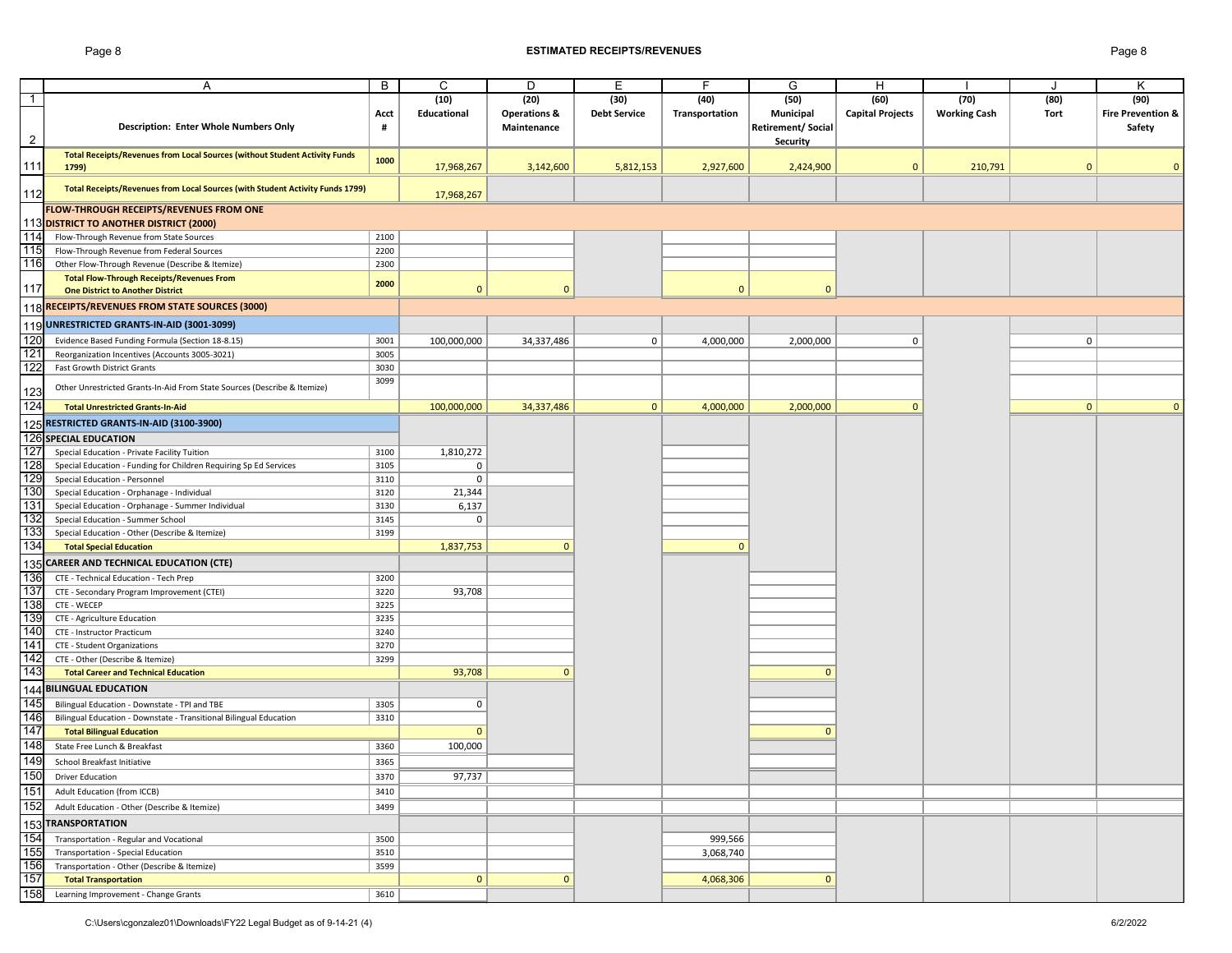## Page 9 **ESTIMATED RECEIPTS/REVENUES** Page 9

|                                       | A                                                                                                                               | B    | C                  | D                       | E                   | F.             | G                        | H                       |                     |                | K                            |
|---------------------------------------|---------------------------------------------------------------------------------------------------------------------------------|------|--------------------|-------------------------|---------------------|----------------|--------------------------|-------------------------|---------------------|----------------|------------------------------|
| $\overline{1}$                        |                                                                                                                                 |      | (10)               | (20)                    | (30)                | (40)           | (50)                     | (60)                    | (70)                | (80)           | (90)                         |
|                                       |                                                                                                                                 | Acct | <b>Educational</b> | <b>Operations &amp;</b> | <b>Debt Service</b> | Transportation | <b>Municipal</b>         | <b>Capital Projects</b> | <b>Working Cash</b> | Tort           | <b>Fire Prevention &amp;</b> |
|                                       | <b>Description: Enter Whole Numbers Only</b>                                                                                    | #    |                    | Maintenance             |                     |                | <b>Retirement/Social</b> |                         |                     |                | Safety                       |
| $\overline{2}$                        |                                                                                                                                 |      |                    |                         |                     |                | Security                 |                         |                     |                |                              |
| 159                                   | Scientific Literacy                                                                                                             | 3660 |                    |                         |                     |                |                          |                         |                     |                |                              |
| 160                                   | Truant Alternative/Optional Education                                                                                           | 3695 | 92,055             |                         |                     |                |                          |                         |                     |                |                              |
| 161                                   |                                                                                                                                 |      |                    |                         |                     |                |                          |                         |                     |                |                              |
|                                       | Early Childhood - Block Grant                                                                                                   | 3705 | 5,427,179          |                         |                     |                |                          |                         |                     |                |                              |
| 162                                   | Chicago General Education Block Grant                                                                                           | 3766 |                    |                         |                     |                |                          |                         |                     |                |                              |
| 163                                   | Chicago Educational Services Block Grant                                                                                        | 3767 |                    |                         |                     |                |                          |                         |                     |                |                              |
| 164                                   | School Safety & Educational Improvement Block Grant                                                                             | 3775 |                    |                         |                     |                |                          |                         |                     |                |                              |
| 165                                   | Technology - Technology for Success                                                                                             | 3780 |                    |                         |                     |                |                          |                         |                     |                |                              |
| 166                                   | <b>State Charter Schools</b>                                                                                                    | 3815 |                    |                         |                     |                |                          |                         |                     |                |                              |
| 167                                   | <b>Extended Learning Opportunities - Summer Bridges</b>                                                                         | 3825 |                    |                         |                     |                |                          |                         |                     |                |                              |
| 168                                   |                                                                                                                                 |      |                    |                         |                     |                |                          |                         |                     |                |                              |
|                                       | Infrastructure Improvements - Planning/Construction                                                                             | 3920 |                    |                         |                     |                |                          |                         |                     |                |                              |
| 169                                   | School Infrastructure - Maintenance Projects                                                                                    | 3925 |                    |                         |                     |                |                          |                         |                     |                |                              |
| 170                                   | Other Restricted Revenue from State Sources (Describe & Itemize)                                                                | 3999 | 171,609            | 0                       |                     |                |                          | $\mathbf 0$             |                     |                |                              |
| 171                                   | <b>Total Restricted Grants-In-Aid</b>                                                                                           |      | 7,820,041          | 0                       | 0                   | 4,068,306      | $\mathbf{0}$             | $\mathbf 0$             | $\mathbf{0}$        | $\mathbf{0}$   |                              |
| 172                                   | <b>Total Receipts/Revenues from State Sources</b>                                                                               | 3000 | 107,820,041        | 34,337,486              | 0                   | 8,068,306      | 2,000,000                | $\mathbf{0}$            | $\overline{0}$      | $\overline{0}$ | $\Omega$                     |
|                                       | 173 RECEIPTS/REVENUES FROM FEDERAL SOURCES (4000)                                                                               |      |                    |                         |                     |                |                          |                         |                     |                |                              |
|                                       |                                                                                                                                 |      |                    |                         |                     |                |                          |                         |                     |                |                              |
|                                       | UNRESTRICTED GRANTS-IN-AID RECEIVED DIRECTLY FROM FEDERAL GOVT. (4001-                                                          |      |                    |                         |                     |                |                          |                         |                     |                |                              |
|                                       | 174 4009)                                                                                                                       |      |                    |                         |                     |                |                          |                         |                     |                |                              |
| 175                                   | Federal Impact Aid                                                                                                              | 4001 |                    |                         |                     |                |                          |                         |                     |                |                              |
|                                       | Other Unrestricted Grants-In-Aid Received Directly from the Federal Govt. (Describe   4009                                      |      |                    |                         |                     |                |                          |                         |                     |                |                              |
| 176<br>177                            | & Itemize)                                                                                                                      |      |                    |                         |                     |                |                          |                         |                     |                |                              |
|                                       | Total Unrestricted Grants-In-Aid Received Directly from Fed Govt                                                                |      | $\mathbf{0}$       | 0                       | $\overline{0}$      | $\mathbf{0}$   | $\mathbf{0}$             | $\mathbf{0}$            | $\mathbf{0}$        | $\Omega$       | $\mathbf{0}$                 |
|                                       | RESTRICTED GRANTS-IN-AID RECEIVED DIRECTLY FROM FEDERAL GOVT                                                                    |      |                    |                         |                     |                |                          |                         |                     |                |                              |
|                                       | 178 (4045-4090)                                                                                                                 |      |                    |                         |                     |                |                          |                         |                     |                |                              |
| 179                                   | <b>Head Start</b>                                                                                                               | 4045 |                    |                         |                     |                |                          |                         |                     |                |                              |
| 180                                   | <b>Construction (Impact Aid)</b>                                                                                                | 4050 |                    |                         |                     |                |                          |                         |                     |                |                              |
| 181                                   | MAGNET                                                                                                                          | 4060 |                    |                         |                     |                |                          |                         |                     |                |                              |
|                                       | Other Restricted Grants-In-Aid Received Directly from Federal Govt.                                                             | 4090 |                    |                         |                     |                |                          |                         |                     |                |                              |
| 182                                   | (Describe & Itemize)                                                                                                            |      | 0                  |                         |                     |                |                          |                         |                     |                |                              |
| 183                                   | Total Restricted Grants-In-Aid Received Directly from Federal Govt.                                                             |      | $\mathbf{0}$       |                         |                     | $\mathbf{0}$   | $\mathbf{0}$             |                         |                     |                | $\mathbf{0}$                 |
|                                       | RESTRICTED GRANTS-IN-AID RECEIVED FROM FEDERAL                                                                                  |      |                    |                         |                     |                |                          |                         |                     |                |                              |
|                                       | <b>184 GOVT. THRU THE STATE (4100-4999)</b>                                                                                     |      |                    |                         |                     |                |                          |                         |                     |                |                              |
|                                       |                                                                                                                                 |      |                    |                         |                     |                |                          |                         |                     |                |                              |
|                                       | 185 TITLE V<br>186 Title V<br>Title V - Flexibility and Accountability                                                          | 4100 |                    |                         |                     |                |                          |                         |                     |                |                              |
| 187                                   | Title V - SEA Projects                                                                                                          | 4105 |                    |                         |                     |                |                          |                         |                     |                |                              |
| $\frac{1}{188}$                       | Title V - Rural Education Initiative (REI)                                                                                      | 4107 |                    |                         |                     |                |                          |                         |                     |                |                              |
| 189                                   | Title V - Other (Describe & Itemize)                                                                                            | 4199 |                    |                         |                     |                |                          |                         |                     |                |                              |
| 190                                   | <b>Total Title V</b>                                                                                                            |      | $\mathbf 0$        | $\Omega$                |                     | $\mathbf{0}$   | $\Omega$                 |                         |                     |                |                              |
|                                       | 191 FOOD SERVICE                                                                                                                |      |                    |                         |                     |                |                          |                         |                     |                |                              |
| 192                                   |                                                                                                                                 |      |                    |                         |                     |                |                          |                         |                     |                |                              |
| 193                                   | Breakfast Start-Up Expansion                                                                                                    | 4200 |                    |                         |                     |                |                          |                         |                     |                |                              |
|                                       | National School Lunch Program                                                                                                   | 4210 | 5,000,000          |                         |                     |                |                          |                         |                     |                |                              |
|                                       | Special Milk Program                                                                                                            | 4215 |                    |                         |                     |                |                          |                         |                     |                |                              |
| $\frac{15}{194}$<br>$\frac{195}{196}$ | School Breakfast Program                                                                                                        | 4220 | 1,500,000          |                         |                     |                |                          |                         |                     |                |                              |
|                                       | Summer Food Service Admin/Program                                                                                               | 4225 | 500,000            |                         |                     |                |                          |                         |                     |                |                              |
| 197<br>198                            | Child and Adult Care Food Program                                                                                               | 4226 |                    |                         |                     |                |                          |                         |                     |                |                              |
|                                       | Fresh Fruit and Vegetables                                                                                                      | 4240 | 0                  |                         |                     |                |                          |                         |                     |                |                              |
| 199                                   | Food Service - Other (Describe & Itemize)                                                                                       | 4299 |                    |                         |                     |                |                          |                         |                     |                |                              |
| 200                                   | <b>Total Food Service</b>                                                                                                       |      | 7,000,000          |                         |                     |                | $\Omega$                 |                         |                     |                |                              |
|                                       |                                                                                                                                 |      |                    |                         |                     |                |                          |                         |                     |                |                              |
|                                       | Title I - Low Income                                                                                                            | 4300 | 30,499,268         |                         |                     |                |                          |                         |                     |                |                              |
|                                       | 201 TITLE I<br>202 Title I<br>203 Title I<br>204 Title I<br>205 Title I<br>206 Tot<br>Title I - Low Income - Neglected, Private | 4305 | 1,748,446          |                         |                     |                |                          |                         |                     |                |                              |
|                                       | Title I - Migrant Education                                                                                                     | 4340 |                    |                         |                     |                |                          |                         |                     |                |                              |
|                                       | Title I - Other (Describe & Itemize)                                                                                            | 4399 | 3,435              |                         |                     |                |                          |                         |                     |                |                              |
|                                       | Total Title I                                                                                                                   |      | 32,251,149         | $\Omega$                |                     | $\mathbf{0}$   | $\mathbf{0}$             |                         |                     |                |                              |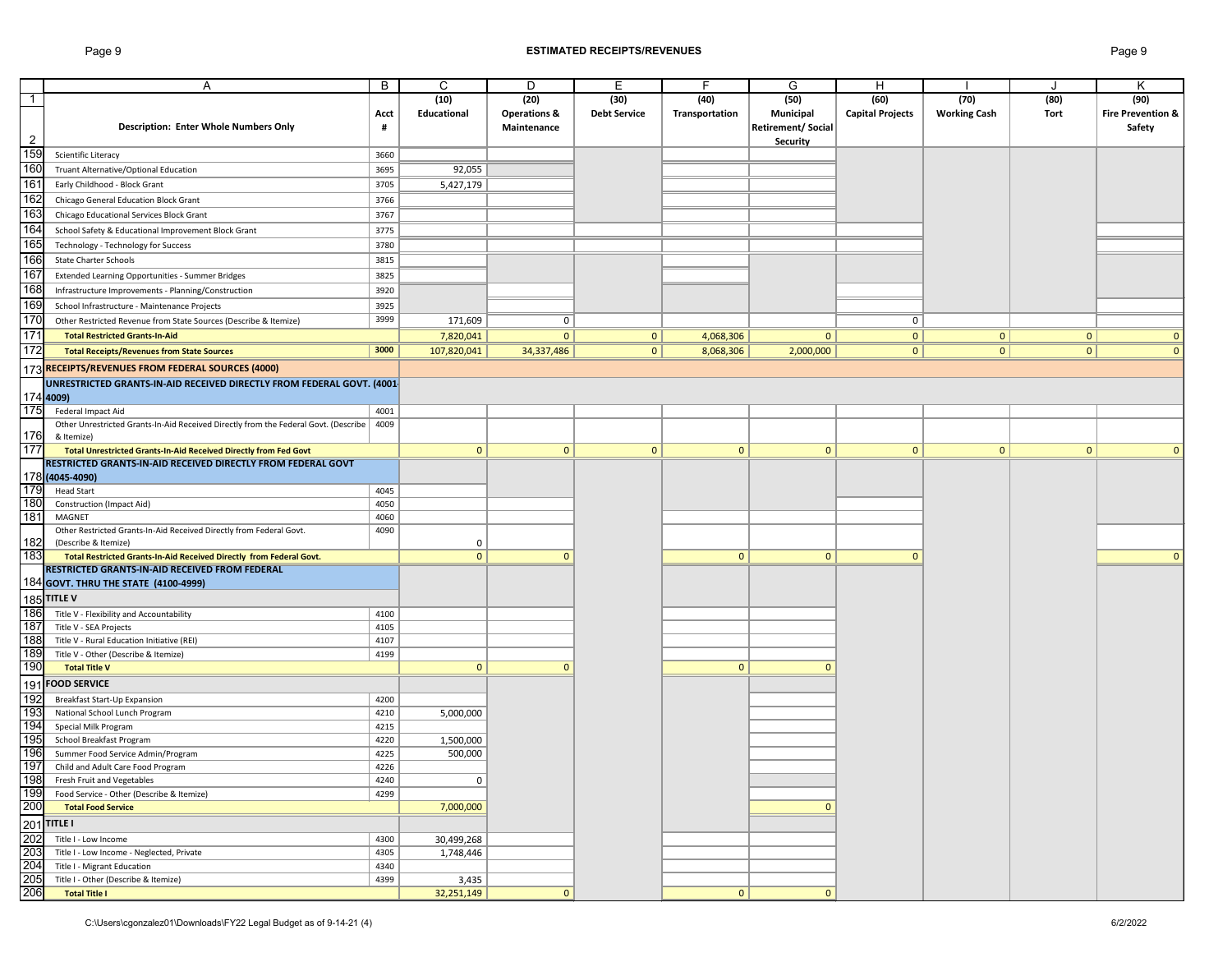# Page 10 **ESTIMATED RECEIPTS/REVENUES** Page 10

|                          | A                                                                  | $\sf B$ | $\mathsf{C}$ | D                       | Е                   | F.             | G                 | H                       |                     |              | Κ                            |
|--------------------------|--------------------------------------------------------------------|---------|--------------|-------------------------|---------------------|----------------|-------------------|-------------------------|---------------------|--------------|------------------------------|
| $\overline{\phantom{1}}$ |                                                                    |         | (10)         | (20)                    | (30)                | (40)           | (50)              | (60)                    | (70)                | (80)         | (90)                         |
|                          |                                                                    | Acct    | Educational  | <b>Operations &amp;</b> | <b>Debt Service</b> | Transportation | <b>Municipal</b>  | <b>Capital Projects</b> | <b>Working Cash</b> | Tort         | <b>Fire Prevention &amp;</b> |
|                          | <b>Description: Enter Whole Numbers Only</b>                       |         |              | Maintenance             |                     |                | Retirement/Social |                         |                     |              | Safety                       |
| $\overline{2}$           |                                                                    |         |              |                         |                     |                | Security          |                         |                     |              |                              |
|                          | 207 TITLE IV                                                       |         |              |                         |                     |                |                   |                         |                     |              |                              |
|                          |                                                                    |         |              |                         |                     |                |                   |                         |                     |              |                              |
| 208                      | Title IV - Student Support & Academic Enrichment Grant             | 4400    |              |                         |                     |                |                   |                         |                     |              |                              |
| 209                      | Title IV - 21st Century                                            | 4421    | 2,285,588    |                         |                     |                |                   |                         |                     |              |                              |
| 210                      | Title IV - Other (Describe & Itemize)                              | 4499    |              |                         |                     |                |                   |                         |                     |              |                              |
| 211                      | <b>Total Title IV</b>                                              |         | 2,285,588    |                         |                     | $\mathbf{0}$   |                   |                         |                     |              |                              |
| 212                      | <b>FEDERAL - SPECIAL EDUCATION</b>                                 |         |              |                         |                     |                |                   |                         |                     |              |                              |
| 213                      | Federal Special Education - Preschool Flow-Through                 | 4600    | 56,453       |                         |                     |                |                   |                         |                     |              |                              |
| 21 <sub>4</sub>          | Federal Special Education - Preschool Discretionary                | 4605    |              |                         |                     |                |                   |                         |                     |              |                              |
| 215                      |                                                                    | 4620    | 4,166,502    |                         |                     |                |                   |                         |                     |              |                              |
| 216                      | Federal Special Education - IDEA Flow Through                      |         |              |                         |                     |                |                   |                         |                     |              |                              |
| 217                      | Federal Special Education - IDEA Room & Board                      | 4625    | 77,585       |                         |                     |                |                   |                         |                     |              |                              |
|                          | Federal Special Education - IDEA Discretionary                     | 4630    |              |                         |                     |                |                   |                         |                     |              |                              |
| 218                      | Federal Special Education - IDEA - Other (Describe & Itemize)      | 4699    |              |                         |                     |                |                   |                         |                     |              |                              |
| 219                      | <b>Total Federal Special Education</b>                             |         | 4,300,540    |                         |                     | $\mathbf{0}$   | $\Omega$          |                         |                     |              |                              |
|                          | 220 CTE - PERKINS                                                  |         |              |                         |                     |                |                   |                         |                     |              |                              |
| 22 <sup>2</sup>          | CTE - Perkins-Title IIIE Tech Prep                                 | 4770    |              |                         |                     |                |                   |                         |                     |              |                              |
| 222                      | CTE - Other (Describe & Itemize)                                   | 4799    |              |                         |                     |                |                   |                         |                     |              |                              |
| 223                      | <b>Total CTE - Perkins</b>                                         |         | $\mathbf{0}$ |                         |                     |                |                   |                         |                     |              |                              |
| 224                      |                                                                    |         |              |                         |                     |                |                   |                         |                     |              |                              |
|                          | Federal - Adult Education                                          | 4810    |              |                         |                     |                |                   |                         |                     |              |                              |
| 225                      | ARRA - General State Aid - Education Stabilization                 | 4850    |              |                         |                     |                |                   |                         |                     |              |                              |
| 226                      | ARRA - Title I - Low Income                                        | 4851    | 184,807      |                         |                     |                |                   |                         |                     |              |                              |
| $22^{-}$                 | ARRA - Title I - Neglected, Private                                | 4852    |              |                         |                     |                |                   |                         |                     |              |                              |
| 228                      | ARRA - Title I - Delinquent, Private                               | 4853    |              |                         |                     |                |                   |                         |                     |              |                              |
| 229                      | ARRA - Title I - School Improvement (Part A)                       | 4854    |              |                         |                     |                |                   |                         |                     |              |                              |
| 230                      | ARRA - Title I - School Improvement (Section 1003g)                | 4855    |              |                         |                     |                |                   |                         |                     |              |                              |
| 23 <sup>7</sup>          | ARRA - IDEA - Part B - Preschool                                   | 4856    |              |                         |                     |                |                   |                         |                     |              |                              |
| 232                      | ARRA - IDEA - Part B - Flow-Through                                | 4857    |              |                         |                     |                |                   |                         |                     |              |                              |
| 233                      | ARRA - Title IID - Technology - Formula                            | 4860    |              |                         |                     |                |                   |                         |                     |              |                              |
| 234                      | ARRA - Title IID - Technology - Competitive                        | 4861    |              |                         |                     |                |                   |                         |                     |              |                              |
| 235                      | ARRA - McKinney - Vento Homeless Education                         | 4862    |              |                         |                     |                |                   |                         |                     |              |                              |
| 236                      | ARRA - Child Nutrition Equipment Assistance                        | 4863    |              |                         |                     |                |                   |                         |                     |              |                              |
| 237                      | Impact Aid Formula Grants                                          | 4864    |              |                         |                     |                |                   |                         |                     |              |                              |
| 238                      | Impact Aid Competitive Grants                                      | 4865    |              |                         |                     |                |                   |                         |                     |              |                              |
| 239                      |                                                                    | 4866    |              |                         |                     |                |                   |                         |                     |              |                              |
| 240                      | Qualified Zone Academy Bond Tax Credits                            |         |              |                         |                     |                |                   |                         |                     |              |                              |
|                          | Qualified School Construction Bond Credits                         | 4867    |              |                         | 1,840,238           |                |                   |                         |                     |              |                              |
| 24 <sup>7</sup>          | <b>Build America Bond Tax Credits</b>                              | 4868    |              |                         |                     |                |                   |                         |                     |              |                              |
| 242                      | Build America Bond Interest Reimbursement                          | 4869    |              |                         |                     |                |                   |                         |                     |              |                              |
| 243                      | ARRA - General State Aid - Other Government Services Stabilization | 4870    |              |                         |                     |                |                   |                         |                     |              |                              |
| 244                      | Other ARRA Funds - II                                              | 4871    |              |                         |                     |                |                   |                         |                     |              |                              |
| 245                      | Other ARRA Funds - III                                             | 4872    |              |                         |                     |                |                   |                         |                     |              |                              |
| 246                      | Other ARRA Funds - IV                                              | 4873    |              |                         |                     |                |                   |                         |                     |              |                              |
| 247                      | Other ARRA Funds - V                                               | 4874    |              |                         |                     |                |                   |                         |                     |              |                              |
| 248                      | ARRA - Early Childhood                                             | 4875    |              |                         |                     |                |                   |                         |                     |              |                              |
| 249                      | Other ARRA Funds - VII                                             | 4876    |              |                         |                     |                |                   |                         |                     |              |                              |
| 250                      | Other ARRA Funds - VIII                                            | 4877    |              |                         |                     |                |                   |                         |                     |              |                              |
| 25 <sup>′</sup>          | Other ARRA Funds - IX                                              | 4878    |              |                         |                     |                |                   |                         |                     |              |                              |
| 252                      | Other ARRA Funds - X                                               | 4879    |              |                         |                     |                |                   |                         |                     |              |                              |
| 253                      | Other ARRA Funds - Ed Job Fund Program                             | 4880    |              |                         |                     |                |                   |                         |                     |              |                              |
| 254                      | <b>Total Stimulus Programs</b>                                     |         | 184,807      | $\overline{0}$          | 1,840,238           | $\mathbf 0$    | 0                 | $\Omega$                |                     | $\mathbf{0}$ | $\Omega$                     |
| 255                      | Race to the Top Program                                            | 4901    | $\mathbf 0$  |                         |                     |                |                   |                         |                     |              |                              |
| 256                      |                                                                    | 4902    | 0            |                         |                     |                |                   |                         |                     |              |                              |
|                          | Race to the Top - Preschool Expansion Grant                        |         |              |                         |                     |                |                   |                         |                     |              |                              |
| 257                      | Title III - Instruction for English Learners & Immigrant Students  | 4905    | 0            |                         |                     |                |                   |                         |                     |              |                              |
| 258                      | Title III - English Language Acquistion                            | 4909    | 495,890      |                         |                     |                |                   |                         |                     |              |                              |
| 259                      | McKinney Education for Homeless Children                           | 4920    |              |                         |                     |                |                   |                         |                     |              |                              |
| 260                      | Title II - Eisenhower - Professional Development Formula           | 4930    |              |                         |                     |                |                   |                         |                     |              |                              |
|                          |                                                                    |         |              |                         |                     |                |                   |                         |                     |              |                              |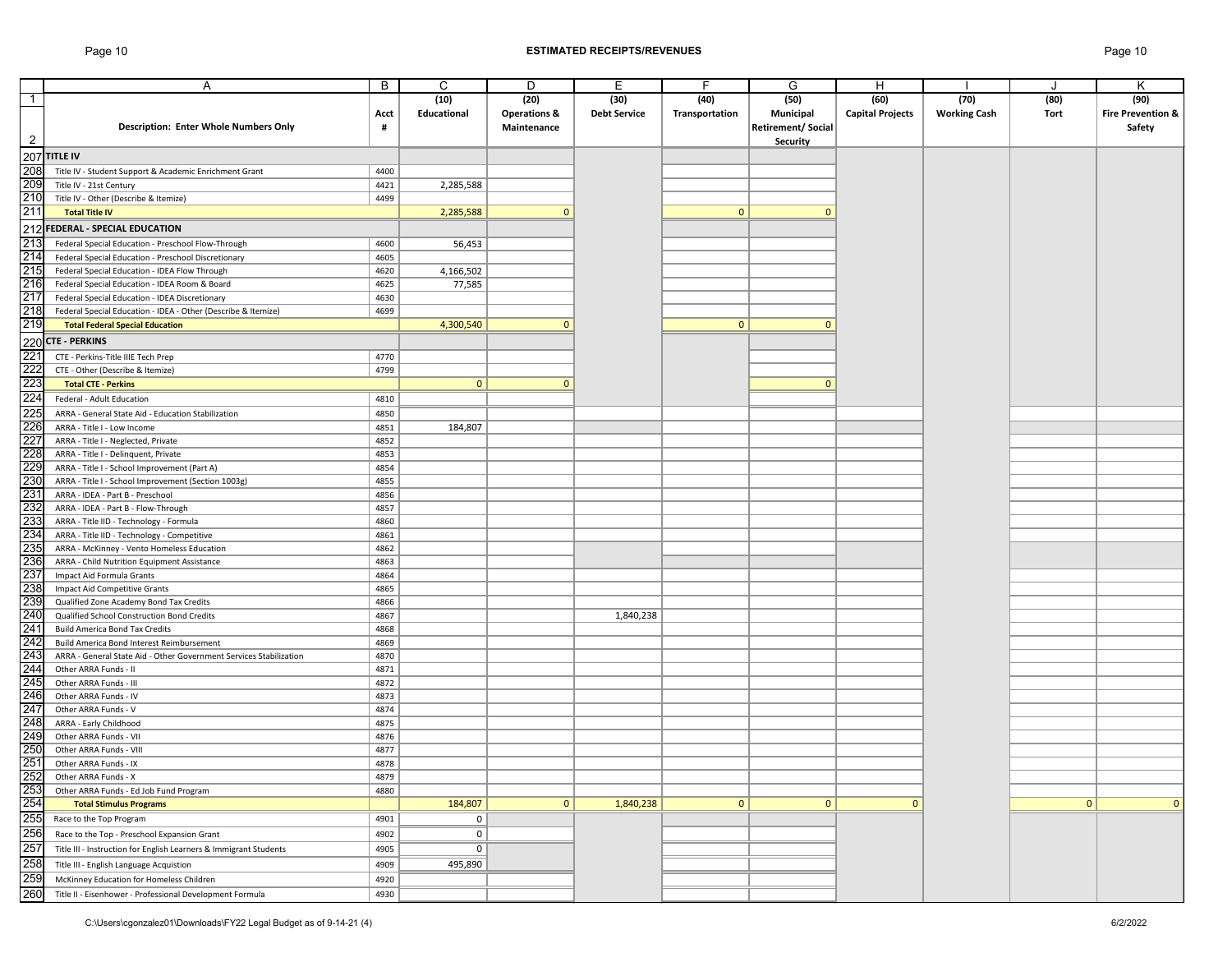## Page 11 **ESTIMATED RECEIPTS/REVENUES** Page 11

|                  |                                                                                  | B    |             | D                       | Е                   |                | G                 | н                       |                     |      |                              |
|------------------|----------------------------------------------------------------------------------|------|-------------|-------------------------|---------------------|----------------|-------------------|-------------------------|---------------------|------|------------------------------|
|                  |                                                                                  |      | (10)        | (20)                    | (30)                | (40)           | (50)              | (60)                    | (70)                | (80) | (90)                         |
|                  |                                                                                  | Acct | Educational | <b>Operations &amp;</b> | <b>Debt Service</b> | Transportation | Municipal         | <b>Capital Projects</b> | <b>Working Cash</b> | Tort | <b>Fire Prevention &amp;</b> |
|                  | <b>Description: Enter Whole Numbers Only</b>                                     |      |             | Maintenance             |                     |                | Retirement/Social |                         |                     |      | Safety                       |
| $\overline{2}$   |                                                                                  |      |             |                         |                     |                | <b>Security</b>   |                         |                     |      |                              |
| 26 <sup>7</sup>  | Title II - Teacher Quality                                                       | 4932 | 490,494     |                         |                     |                |                   |                         |                     |      |                              |
| 262              | <b>Federal Charter Schools</b>                                                   | 4960 |             |                         |                     |                |                   |                         |                     |      |                              |
| 263              | <b>State Assessment Grants</b>                                                   | 4981 |             |                         |                     |                |                   |                         |                     |      |                              |
| $\overline{264}$ | <b>Grant for State Assessments and Related Activities</b>                        | 4982 |             |                         |                     |                |                   |                         |                     |      |                              |
| 265              | Medicaid Matching Funds - Administrative Outreach                                | 4991 | 342,554     |                         |                     |                |                   |                         |                     |      |                              |
| 266              | Medicaid Matching Funds - Fee-For-Service Program                                | 4992 | 552,326     |                         |                     |                |                   |                         |                     |      |                              |
|                  | Other Restricted Grants Received from Federal Government through State (Describe | 4998 |             |                         |                     |                |                   |                         |                     |      |                              |
| 267              | & Itemize)                                                                       |      | 412,046     | 570,833                 |                     |                |                   |                         |                     |      |                              |
|                  | Total Restricted Grants-In-Aid Received from Federal Govt. Thru the              |      |             |                         |                     |                |                   |                         |                     |      |                              |
| 268              | <b>State</b>                                                                     |      | 48,315,394  | 570,833                 | 1,840,238           |                |                   | $\Omega$                |                     |      |                              |
| 269              | TOTAL RECEIPTS/REVENUES FROM FEDERAL SOURCES                                     | 4000 | 48,315,394  | 570,833                 | 1,840,238           | $\mathbf{0}$   | 0                 | $\mathbf{0}$            | $\mathbf{0}$        |      |                              |
|                  | <b>TOTAL DIRECT RECEIPTS/REVENUES (without Student Activity Funds</b>            |      |             |                         |                     |                |                   |                         |                     |      |                              |
| 270              | 1799)                                                                            |      | 174,103,702 | 38,050,919              | 7,652,391           | 10,995,906     | 4,424,900         | $\mathbf{0}$            | 210,791             |      |                              |
|                  | <b>TOTAL DIRECT RECEIPTS/REVENUES (with Student Activity Funds</b>               |      |             |                         |                     |                |                   |                         |                     |      |                              |
| 271              | 1799)                                                                            |      | 174,103,702 |                         |                     |                |                   |                         |                     |      |                              |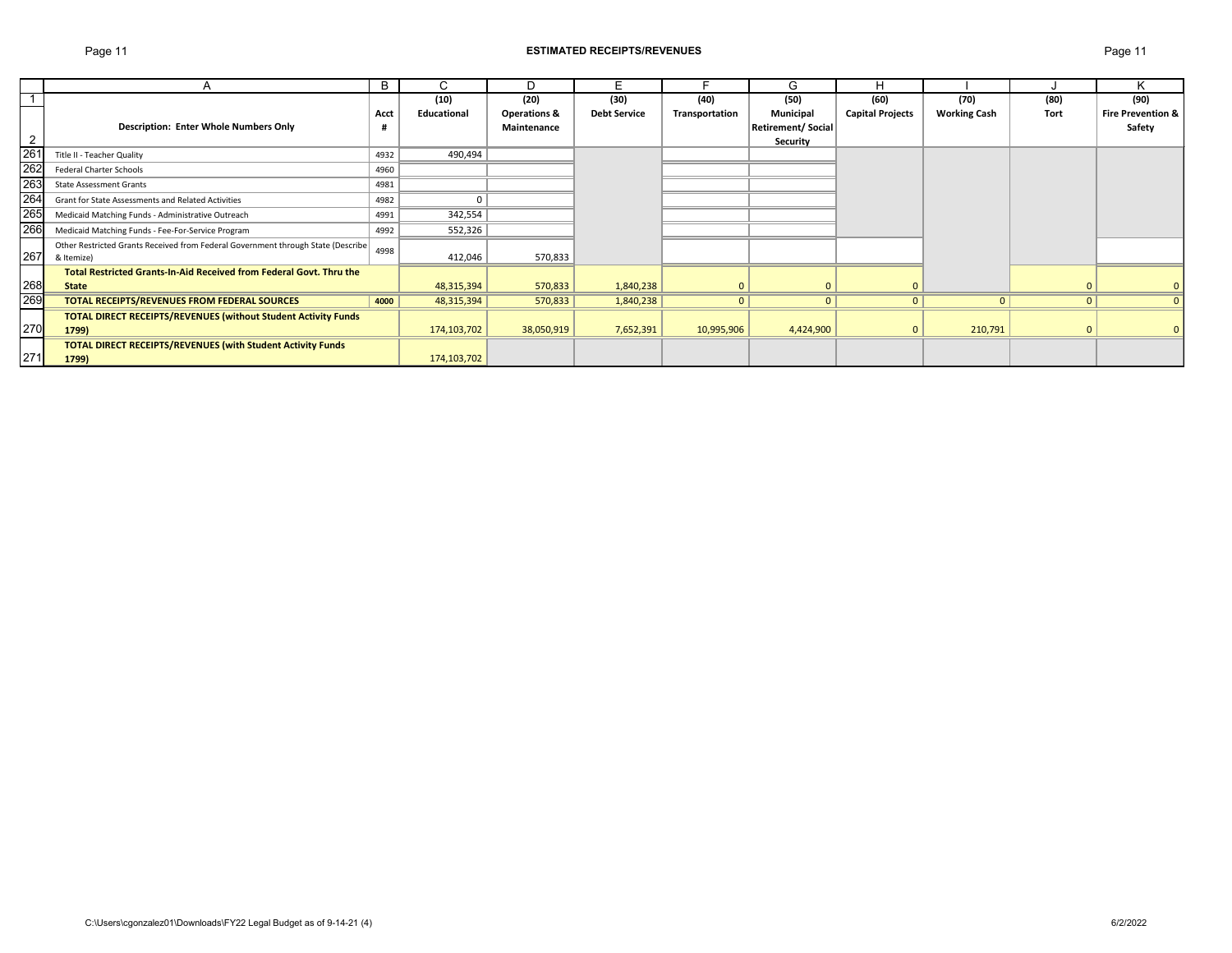|                                                                      | <b>x</b> School District                                                                                                   |                                 | <b>ILLINOIS STATE BOARD OF EDUCATION</b><br><b>School Business Services Division</b> |                                                                                                                                                                                                                                                       |                                                                                                                                          |
|----------------------------------------------------------------------|----------------------------------------------------------------------------------------------------------------------------|---------------------------------|--------------------------------------------------------------------------------------|-------------------------------------------------------------------------------------------------------------------------------------------------------------------------------------------------------------------------------------------------------|------------------------------------------------------------------------------------------------------------------------------------------|
| Joint Agreement<br><b>Accounting Basis:</b><br>Cash<br>$x$   Accrual |                                                                                                                            |                                 | July 1, 2021 - June 30, 2022                                                         | SCHOOL DISTRICT/JOINT AGREEMENT BUDGET FORM *                                                                                                                                                                                                         |                                                                                                                                          |
|                                                                      | <b>Date of Amended Budget:</b>                                                                                             |                                 |                                                                                      |                                                                                                                                                                                                                                                       | <b>Balanced budget, no deficit reduction</b><br>plan is required.                                                                        |
|                                                                      |                                                                                                                            |                                 | (MM/DD/YY)                                                                           |                                                                                                                                                                                                                                                       |                                                                                                                                          |
|                                                                      | <b>District Name:</b>                                                                                                      |                                 | East Aurora School District 131                                                      |                                                                                                                                                                                                                                                       |                                                                                                                                          |
|                                                                      | <b>District RCDT No:</b>                                                                                                   |                                 | 31-045-1310-22                                                                       |                                                                                                                                                                                                                                                       |                                                                                                                                          |
|                                                                      |                                                                                                                            |                                 |                                                                                      | to have your budget become balanced. (Bckgrnd-Assumpt 25-26)                                                                                                                                                                                          | If your FY21 AFR states that you need to do a deficit reduction plan and your FY22 budget is balanced please state the measures you took |
| <b>Budget of</b>                                                     |                                                                                                                            | East Aurora School District 131 |                                                                                      | County of                                                                                                                                                                                                                                             | Kane                                                                                                                                     |
|                                                                      | State of Illinois, for the Fiscal Year beginning                                                                           |                                 | July 1, 2021                                                                         | and ending                                                                                                                                                                                                                                            | June 30, 2022                                                                                                                            |
|                                                                      | <b>WHEREAS the Board of Education of</b>                                                                                   |                                 |                                                                                      | East Aurora School District 131                                                                                                                                                                                                                       |                                                                                                                                          |
| County of                                                            | Kane                                                                                                                       |                                 |                                                                                      | State of Illinois, caused to be prepared in tentative form a budget, and the Secretary                                                                                                                                                                |                                                                                                                                          |
|                                                                      | AND WHEREAS a public hearing was held as to such budget on the                                                             |                                 |                                                                                      | of this Board has made the same conveniently available to public inspection for at least thirty days prior to final action thereon;<br>20<br>day of                                                                                                   | September<br>21<br>20                                                                                                                    |
|                                                                      |                                                                                                                            |                                 |                                                                                      | notice of said hearing was given at least thirty days prior thereto as required by law, and all other legal requirements have been complied with;                                                                                                     |                                                                                                                                          |
| beginning                                                            | Section 1: That the fiscal year of this school district be and the same hereby is fixed and declared to be<br>July 1, 2021 | and ending                      | June 30, 2022                                                                        |                                                                                                                                                                                                                                                       |                                                                                                                                          |
|                                                                      | and the same is hereby adopted as the budget of this school district for said fiscal year.                                 |                                 |                                                                                      | Section 2: That the following budget containing an estimate of amounts available in each Fund, separately, and expenditures from each be                                                                                                              |                                                                                                                                          |
|                                                                      |                                                                                                                            |                                 | <b>ADOPTION OF BUDGET</b>                                                            |                                                                                                                                                                                                                                                       |                                                                                                                                          |
|                                                                      | The budget shall be approved and signed below by members of the School Board. Adopted this                                 |                                 |                                                                                      |                                                                                                                                                                                                                                                       | 20th                                                                                                                                     |
|                                                                      | September                                                                                                                  | 21<br>20                        | by a roll call vote of                                                               | Yeas, and                                                                                                                                                                                                                                             | Nays, to wit:                                                                                                                            |
|                                                                      |                                                                                                                            | ** MEMBERS VOTING YEA:          |                                                                                      | ** MEMBERS VOTING NAY:                                                                                                                                                                                                                                |                                                                                                                                          |
|                                                                      |                                                                                                                            |                                 |                                                                                      |                                                                                                                                                                                                                                                       |                                                                                                                                          |
|                                                                      |                                                                                                                            |                                 |                                                                                      |                                                                                                                                                                                                                                                       |                                                                                                                                          |
|                                                                      |                                                                                                                            |                                 |                                                                                      |                                                                                                                                                                                                                                                       |                                                                                                                                          |
|                                                                      |                                                                                                                            |                                 |                                                                                      |                                                                                                                                                                                                                                                       |                                                                                                                                          |
|                                                                      |                                                                                                                            |                                 |                                                                                      |                                                                                                                                                                                                                                                       |                                                                                                                                          |
|                                                                      |                                                                                                                            |                                 |                                                                                      |                                                                                                                                                                                                                                                       |                                                                                                                                          |
|                                                                      |                                                                                                                            |                                 |                                                                                      |                                                                                                                                                                                                                                                       |                                                                                                                                          |
|                                                                      |                                                                                                                            |                                 |                                                                                      |                                                                                                                                                                                                                                                       |                                                                                                                                          |
|                                                                      |                                                                                                                            |                                 |                                                                                      |                                                                                                                                                                                                                                                       |                                                                                                                                          |
|                                                                      |                                                                                                                            |                                 |                                                                                      |                                                                                                                                                                                                                                                       |                                                                                                                                          |
|                                                                      |                                                                                                                            |                                 |                                                                                      |                                                                                                                                                                                                                                                       |                                                                                                                                          |
|                                                                      |                                                                                                                            |                                 |                                                                                      | * Based on the 23 Illinois Administrative Code-Part 100 and inconformity with Section 17-1 of the School Code.<br>** Type in the members who voted "YEA" nor "NAY". Actual school board member signatures are not required for electronic submission. |                                                                                                                                          |
| day of                                                               | by Section 18-50 of the Property Tax Code (35 ILCS 200/18-50).                                                             |                                 |                                                                                      | (1) A certified copy of this document must be filed with the county clerk within 30 days of adoption as required                                                                                                                                      |                                                                                                                                          |

ISBE SD50-36/JA50-39 SE 05/21 *East Aurora School District 131 31-045-1310-22*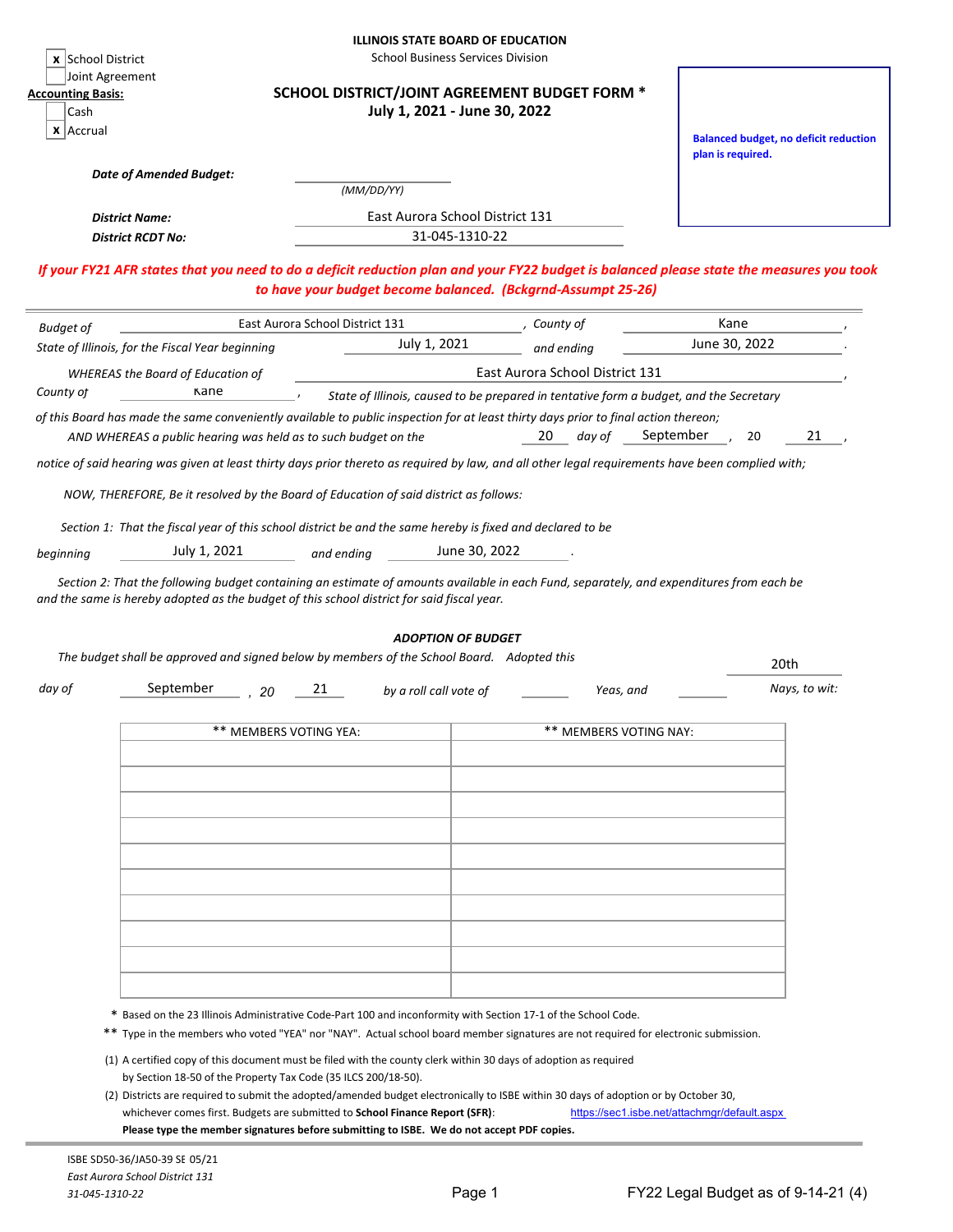### Page 2 **BUDGET SUMMARY** Page 2

|                 |                                                                                          | B     | C           | D                       | Е                   | E              | G                        | H                       |                     |                | K                            |  |
|-----------------|------------------------------------------------------------------------------------------|-------|-------------|-------------------------|---------------------|----------------|--------------------------|-------------------------|---------------------|----------------|------------------------------|--|
|                 |                                                                                          |       |             |                         |                     |                |                          |                         |                     |                |                              |  |
| $\mathbf{1}$    | Begin entering data on EstRev 5-10 and EstExp 11-17 tabs.                                |       | (10)        | (20)                    | (30)                | (40)           | (50)                     | (60)                    | (70)                | (80)           | (90)                         |  |
|                 |                                                                                          | Acct# | Educational | <b>Operations &amp;</b> | <b>Debt Service</b> | Transportation | <b>Municipal</b>         | <b>Capital Projects</b> | <b>Working Cash</b> | <b>Tort</b>    | <b>Fire Prevention &amp;</b> |  |
|                 | <b>Description: Enter Whole Numbers Only</b>                                             |       |             | Maintenance             |                     |                | <b>Retirement/Social</b> |                         |                     |                | Safety                       |  |
| $\overline{2}$  |                                                                                          |       |             |                         |                     |                | <b>Security</b>          |                         |                     |                |                              |  |
|                 | <b>ESTIMATED BEGINNING FUND BALANCE July 1, 2021<sup>1</sup> (without Student</b>        |       |             |                         |                     |                |                          |                         |                     |                |                              |  |
| 3               | <b>Activity Funds)</b>                                                                   |       |             |                         |                     |                |                          |                         |                     |                |                              |  |
|                 | <b>RECEIPTS/REVENUES (without Student Activity Funds)</b>                                |       |             |                         |                     |                |                          |                         |                     |                |                              |  |
| 4               |                                                                                          |       |             |                         |                     |                |                          |                         |                     |                |                              |  |
| $5\phantom{.0}$ | <b>LOCAL SOURCES</b>                                                                     | 1000  | 17,968,267  | 3,142,600               | 5,812,153           | 2,927,600      | 2,424,900                | $\overline{0}$          | 210,791             | $\mathbf{0}$   |                              |  |
|                 | FLOW-THROUGH RECEIPTS/REVENUES FROM ONE                                                  | 2000  |             |                         |                     |                |                          |                         |                     |                |                              |  |
|                 | <b>DISTRICT TO ANOTHER DISTRICT</b>                                                      |       |             | $\mathbf 0$             |                     |                |                          |                         |                     |                |                              |  |
|                 | <b>STATE SOURCES</b>                                                                     | 3000  | 107,820,041 | 34,337,486              | $\mathbf{0}$        | 8,068,306      | 2,000,000                | $\mathbf{0}$            | $\mathbf{0}$        | 0              |                              |  |
| 8               | <b>FEDERAL SOURCES</b>                                                                   | 4000  | 48,315,394  | 570,833                 | 1,840,238           |                |                          | $\mathbf{0}$            | $\Omega$            |                |                              |  |
| 9               | <b>Total Direct Receipts/Revenues 8</b>                                                  |       | 174,103,702 | 38,050,919              | 7,652,391           | 10,995,906     | 4,424,900                | $\mathbf{0}$            | 210,791             | 0              |                              |  |
|                 |                                                                                          |       |             |                         |                     |                |                          |                         |                     |                |                              |  |
| 10              | Receipts/Revenues for "On Behalf" Payments <sup>2</sup>                                  | 3998  |             |                         |                     |                |                          |                         |                     |                |                              |  |
| 11              | <b>Total Receipts/Revenues</b>                                                           |       | 174,103,702 | 38,050,919              | 7,652,391           | 10,995,906     | 4,424,900                | 0 <sup>1</sup>          | 210,791             | 0              |                              |  |
| 12              | DISBURSEMENTS/EXPENDITURES (without Student Activity Funds)                              |       |             |                         |                     |                |                          |                         |                     |                |                              |  |
| 13              | <b>INSTRUCTION</b>                                                                       | 1000  |             |                         |                     |                |                          |                         |                     |                |                              |  |
|                 |                                                                                          |       | 102,591,053 |                         |                     |                | 1,632,517                |                         |                     | $\mathbf{0}$   |                              |  |
| 14              | <b>SUPPORT SERVICES</b>                                                                  | 2000  | 58,577,964  | 23,102,099              |                     | 10,762,594     | 2,454,260                | 33,650,000              |                     | 0              | 120,084                      |  |
| 15              | <b>COMMUNITY SERVICES</b>                                                                | 3000  | 2,653,217   | -0                      |                     | $\mathbf 0$    | 138,747                  |                         |                     | $\mathbf 0$    |                              |  |
| 16              | PAYMENTS TO OTHER DISTRICTS & GOVT UNITS                                                 | 4000  | 5,787,351   | $\overline{0}$          | $\Omega$            | $\Omega$       | $\Omega$                 |                         |                     | $\mathbf{0}$   | 0                            |  |
| 17              | <b>DEBT SERVICES</b>                                                                     | 5000  | $\Omega$    | $\mathbf{0}$            | 12,202,072          | $\Omega$       | $\Omega$                 |                         |                     | $\Omega$       | $\Omega$                     |  |
| 18              | <b>PROVISION FOR CONTINGENCIES</b>                                                       | 6000  | $\Omega$    | $\mathbf{0}$            | $\Omega$            | $\Omega$       | $\mathbf{0}$             |                         |                     | $\mathbf 0$    | $\Omega$                     |  |
| 19              | Total Direct Disbursements/Expenditures <sup>9</sup>                                     |       | 169,609,585 | 23,102,099              | 12,202,072          | 10,762,594     | 4,225,524                | 33,650,000              |                     | $\mathbf{0}$   | 120,084                      |  |
|                 |                                                                                          |       |             |                         |                     |                |                          |                         |                     |                |                              |  |
| 20              | Disbursements/Expenditures for "On Behalf" Payments                                      | 4180  | $\Omega$    | $\mathbf 0$             | $\mathbf{0}$        |                | $\Omega$                 |                         |                     | $\mathbf 0$    |                              |  |
| $\overline{21}$ | <b>Total Disbursements/Expenditures</b>                                                  |       | 169,609,585 | 23,102,099              | 12,202,072          | 10,762,594     | 4,225,524                | 33,650,000              |                     | 0 <sup>1</sup> | 120,084                      |  |
|                 | <b>Excess of Direct Receipts/Revenues Over (Under) Direct</b>                            |       |             |                         |                     |                |                          |                         |                     |                |                              |  |
| 22              | Disbursements/Expenditures                                                               |       | 4,494,117   | 14,948,820              | (4,549,681)         | 233,312        | 199,376                  | (33,650,000)            | 210,791             | $\mathbf{0}$   | (120,084)                    |  |
| 23              | <b>OTHER SOURCES/USES OF FUNDS</b>                                                       |       |             |                         |                     |                |                          |                         |                     |                |                              |  |
| 24              | <b>OTHER SOURCES OF FUNDS (7000)</b>                                                     |       |             |                         |                     |                |                          |                         |                     |                |                              |  |
|                 |                                                                                          |       |             |                         |                     |                |                          |                         |                     |                |                              |  |
| 25              | PERMANENT TRANSFER FROM VARIOUS FUNDS                                                    |       |             |                         |                     |                |                          |                         |                     |                |                              |  |
| 26              | Abolishment the Working Cash Fund <sup>16</sup>                                          | 7110  |             |                         |                     |                |                          |                         |                     |                |                              |  |
| $\overline{27}$ | Abatement of the Working Cash Fund 16                                                    | 7110  |             |                         |                     |                |                          |                         |                     |                |                              |  |
| 28              | Transfer of Working Cash Fund Interest                                                   | 7120  |             |                         |                     |                |                          |                         |                     |                |                              |  |
| 29              | <b>Transfer Among Funds</b>                                                              | 7130  |             |                         |                     |                |                          |                         |                     |                |                              |  |
| 30              | Transfer of Interest                                                                     | 7140  |             |                         |                     |                |                          |                         |                     |                |                              |  |
| 31              | Transfer from Capital Projects Fund to O&M Fund                                          | 7150  |             | $\mathbf{0}$            |                     |                |                          |                         |                     |                |                              |  |
|                 |                                                                                          |       |             |                         |                     |                |                          |                         |                     |                |                              |  |
|                 | Transfer of Excess Fire Prev & Safety Tax & Interest <sup>3</sup> Proceeds to O&M Fund   | 7160  |             |                         |                     |                |                          |                         |                     |                |                              |  |
| $32\,$          |                                                                                          |       |             | $\Omega$                |                     |                |                          |                         |                     |                |                              |  |
|                 | Transfer of Excess Accumulated Fire Prev & Safety Bond and Int <sup>3a</sup> Proceeds to | 7170  |             |                         |                     |                |                          |                         |                     |                |                              |  |
| 33              | Debt Service Fund                                                                        |       |             |                         |                     |                |                          |                         |                     |                |                              |  |
|                 | 34 SALE OF BONDS (7200)                                                                  |       |             |                         |                     |                |                          |                         |                     |                |                              |  |
| 35              | Principal on Bonds Sold <sup>4</sup>                                                     | 7210  |             |                         | 0                   |                |                          | 0                       |                     |                |                              |  |
| 36              | Premium on Bonds Sold                                                                    | 7220  |             |                         | $\Omega$            |                |                          | $\Omega$                |                     |                |                              |  |
| 37              | Accrued Interest on Bonds Sold                                                           | 7230  |             |                         |                     |                |                          |                         |                     |                |                              |  |
|                 |                                                                                          | 7300  |             |                         |                     |                |                          |                         |                     |                |                              |  |
| 38              | Sale or Compensation for Fixed Assets <sup>5</sup>                                       |       |             |                         |                     |                |                          |                         |                     |                |                              |  |
| 39              | Transfer to Debt Service to Pay Principal on Capital Leases                              | 7400  |             |                         | 0                   |                |                          |                         |                     |                |                              |  |
| 40              | Transfer to Debt Service Fund to Pay Interest on Capital Leases                          | 7500  |             |                         |                     |                |                          |                         |                     |                |                              |  |
| 41              | Transfer to Debt Service Fund to Pay Principal on Revenue Bonds                          | 7600  |             |                         |                     |                |                          |                         |                     |                |                              |  |
| 42              | Transfer to Debt Service Fund to Pay Interest on Revenue Bonds                           | 7700  |             |                         |                     |                |                          |                         |                     |                |                              |  |
| 43              | Transfer to Capital Projects Fund                                                        | 7800  |             |                         |                     |                |                          |                         |                     |                |                              |  |
| 44              | <b>ISBE Loan Proceeds</b>                                                                | 7900  |             |                         |                     |                |                          |                         |                     |                |                              |  |
| 45              | Other Sources Not Classified Elsewhere                                                   | 7990  |             |                         |                     |                |                          |                         |                     |                |                              |  |
| 46              | <b>Total Other Sources of Funds<sup>8</sup></b>                                          |       | $\Omega$    | $\mathbf 0$             | $\mathbf{0}$        | $\Omega$       | $\mathbf{0}$             | $\mathbf{0}$            | $\Omega$            | $\Omega$       |                              |  |
|                 |                                                                                          |       |             |                         |                     |                |                          |                         |                     |                |                              |  |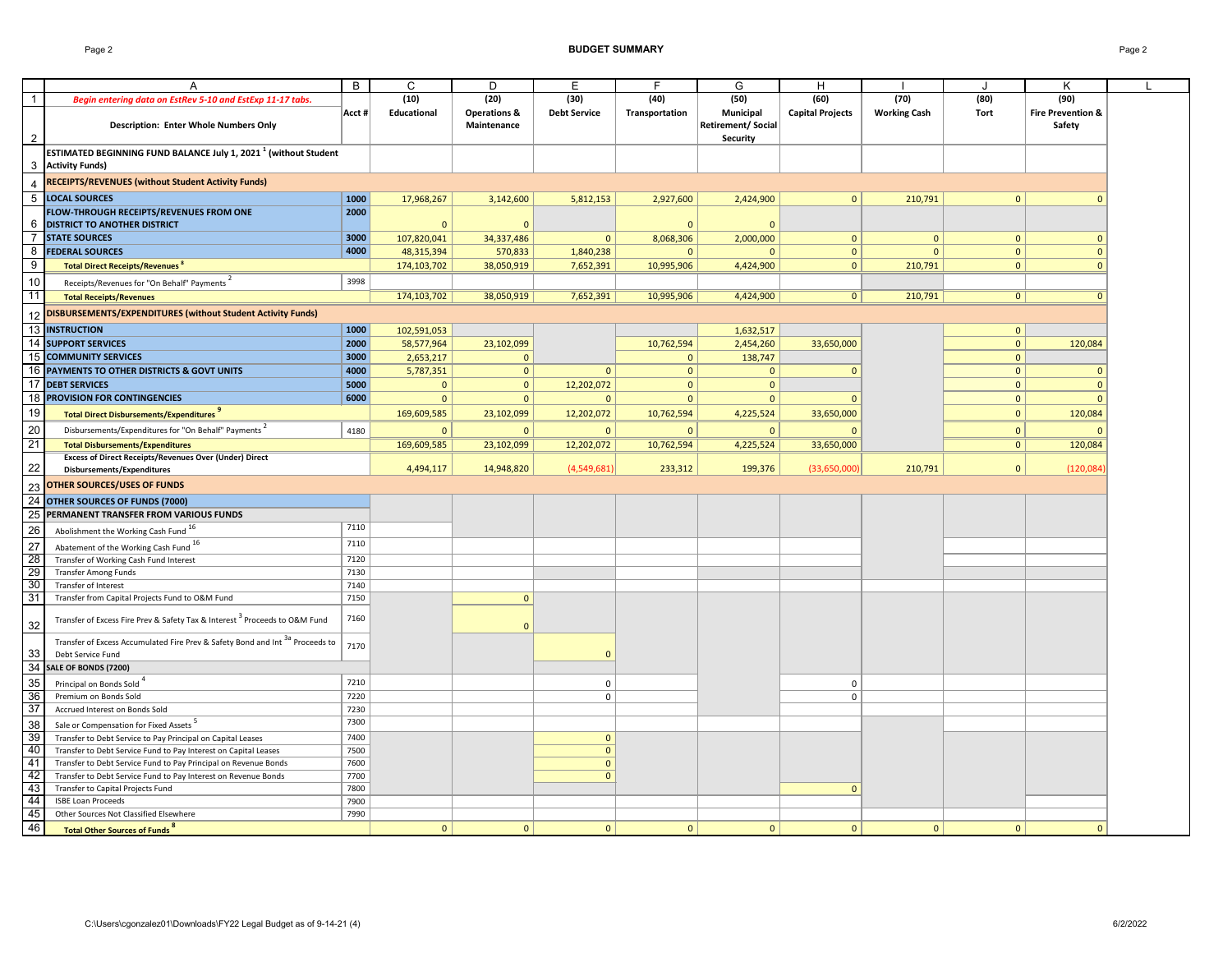### Page 3 **BUDGET SUMMARY** Page 3

|                 |                                                                                        | B      | C              | D                       | Е                   | F              | G                        |                         |                     |              |                              |  |
|-----------------|----------------------------------------------------------------------------------------|--------|----------------|-------------------------|---------------------|----------------|--------------------------|-------------------------|---------------------|--------------|------------------------------|--|
|                 |                                                                                        |        |                |                         |                     |                |                          | H                       |                     |              | ĸ                            |  |
| $\mathbf{1}$    | Begin entering data on EstRev 5-10 and EstExp 11-17 tabs.                              |        | (10)           | (20)                    | (30)                | (40)           | (50)                     | (60)                    | (70)                | (80)         | (90)                         |  |
|                 |                                                                                        | Acct # | Educational    | <b>Operations &amp;</b> | <b>Debt Service</b> | Transportation | <b>Municipal</b>         | <b>Capital Projects</b> | <b>Working Cash</b> | Tort         | <b>Fire Prevention &amp;</b> |  |
|                 | <b>Description: Enter Whole Numbers Only</b>                                           |        |                | Maintenance             |                     |                | <b>Retirement/Social</b> |                         |                     |              | Safety                       |  |
|                 |                                                                                        |        |                |                         |                     |                | <b>Security</b>          |                         |                     |              |                              |  |
|                 | 47 OTHER USES OF FUNDS (8000)                                                          |        |                |                         |                     |                |                          |                         |                     |              |                              |  |
|                 |                                                                                        |        |                |                         |                     |                |                          |                         |                     |              |                              |  |
|                 | 49 TRANSFER TO VARIOUS OTHER FUNDS (8100)                                              |        |                |                         |                     |                |                          |                         |                     |              |                              |  |
| 50              | Abolishment or Abatement of the Working Cash Fund <sup>16</sup>                        | 8110   |                |                         |                     |                |                          |                         |                     |              |                              |  |
| $\overline{51}$ | Transfer of Working Cash Fund Interest                                                 | 8120   |                |                         |                     |                |                          |                         | $\Omega$            |              |                              |  |
| 52              | <b>Transfer Among Funds</b>                                                            | 8130   |                |                         |                     |                |                          |                         |                     |              |                              |  |
|                 |                                                                                        |        |                |                         |                     |                |                          |                         |                     |              |                              |  |
| 53              | Transfer of Interest <sup>6</sup>                                                      | 8140   |                |                         |                     |                |                          |                         |                     |              |                              |  |
| 54              | Transfer from Capital Projects Fund to O&M Fund                                        | 8150   |                |                         |                     |                |                          |                         |                     |              |                              |  |
|                 |                                                                                        | 8160   |                |                         |                     |                |                          |                         |                     |              |                              |  |
| 55              | Transfer of Excess Fire Prev & Safety Tax & Interest <sup>3</sup> Proceeds to O&M Fund |        |                |                         |                     |                |                          |                         |                     |              |                              |  |
|                 |                                                                                        | 8170   |                |                         |                     |                |                          |                         |                     |              |                              |  |
|                 | Transfer of Excess Accumulated Fire Prev & Safety Bond 3a                              |        |                |                         |                     |                |                          |                         |                     |              |                              |  |
| 56              | and Int Proceeds to Debt Service Fund                                                  |        |                |                         |                     |                |                          |                         |                     |              |                              |  |
| 57              | Taxes Pledged to Pay Principal on Capital Leases                                       | 8410   |                |                         |                     |                |                          |                         |                     |              |                              |  |
| 58              | Grants/Reimbursements Pledged to Pay Principal on Capital Leases                       | 8420   |                |                         |                     |                |                          |                         |                     |              |                              |  |
| 59              | Other Revenues Pledged to Pay Principal on Capital Leases                              | 8430   |                |                         |                     |                |                          |                         |                     |              |                              |  |
| 60              | Fund Balance Transfers Pledged to Pay Principal on Capital Leases                      | 8440   |                |                         |                     |                |                          |                         |                     |              |                              |  |
| 61              | Taxes Pledged to Pay Interest on Capital Leases                                        | 8510   |                |                         |                     |                |                          |                         |                     |              |                              |  |
| 62              | Grants/Reimbursements Pledged to Pay Interest on Capital Leases                        | 8520   |                |                         |                     |                |                          |                         |                     |              |                              |  |
| 63              | Other Revenues Pledged to Pay Interest on Capital Leases                               | 8530   |                |                         |                     |                |                          |                         |                     |              |                              |  |
| 64              | Fund Balance Transfers Pledged to Pay Interest on Capital Leases                       | 8540   |                |                         |                     |                |                          |                         |                     |              |                              |  |
| 65              | Taxes Pledged to Pay Principal on Revenue Bonds                                        | 8610   |                |                         |                     |                |                          |                         |                     |              |                              |  |
| 66              | Grants/Reimbursements Pledged to Pay Principal on Revenue Bonds                        | 8620   |                |                         |                     |                |                          |                         |                     |              |                              |  |
| 67              | Other Revenues Pledged to Pay Principal on Revenue Bonds                               | 8630   |                |                         |                     |                |                          |                         |                     |              |                              |  |
| 68              | Fund Balance Transfers Pledged to Pay Principal on Revenue Bonds                       | 8640   |                |                         |                     |                |                          |                         |                     |              |                              |  |
|                 |                                                                                        |        |                |                         |                     |                |                          |                         |                     |              |                              |  |
| 69              | Taxes Pledged to Pay Interest on Revenue Bonds                                         | 8710   |                |                         |                     |                |                          |                         |                     |              |                              |  |
| 70              | Grants/Reimbursements Pledged to Pay Interest on Revenue Bonds                         | 8720   |                |                         |                     |                |                          |                         |                     |              |                              |  |
| $\overline{71}$ | Other Revenues Pledged to Pay Interest on Revenue Bonds                                | 8730   |                |                         |                     |                |                          |                         |                     |              |                              |  |
| 72              | Fund Balance Transfers Pledged to Pay Interest on Revenue Bonds                        | 8740   |                |                         |                     |                |                          |                         |                     |              |                              |  |
| 73              | Taxes Transferred to Pay for Capital Projects                                          | 8810   |                |                         |                     |                |                          |                         |                     |              |                              |  |
| 74              | Grants/Reimbursements Pledged to Pay for Capital Projects                              | 8820   |                |                         |                     |                |                          |                         |                     |              |                              |  |
| 75              | Other Revenues Pledged to Pay for Capital Projects                                     | 8830   |                |                         |                     |                |                          |                         |                     |              |                              |  |
| 76              | Fund Balance Transfers Pledged to Pay for Capital Projects                             | 8840   |                |                         |                     |                |                          |                         |                     |              |                              |  |
| 77              | Transfer to Debt Service Fund to Pay Principal on ISBE Loans                           | 8910   |                |                         |                     |                |                          |                         |                     |              |                              |  |
| 78              | Other Uses Not Classified Elsewhere                                                    | 8990   |                |                         |                     |                |                          |                         |                     |              |                              |  |
| 79              | Total Other Uses of Funds                                                              |        | $\Omega$       |                         |                     | $\Omega$       |                          | $\mathbf{0}$            |                     | $\Omega$     |                              |  |
|                 |                                                                                        |        |                | $\mathbf{0}$            | $\mathbf{0}$        |                | $\mathbf{0}$             |                         | $\mathbf{0}$        |              |                              |  |
| 80              | <b>Total Other Sources/Uses of Fund</b>                                                |        | $\overline{0}$ | 0                       | $\overline{0}$      | $\mathbf{0}$   | $\mathbf{0}$             | $\mathbf{0}$            | $\mathbf{0}$        | $\mathbf{0}$ |                              |  |
|                 | <b>ESTIMATED ENDING FUND BALANCE June 30, 2022 (Without Student Activity</b>           |        |                |                         |                     |                |                          |                         |                     |              |                              |  |
|                 | 81 Funds)                                                                              |        | 4,494,117      | 14,948,820              | (4,549,681)         | 233,312        | 199,376                  | (33,650,000)            | 210,791             | $\Omega$     | (120, 084)                   |  |
| 82              |                                                                                        |        |                |                         |                     |                |                          |                         |                     |              |                              |  |
|                 | Student Activity ESTIMATED BEGINNING FUND BALANCE July 1, 2021                         |        |                |                         |                     |                |                          |                         |                     |              |                              |  |
|                 | 83 Fund 11                                                                             |        |                |                         |                     |                |                          |                         |                     |              |                              |  |
|                 |                                                                                        |        |                |                         |                     |                |                          |                         |                     |              |                              |  |
| 84              | <b>RECEIPTS/REVENUES (For Student Activity Funds)</b>                                  |        |                |                         |                     |                |                          |                         |                     |              |                              |  |
| 85              | Total Student Activity Direct Receipts/Revenues (Local Sources)                        | 1799   | 0              |                         |                     |                |                          |                         |                     |              |                              |  |
|                 | DISBURSEMENTS/EXPENDITURES (For Student Activity Funds)                                |        |                |                         |                     |                |                          |                         |                     |              |                              |  |
| 86              |                                                                                        |        |                |                         |                     |                |                          |                         |                     |              |                              |  |
| 87              | <b>Total Student Activity Direct Disbursements/Expenditures</b>                        | 1999   | 0              |                         |                     |                |                          |                         |                     |              |                              |  |
|                 | <b>Excess of Direct Receipts/Revenues Over (Under) Direct</b>                          |        |                |                         |                     |                |                          |                         |                     |              |                              |  |
| 88              | Disbursements/Expenditures                                                             |        | $\Omega$       |                         |                     |                |                          |                         |                     |              |                              |  |
|                 |                                                                                        |        |                |                         |                     |                |                          |                         |                     |              |                              |  |
|                 | 89 Student Activity ESTIMATED ENDING FUND BALANCE June 30, 2022                        |        | $\mathbf{0}$   |                         |                     |                |                          |                         |                     |              |                              |  |
| 90              |                                                                                        |        |                |                         |                     |                |                          |                         |                     |              |                              |  |
|                 | Total ESTIMATED BEGINNING FUND BALANCE July 1, 2021 (All Sources                       |        |                |                         |                     |                |                          |                         |                     |              |                              |  |
|                 | 91 Including Student Activity Funds)                                                   |        | $\Omega$       | $\Omega$                | $\Omega$            | $\Omega$       | $\Omega$                 | $\Omega$                | $\Omega$            | $\Omega$     |                              |  |
|                 | <b>RECEIPTS/REVENUES (All Sources with Student Activity Funds)</b>                     |        |                |                         |                     |                |                          |                         |                     |              |                              |  |
| 92              |                                                                                        |        |                |                         |                     |                |                          |                         |                     |              |                              |  |
| 93              | <b>LOCAL SOURCES</b>                                                                   | 1000   | 17,968,267     | 3,142,600               | 5,812,153           | 2,927,600      | 2,424,900                | $\mathbf{0}$            | 210,791             | $\Omega$     |                              |  |
|                 | FLOW-THROUGH RECEIPTS/REVENUES FROM ONE                                                | 2000   |                |                         |                     |                |                          |                         |                     |              |                              |  |
|                 | 94 DISTRICT TO ANOTHER DISTRICT                                                        |        |                | $\overline{0}$          |                     |                |                          |                         |                     |              |                              |  |
|                 | 95 STATE SOURCES                                                                       | 3000   | 107,820,041    | 34,337,486              | $\mathbf{0}$        | 8,068,306      | 2,000,000                | $\mathbf{0}$            | $\mathbf{0}$        | $\mathbf 0$  |                              |  |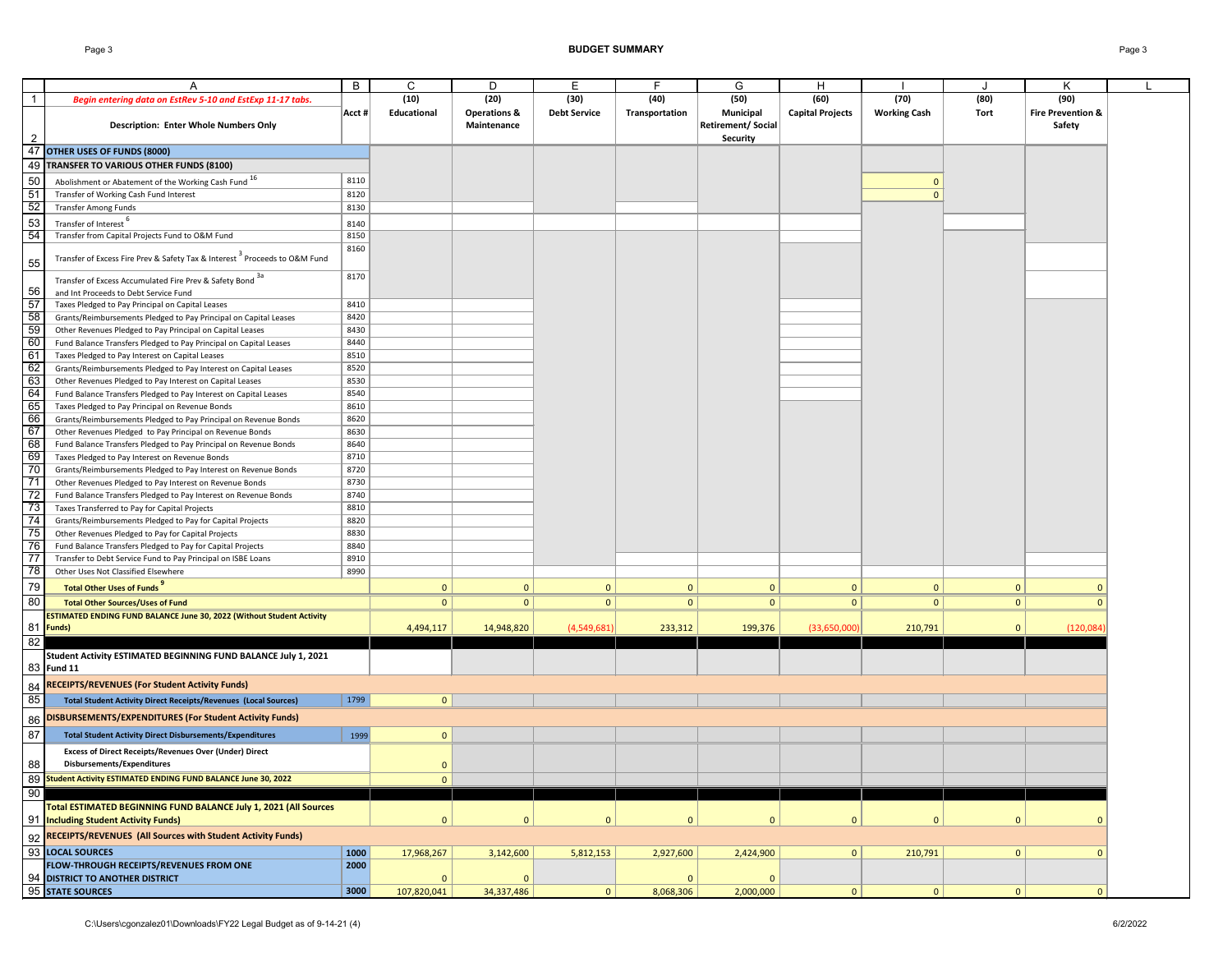### Page 4 **BUDGET SUMMARY** Page 4

|                   |                                                                                                                                                                                                       | B      | $\mathsf{C}$                | D                          | E                   | E                        | G                                                                        | H                       |                     |                                |                              |                           |
|-------------------|-------------------------------------------------------------------------------------------------------------------------------------------------------------------------------------------------------|--------|-----------------------------|----------------------------|---------------------|--------------------------|--------------------------------------------------------------------------|-------------------------|---------------------|--------------------------------|------------------------------|---------------------------|
|                   | Begin entering data on EstRev 5-10 and EstExp 11-17 tabs.                                                                                                                                             |        | (10)                        | (20)                       | (30)                | (40)                     | (50)                                                                     | (60)                    | (70)                | (80)                           | (90)                         |                           |
|                   |                                                                                                                                                                                                       | Acct # | Educational                 | <b>Operations &amp;</b>    | <b>Debt Service</b> | Transportation           | <b>Municipal</b>                                                         | <b>Capital Projects</b> | <b>Working Cash</b> | Tort                           | <b>Fire Prevention &amp;</b> |                           |
|                   | <b>Description: Enter Whole Numbers Only</b>                                                                                                                                                          |        |                             | Maintenance                |                     |                          | <b>Retirement/Social</b>                                                 |                         |                     |                                | Safety                       |                           |
| $\frac{2}{96}$    |                                                                                                                                                                                                       |        |                             |                            |                     |                          | Security                                                                 |                         |                     |                                |                              |                           |
|                   | <b>FEDERAL SOURCES</b>                                                                                                                                                                                | 4000   | 48,315,394                  | 570,833                    | 1,840,238           | $\mathbf{0}$             | $\Omega$                                                                 | $\mathbf{0}$            | $\mathbf{0}$        | $\Omega$                       |                              |                           |
| 97                | <b>Total Direct Receipts/Revenues 8</b>                                                                                                                                                               |        | 174,103,702                 | 38,050,919                 | 7,652,391           | 10,995,906               | 4,424,900                                                                | $\mathbf{0}$            | 210,791             | $\Omega$                       |                              |                           |
| 98                | Receipts/Revenues for "On Behalf" Payments <sup>2</sup>                                                                                                                                               | 3998   | $\mathbf{0}$                | $\mathbf{0}$               | $\mathbf{0}$        |                          | $\Omega$                                                                 | $\mathbf{0}$            |                     | $\Omega$                       |                              |                           |
| 99                | <b>Total Receipts/Revenues</b>                                                                                                                                                                        |        | 174,103,702                 | 38,050,919                 | 7,652,391           | 10,995,906               | 4,424,900                                                                | 0                       | 210,791             | 0 <sup>1</sup>                 |                              |                           |
|                   | 100 DISBURSEMENTS/EXPENDITURES (All Sources with Student Activity Funds)                                                                                                                              |        |                             |                            |                     |                          |                                                                          |                         |                     |                                |                              |                           |
| 101               | <b>INSTRUCTION</b>                                                                                                                                                                                    | 1000   | 102,591,053                 |                            |                     |                          | 1,632,517                                                                |                         |                     | $\mathbf{0}$                   |                              |                           |
|                   | <b>102 SUPPORT SERVICES</b>                                                                                                                                                                           | 2000   | 58,577,964                  | 23,102,099                 |                     | 10,762,594               | 2,454,260                                                                | 33,650,000              |                     | $\Omega$                       | 120,084                      |                           |
|                   | 103 COMMUNITY SERVICES                                                                                                                                                                                | 3000   | 2,653,217                   | $\mathbf{0}$               |                     | $\Omega$                 | 138,747                                                                  |                         |                     | $\Omega$                       |                              |                           |
|                   | 104 PAYMENTS TO OTHER DISTRICTS & GOVT UNITS                                                                                                                                                          | 4000   | 5,787,351                   | $\overline{0}$             | $\mathbf{0}$        | $\mathbf{0}$             | $\Omega$                                                                 | $\Omega$                |                     | $\Omega$                       | $\Omega$                     |                           |
|                   | 105 DEBT SERVICES                                                                                                                                                                                     | 5000   | $\Omega$                    | $\mathbf{0}$               | 12,202,072          | $\Omega$                 | $\Omega$                                                                 |                         |                     | $\Omega$                       | $\Omega$                     |                           |
|                   | 106 PROVISION FOR CONTINGENCIES                                                                                                                                                                       | 6000   | $\Omega$                    | $\mathbf{0}$               | $\mathbf{0}$        | $\Omega$                 | $\Omega$                                                                 | $\Omega$                |                     | $\Omega$                       | $\Omega$                     |                           |
| 107               | Total Direct Disbursements/Expenditures <sup>9</sup>                                                                                                                                                  |        | 169,609,585                 | 23,102,099                 | 12,202,072          | 10,762,594               | 4,225,524                                                                | 33,650,000              |                     | $\Omega$                       | 120,084                      |                           |
| 108               | Disbursements/Expenditures for "On Behalf" Payments <sup>2</sup>                                                                                                                                      | 4180   | $\Omega$                    | $\mathbf{0}$               | $\Omega$            | $\Omega$                 | $\Omega$                                                                 |                         |                     | $\Omega$                       |                              |                           |
| 109               | <b>Total Disbursements/Expenditures</b>                                                                                                                                                               |        | 169,609,585                 | 23,102,099                 | 12,202,072          | 10,762,594               | 4,225,524                                                                | 33,650,000              |                     | 0 <sup>1</sup>                 | 120,084                      |                           |
|                   | <b>Excess of Direct Receipts/Revenues Over (Under) Direct</b>                                                                                                                                         |        |                             |                            |                     |                          |                                                                          |                         |                     |                                |                              |                           |
| 110               | <b>Disbursements/Expenditures</b>                                                                                                                                                                     |        | 4,494,117                   | 14,948,820                 | (4,549,681)         | 233,312                  | 199,376                                                                  | (33,650,000)            | 210,791             | $\mathbf{0}$                   | (120, 084)                   |                           |
|                   | <b>OTHER SOURCES/USES OF FUNDS</b>                                                                                                                                                                    |        |                             |                            |                     |                          |                                                                          |                         |                     |                                |                              |                           |
|                   | 112 OTHER SOURCES OF FUNDS (7000)                                                                                                                                                                     |        |                             |                            |                     |                          |                                                                          |                         |                     |                                |                              |                           |
| 113               | <b>Total Other Sources of Funds<sup>8</sup></b>                                                                                                                                                       |        | $\Omega$                    | $\mathbf 0$                | 0                   | $\Omega$                 | $\mathbf{0}$                                                             | $\Omega$                | $\mathbf{0}$        | $\Omega$                       |                              |                           |
|                   | 114 OTHER USES OF FUNDS (8000)                                                                                                                                                                        |        |                             |                            |                     |                          |                                                                          |                         |                     |                                |                              |                           |
| 116               | Total Other Uses of Funds                                                                                                                                                                             |        | $\Omega$                    | $\mathbf{0}$               | $\mathbf{0}$        | $\Omega$                 | $\mathbf{0}$                                                             | $\mathbf{0}$            | $\mathbf{0}$        | $\Omega$                       |                              |                           |
| 117               | <b>Total Other Sources/Uses of Fund</b>                                                                                                                                                               |        | $\Omega$                    | $\mathbf{0}$               | $\mathbf{0}$        | $\Omega$                 | $\Omega$                                                                 | $\mathbf{0}$            | $\Omega$            | $\mathbf{0}$                   |                              |                           |
|                   | ESTIMATED ENDING FUND BALANCE June 30, 2022 (All Sources With student                                                                                                                                 |        |                             |                            |                     |                          |                                                                          |                         |                     |                                |                              |                           |
|                   | 118 Activity Funds)                                                                                                                                                                                   |        | 4,494,117                   | 14,948,820                 | (4,549,681)         | 233,312                  | 199,376                                                                  | (33,650,000)            | 210,791             | $\mathbf{0}$                   | (120,084)                    |                           |
| 119               |                                                                                                                                                                                                       |        |                             |                            |                     |                          |                                                                          |                         |                     |                                |                              |                           |
| $\frac{120}{121}$ |                                                                                                                                                                                                       |        |                             |                            |                     |                          | SUMMARY OF EXPENDITURES Without Student Activity Funds (by Major Object) |                         |                     |                                |                              |                           |
|                   |                                                                                                                                                                                                       |        | (10)                        | (20)                       | (30)                | (40)                     | (50)                                                                     | (60)                    | (70)                | (80)                           | (90)                         |                           |
|                   | <b>Description</b>                                                                                                                                                                                    | Acct   | <b>Educational</b>          | <b>Operations &amp;</b>    | <b>Debt Service</b> | Transportation           | <b>Municipal</b>                                                         | <b>Capital Projects</b> | <b>Working Cash</b> | Tort                           | <b>Fire Prevention &amp;</b> | <b>Total By Object</b>    |
|                   |                                                                                                                                                                                                       | #      |                             | Maintenance                |                     |                          | <b>Retirement/Social</b>                                                 |                         |                     |                                | <b>Safety</b>                |                           |
| 122               |                                                                                                                                                                                                       |        |                             |                            |                     |                          | Security                                                                 |                         |                     |                                |                              |                           |
|                   | 123 Object Name<br>124 Salaries<br>125 Employee Ber<br>126 Purchased See<br>127 Supplies & Ma<br>128 Capital Outlay<br>129 Other Objects<br>130 Non-Capitaliz<br>131 Termination E<br>132 Total Exper |        |                             |                            |                     |                          |                                                                          |                         |                     |                                |                              |                           |
|                   |                                                                                                                                                                                                       | 100    | 103,674,842                 | 4,924,496                  |                     | 480,659                  |                                                                          | $\Omega$                |                     | $\mathbf{0}$                   | $\mathbf{0}$                 | 109,079,997               |
|                   | <b>Employee Benefits</b>                                                                                                                                                                              | 200    | 23,355,416                  | 1,191,185                  |                     | 34,870                   | 4,225,524                                                                | $\mathbf{0}$            |                     | $\Omega$                       | $\mathbf{0}$                 | 28,806,995                |
|                   | <b>Purchased Services</b>                                                                                                                                                                             | 300    | 18,901,270                  | 6,860,550                  | 150,000             | 10,245,565               |                                                                          | $\mathbf{0}$            |                     | $\Omega$                       | $\mathbf{0}$                 | 36,157,385                |
|                   | <b>Supplies &amp; Materials</b>                                                                                                                                                                       | 400    | 13,674,450                  | 3,975,868                  |                     | 1,000                    |                                                                          | $\Omega$                |                     | $\Omega$                       | 5,084                        | 17,656,402                |
|                   | <b>Capital Outlay</b>                                                                                                                                                                                 | 500    | 295,879                     | 5,950,000                  |                     | $\Omega$                 |                                                                          | 33,650,000              |                     | $\Omega$                       | 115,000                      | 40,010,879                |
|                   | <b>Other Objects</b>                                                                                                                                                                                  | 600    | 9,512,960                   | $\mathbf{0}$               | 12,052,072          | 500                      | $\mathbf{0}$                                                             | $\mathbf 0$             |                     | $\Omega$                       | $\mathbf{0}$                 | 21,565,532                |
|                   | <b>Non-Capitalized Equipment</b><br><b>Termination Benefits</b>                                                                                                                                       | 700    | 194,768                     | 200,000                    |                     | $\mathbf{0}$<br>$\Omega$ |                                                                          | $\Omega$                |                     | $\mathbf{0}$                   | $\Omega$                     | 394,768<br>$\overline{0}$ |
|                   | <b>Total Expenditures</b>                                                                                                                                                                             | 800    | $\mathbf{0}$<br>169,609,585 | $\mathbf{0}$<br>23,102,099 | 12,202,072          | 10,762,594               | 4,225,524                                                                | 33,650,000              |                     | $\mathbf{0}$<br>0 <sup>1</sup> | 120,084                      | 253,671,958               |
|                   |                                                                                                                                                                                                       |        |                             |                            |                     |                          |                                                                          |                         |                     |                                |                              |                           |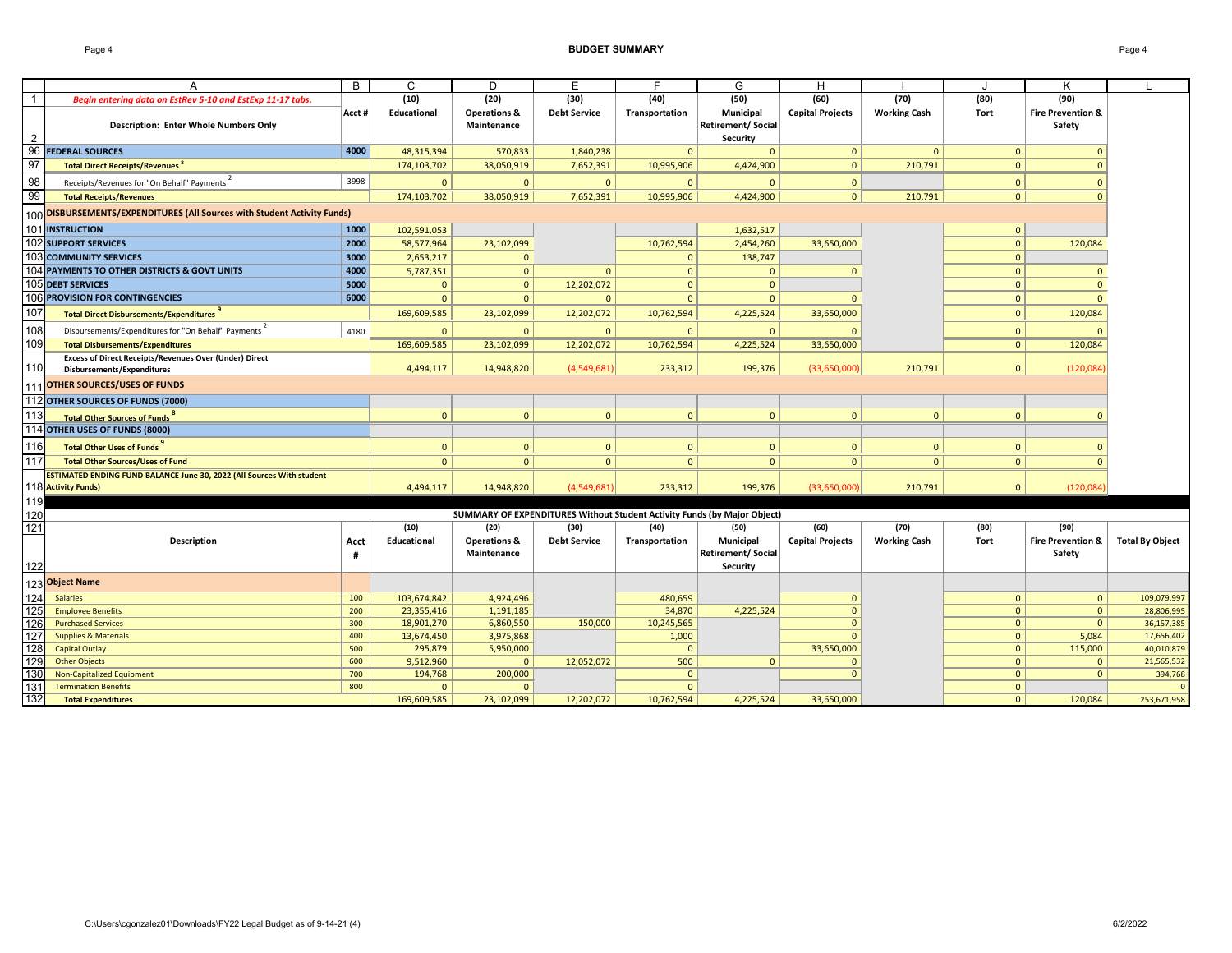## **Page 5 SUMMARY OF CASH TRANSACTIONS Page 5 Page 5**

|                                    | A                                                                                                  | B      | $\mathsf{C}$       | D                                      | E                   | F              | G                                                               | H                       |                     |                | Κ                                      |
|------------------------------------|----------------------------------------------------------------------------------------------------|--------|--------------------|----------------------------------------|---------------------|----------------|-----------------------------------------------------------------|-------------------------|---------------------|----------------|----------------------------------------|
|                                    |                                                                                                    |        | (10)               | (20)                                   | (30)                | (40)           | (50)                                                            | (60)                    | (70)                | (80)           | (90)                                   |
| $\mathbf{2}$                       | <b>Description: Enter Whole Numbers Only</b>                                                       | Acct # | <b>Educational</b> | <b>Operations &amp;</b><br>Maintenance | <b>Debt Service</b> | Transportation | <b>Municipal</b><br><b>Retirement/Social</b><br><b>Security</b> | <b>Capital Projects</b> | <b>Working Cash</b> | Tort           | <b>Fire Prevention &amp;</b><br>Safety |
|                                    | BEGINNING CASH BALANCE ON HAND July 1, 2021 <sup>7</sup> (Without Student                          |        |                    |                                        |                     |                |                                                                 |                         |                     |                |                                        |
|                                    | 3 Activity Funds)                                                                                  |        |                    |                                        |                     |                |                                                                 |                         |                     |                |                                        |
| $\overline{4}$                     | <b>Total Direct Receipts &amp; Other Sources</b> 8                                                 |        | 174,103,702        | 38,050,919                             | 7,652,391           | 10,995,906     | 4,424,900                                                       | 0                       | 210,791             | $\mathbf{0}$   | 0                                      |
|                                    | <b>OTHER RECEIPTS</b>                                                                              |        |                    |                                        |                     |                |                                                                 |                         |                     |                |                                        |
| $6\phantom{.}6$                    | Interfund Loans Payable (Loans from Other Funds)                                                   | 411    |                    |                                        |                     |                |                                                                 |                         |                     |                |                                        |
|                                    | Interfund Loans Receivable (Repayment of Loans)                                                    | 141    |                    |                                        |                     |                |                                                                 |                         |                     |                |                                        |
| 8                                  | Notes and Warrants Payable                                                                         | 433    |                    |                                        |                     |                |                                                                 |                         |                     |                |                                        |
| 9                                  | <b>Other Current Assets</b>                                                                        | 199    |                    |                                        |                     |                |                                                                 |                         |                     |                |                                        |
| $10\,$                             | <b>Total Other Receipts</b>                                                                        |        | $\mathbf{0}$       |                                        | $\mathbf{0}$        | $\mathbf{0}$   | $\Omega$                                                        | $\mathbf{0}$            | $\mathbf{0}$        | $\mathbf{0}$   | $\mathbf{0}$                           |
| 11                                 | Total Direct Receipts, Other Sources, & Other Receipts                                             |        | 174,103,702        | 38,050,919                             | 7,652,391           | 10,995,906     | 4,424,900                                                       | $\mathbf{0}$            | 210,791             | $\overline{0}$ | $\mathbf{0}$                           |
| 12                                 | <b>Total Amount Available</b>                                                                      |        | 174,103,702        | 38,050,919                             | 7,652,391           | 10,995,906     | 4,424,900                                                       | $\mathbf{0}$            | 210,791             | $\Omega$       | $\mathbf{0}$                           |
| 13                                 | <b>Total Direct Disbursements &amp; Other Uses</b>                                                 |        | 169,609,585        | 23,102,099                             | 12,202,072          | 10,762,594     | 4,225,524                                                       | 33,650,000              | $\mathbf{0}$        | $\mathbf{0}$   | 120,084                                |
| 14                                 | <b>OTHER DISBURSEMENTS</b>                                                                         |        |                    |                                        |                     |                |                                                                 |                         |                     |                |                                        |
| 15                                 | Interfund Loans Receivable (Loans to Other Funds) 10                                               | 141    |                    |                                        |                     |                |                                                                 |                         |                     |                |                                        |
| 16                                 | Interfund Loans Payable (Repayment of Loans)                                                       | 411    |                    |                                        |                     |                |                                                                 |                         |                     |                |                                        |
| 17                                 | Notes and Warrants Payable                                                                         | 433    |                    |                                        |                     |                |                                                                 |                         |                     |                |                                        |
| 18                                 | <b>Other Current Liabilities</b>                                                                   | 499    |                    |                                        |                     |                |                                                                 |                         |                     |                |                                        |
| 19                                 | <b>Total Other Disbursements</b>                                                                   |        | $\mathbf{0}$       | $\Omega$                               | $\mathbf{0}$        | $\mathbf{0}$   | $\mathbf{0}$                                                    | $\mathbf{0}$            | $\mathbf{0}$        | $\mathbf{0}$   | $\mathbf{0}$                           |
| 20                                 | Total Direct Disbursements, Other Uses, & Other Disbursements                                      |        | 169,609,585        | 23,102,099                             | 12,202,072          | 10,762,594     | 4,225,524                                                       | 33,650,000              | 0                   | $\mathbf{0}$   | 120,084                                |
|                                    | <b>ENDING CASH BALANCE ON HAND June 30, 2022<sup>7</sup> (Without Student Activity</b>             |        |                    |                                        |                     |                |                                                                 |                         |                     |                |                                        |
|                                    | 21   Funds)                                                                                        |        | 4,494,117          | 14,948,820                             | (4,549,681)         | 233,312        | 199,376                                                         | (33,650,000)            | 210,791             | $\overline{0}$ | (120,084)                              |
|                                    |                                                                                                    |        |                    |                                        |                     |                |                                                                 |                         |                     |                |                                        |
| 22<br>23                           | Activity Funds BEGINNING CASH BALANCE ON HAND July 1, 2021 $^7$                                    |        |                    |                                        |                     |                |                                                                 |                         |                     |                |                                        |
| $\frac{24}{25}$<br>$\frac{26}{26}$ | Total Direct Receipts & Other Sources                                                              |        |                    |                                        |                     |                |                                                                 |                         |                     |                |                                        |
|                                    | <b>Total Amount Available</b>                                                                      |        |                    |                                        |                     |                |                                                                 |                         |                     |                |                                        |
|                                    | <b>Total Direct Disbursements &amp; Other Uses</b>                                                 |        |                    |                                        |                     |                |                                                                 |                         |                     |                |                                        |
|                                    | 27 Activity funds ENDING CASH BALANCE ON HAND June 30, 2022 <sup>7</sup>                           |        |                    |                                        |                     |                |                                                                 |                         |                     |                |                                        |
| 28                                 |                                                                                                    |        |                    |                                        |                     |                |                                                                 |                         |                     |                |                                        |
|                                    | Total BEGINNING CASH BALANCE ON HAND July 1, 2021 <sup>7</sup> (With Student<br>29 Activity Funds) |        | $\Omega$           |                                        | $\mathbf{0}$        | $\mathbf{0}$   |                                                                 | $\mathbf{0}$            | $\Omega$            | $\Omega$       | $\mathbf{0}$                           |
|                                    | <b>Total Direct Receipts &amp; Other Sources</b>                                                   |        | 174,103,702        | 38,050,919                             | 7,652,391           | 10,995,906     | 4,424,900                                                       | $\mathbf{0}$            | 210,791             | 0              | $\mathbf{0}$                           |
| $\frac{30}{31}$                    | <b>Total Other Receipts</b>                                                                        |        | $\mathbf{0}$       |                                        | $\mathbf{0}$        | $\mathbf{0}$   | 0                                                               | $\mathbf{0}$            | $\mathbf{0}$        | 0              | $\mathbf{0}$                           |
| $\overline{32}$                    | <b>Total Direct Receipts, Other Sources, &amp; Other Receipts</b>                                  |        | 174,103,702        | 38,050,919                             | 7,652,391           | 10,995,906     | 4,424,900                                                       | $\mathbf{0}$            | 210,791             | 0              | $\mathbf{0}$                           |
| $\overline{33}$                    | <b>Total Amount Available</b>                                                                      |        | 174,103,702        | 38,050,919                             | 7,652,391           | 10,995,906     | 4,424,900                                                       | $\mathbf{0}$            | 210,791             | $\mathbf{0}$   | $\mathbf{0}$                           |
| $\overline{34}$                    | Total Direct Disbursements & Other Uses                                                            |        | 169,609,585        | 23,102,099                             | 12,202,072          | 10,762,594     | 4,225,524                                                       | 33,650,000              | $\Omega$            | $\mathbf{0}$   | 120,084                                |
| $\overline{35}$                    | <b>Total Other Disbursements</b>                                                                   |        | $\Omega$           |                                        | $\Omega$            | $\Omega$       | 0                                                               | $\Omega$                | $\mathbf{0}$        | $\Omega$       |                                        |
| $\overline{36}$                    | Total Direct Disbursements, Other Uses, & Other Disbursements                                      |        | 169,609,585        | 23,102,099                             | 12,202,072          | 10,762,594     | 4,225,524                                                       | 33,650,000              | $\mathbf{0}$        | $\mathbf{0}$   | 120,084                                |
|                                    | Total ENDING CASH BALANCE ON HAND June 30, 2022 <sup>7</sup> (With Student Activity                |        |                    |                                        |                     |                |                                                                 |                         |                     |                |                                        |
|                                    | 37 <b>Funds</b>                                                                                    |        | 4,494,117          | 14,948,820                             | (4,549,681)         | 233,312        | 199,376                                                         | (33,650,000)            | 210,791             | $\Omega$       | (120, 084)                             |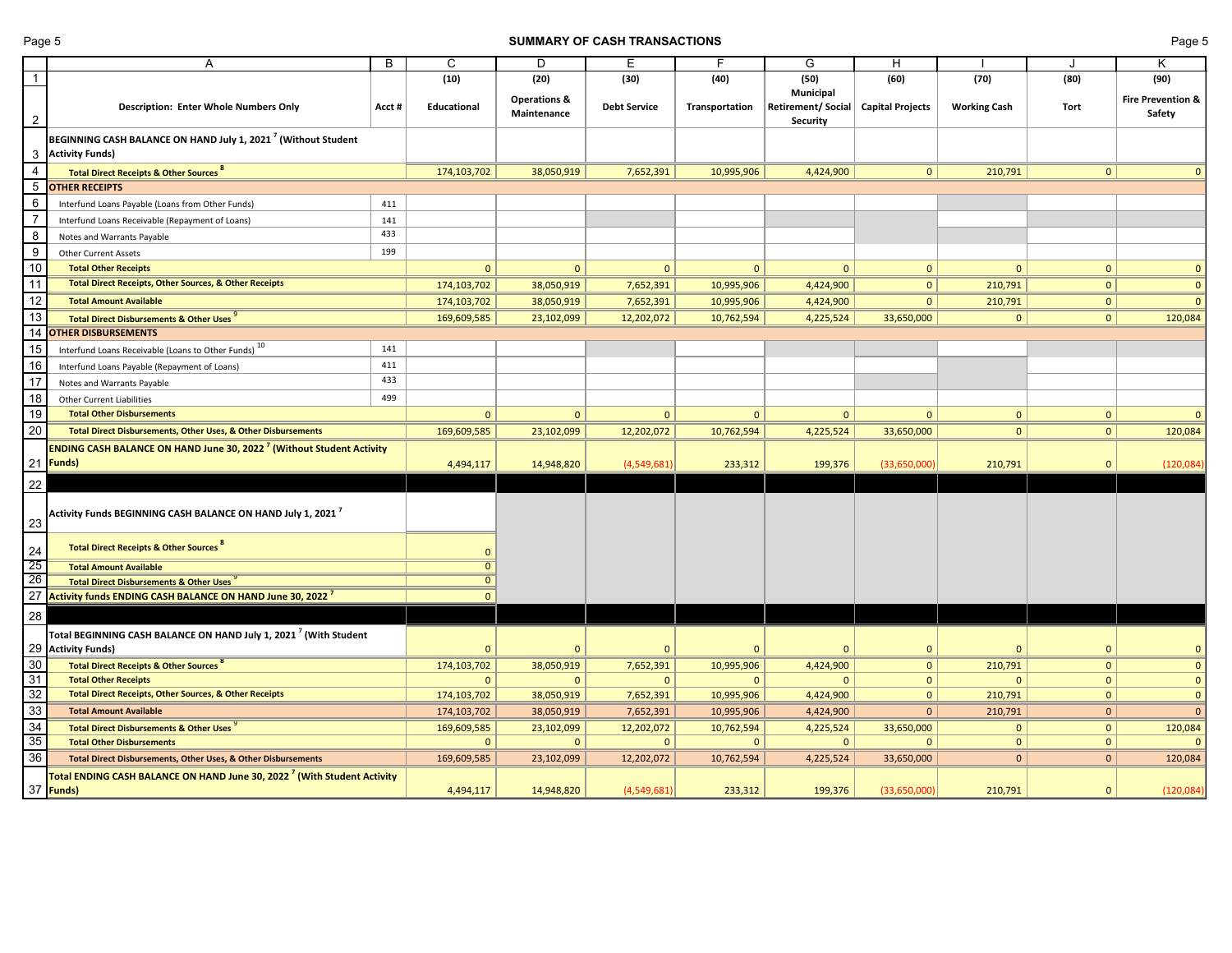# Page 12 **ESTIMATED DISBURSEMENTS/EXPENDITURES** Page 12

|                                                       | A                                                                                      | B            | C               | D                        | F                    | F.                    | G                     | H                    |                 |                 | K           |
|-------------------------------------------------------|----------------------------------------------------------------------------------------|--------------|-----------------|--------------------------|----------------------|-----------------------|-----------------------|----------------------|-----------------|-----------------|-------------|
|                                                       |                                                                                        |              | (100)           | (200)                    | (300)                | (400)                 | (500)                 | (600)                | (700)           | (800)           | (900)       |
|                                                       | <b>Description: Enter Whole Numbers Only</b>                                           | <b>Funct</b> |                 |                          | Purchased            | <b>Supplies &amp;</b> |                       |                      | Non-Capitalized | Termination     |             |
|                                                       |                                                                                        | #            | <b>Salaries</b> | <b>Employee Benefits</b> | <b>Services</b>      | <b>Materials</b>      | <b>Capital Outlay</b> | <b>Other Objects</b> | Equipment       | <b>Benefits</b> | Total       |
| $\mathbf{3}$                                          | <b>10 - EDUCATIONAL FUND (ED)</b>                                                      |              |                 |                          |                      |                       |                       |                      |                 |                 |             |
|                                                       |                                                                                        |              |                 |                          |                      |                       |                       |                      |                 |                 |             |
|                                                       | <b>INSTRUCTION (ED)</b>                                                                | 1000         |                 |                          |                      |                       |                       |                      |                 |                 |             |
| $\overline{5}$                                        | <b>Regular Programs</b>                                                                | 1100         | 43,159,836      | 6,195,845                | 3,506,700            | 5,719,689             | 17,000                |                      | 3,000           |                 | 58,602,070  |
| 6                                                     | Tuition Payment to Charter Schools                                                     | 1115         |                 |                          |                      |                       |                       |                      |                 |                 |             |
| $\overline{7}$                                        | Pre-K Programs                                                                         | 1125         | 2,729,010       | 528,559                  | 17,400               | 412,099               |                       |                      |                 |                 | 3,687,068   |
| $\infty$                                              | Special Education Programs (Functions 1200 - 1220)                                     | 1200         | 11,316,440      | 2,369,468                | 43,000               | 280,900               |                       | 15,000               | $\mathsf{O}$    |                 | 14,024,808  |
| $\frac{9}{10}$                                        | <b>Special Education Programs Pre-K</b>                                                | 1225         | 796,184         | 112,109                  |                      |                       |                       |                      |                 |                 | 908,293     |
| $\overline{11}$                                       | Remedial and Supplemental Programs K-12                                                | 1250<br>1275 |                 |                          |                      |                       |                       |                      |                 |                 |             |
| $\overline{12}$                                       | Remedial and Supplemental Programs Pre-K<br><b>Adult/Continuing Education Programs</b> | 1300         | 48,650          | 639                      |                      |                       |                       |                      |                 |                 | 49,289      |
| $\overline{13}$                                       | <b>CTE Programs</b>                                                                    | 1400         | 25,564          | 4,989                    | 29,004               | 144,168               | 98,879                |                      |                 |                 | 302,604     |
|                                                       | Interscholastic Programs                                                               | 1500         | 721,712         | 11,975                   | 122,354              | 160,224               | 35,000                | 20,500               |                 |                 | 1,071,765   |
| $\frac{14}{15}$                                       | Summer School Programs                                                                 | 1600         | 299,898         | 32,748                   | 633,500              | 119,675               |                       | 5,560                |                 |                 | 1,091,381   |
| 16                                                    | <b>Gifted Programs</b>                                                                 | 1650         |                 |                          |                      |                       |                       |                      |                 |                 |             |
| $\overline{17}$                                       | <b>Driver's Education Programs</b>                                                     | 1700         | 372,610         | 49,165                   | 4,500                | 10,000                |                       |                      |                 |                 | 436,275     |
| $\overline{18}$                                       | <b>Bilingual Programs</b>                                                              | 1800         | 12,576,091      | 1,911,269                | 301,237              | 567,914               |                       |                      |                 |                 | 15,356,511  |
| 19                                                    | Truant Alternative & Optional Programs                                                 | 1900         | 442,215         | 63,648                   | 550,000              | 5,126                 |                       |                      |                 |                 | 1,060,989   |
| $\overline{20}$                                       | Pre-K Programs - Private Tuition                                                       | 1910         |                 |                          |                      |                       |                       |                      |                 |                 |             |
| $\overline{21}$                                       | Regular K-12 Programs Private Tuition                                                  | 1911         |                 |                          |                      |                       |                       |                      |                 |                 |             |
|                                                       | Special Education Programs K-12 Private Tuition                                        | 1912         |                 |                          |                      |                       |                       | 6,000,000            |                 |                 | 6,000,000   |
| $\frac{22}{23}$<br>$\frac{24}{25}$                    | <b>Special Education Programs Pre-K Tuition</b>                                        | 1913         |                 |                          |                      |                       |                       |                      |                 |                 |             |
|                                                       | Remedial/Supplemental Programs K-12 Private Tuition                                    | 1914         |                 |                          |                      |                       |                       |                      |                 |                 |             |
|                                                       | Remedial/Supplemental Programs Pre-K Private Tuition                                   | 1915         |                 |                          |                      |                       |                       |                      |                 |                 |             |
|                                                       | Adult/Continuing Education Programs Private Tuition                                    | 1916         |                 |                          |                      |                       |                       |                      |                 |                 |             |
| $\frac{26}{27}$<br>$\frac{28}{29}$<br>$\frac{29}{30}$ | <b>CTE Programs Private Tuition</b>                                                    | 1917         |                 |                          |                      |                       |                       |                      |                 |                 |             |
|                                                       | Interscholastic Programs Private Tuition                                               | 1918         |                 |                          |                      |                       |                       |                      |                 |                 |             |
|                                                       | Summer School Programs Private Tuition                                                 | 1919         |                 |                          |                      |                       |                       |                      |                 |                 |             |
|                                                       | <b>Gifted Programs Private Tuition</b>                                                 | 1920         |                 |                          |                      |                       |                       |                      |                 |                 |             |
| <u>31</u>                                             | <b>Bilingual Programs Private Tuition</b>                                              | 1921         |                 |                          |                      |                       |                       |                      |                 |                 |             |
| $\frac{32}{33}$                                       | Truants Alternative/Opt Ed Programs Private Tuition                                    | 1922         |                 |                          |                      |                       |                       |                      |                 |                 |             |
|                                                       | <b>Student Activity Fund Expenditures</b>                                              | 1999         |                 |                          |                      |                       |                       |                      |                 |                 |             |
| 34                                                    | Total Instruction <sup>14</sup> (Without Student Activity Funds 1999)                  | 1000         | 72,488,210      | 11,280,414               | 5,207,695            | 7,419,795             | 150,879               | 6,041,060            | 3,000           | 0               | 102,591,053 |
| $35 \vert$                                            | Total Instruction14 (With Student Activity Funds 1999)                                 | 1000         | 72,488,210      | 11,280,414               | 5,207,695            | 7,419,795             | 150,879               | 6,041,060            | 3,000           | 0 <sup>1</sup>  | 102,591,053 |
| 36                                                    | <b>SUPPORT SERVICES (ED)</b>                                                           | 2000         |                 |                          |                      |                       |                       |                      |                 |                 |             |
| 37                                                    | <b>Support Services - Pupil</b>                                                        | 2100         |                 |                          |                      |                       |                       |                      |                 |                 |             |
| $\overline{38}$                                       | Attendance & Social Work Services                                                      | 2110         | 3,366,222       | 414,976                  | 112,211              | 20,000                |                       |                      |                 |                 | 3,913,409   |
| 39                                                    | <b>Guidance Services</b>                                                               | 2120         | 1,613,655       | 217,890                  | 15,762               | $\Omega$              | $\mathbf{0}$          |                      |                 |                 | 1,847,307   |
| 40                                                    | <b>Health Services</b>                                                                 | 2130         | 934,878         | 212,893                  | 1,214,813            | 266,198               |                       |                      | $\mathbf 0$     |                 | 2,628,782   |
| 41                                                    | <b>Psychological Services</b>                                                          | 2140         | 995,335         | 171,904                  | 140,000              |                       |                       |                      |                 |                 | 1,307,239   |
| <u>42</u>                                             | Speech Pathology & Audiology Services                                                  | 2150         | 1,001,023       | 150,283                  | 33,000               | 11,850                |                       |                      |                 |                 | 1,196,156   |
| 43                                                    | Other Support Services - Pupils (Describe & Itemize)                                   | 2190         | 1,251,704       | 301,655                  | 26,000               | 25,000                |                       |                      |                 |                 | 1,604,359   |
| 44                                                    | <b>Total Support Services - Pupil</b>                                                  | 2100         | 9,162,817       | 1,469,601                | 1,541,786            | 323,048               | 0                     | 0                    | 0               | 0               | 12,497,252  |
|                                                       | <b>Support Services - Instructional Staff</b>                                          | 2200         |                 |                          |                      |                       |                       |                      |                 |                 |             |
| $\frac{45}{5}$                                        |                                                                                        |              |                 |                          |                      |                       |                       |                      |                 |                 |             |
|                                                       | Improvement of Instruction Services                                                    | 2210         | 3,736,166       | 800,453                  | 1,113,185            | 3,122,556             |                       | 23,000               |                 |                 | 8,795,360   |
|                                                       | <b>Educational Media Services</b>                                                      | 2220         | 910,586         | 232,983                  |                      | 184,876               |                       |                      | 9,768           |                 | 1,338,213   |
| 46<br>47<br>48<br>49                                  | <b>Assessment &amp; Testing</b>                                                        | 2230         | 83,301          | 12,623                   | 189,398              | 74,000                | 0                     | 23,000               | 9,768           | 0               | 359,322     |
|                                                       | <b>Total Support Services - Instructional Staff</b>                                    | 2200         | 4,730,053       | 1,046,059                | 1,302,583            | 3,381,432             |                       |                      |                 |                 | 10,492,895  |
| 50                                                    | <b>Support Services - General Administration</b>                                       | 2300         |                 |                          |                      |                       |                       |                      |                 |                 |             |
| 51                                                    | <b>Board of Education Services</b>                                                     | 2310         | 64,500          | 5,764,400                | 423,700              | 43,000                |                       | 57,500               | 10,000          |                 | 6,363,100   |
| 52                                                    | <b>Executive Administration Services</b>                                               | 2320         | 334,111         | 48,613                   | 73,850               | 15,000                |                       | 31,900               |                 |                 | 503,474     |
| 53                                                    | <b>Special Area Administration Services</b>                                            | 2330         | 1,374,829       | 228,690                  | 44,470               | 22,875                |                       | 30,000               | $\mathbf 0$     |                 | 1,700,864   |
|                                                       | <b>Tort Immunity Services</b>                                                          | 2361,        |                 |                          |                      |                       |                       |                      |                 |                 |             |
| 54<br>55                                              |                                                                                        | 2365         | 1,773,440       | 500,000                  | 740,000<br>1,282,020 | 80,875                | 0                     | 119,400              | 10,000          | 0               | 1,240,000   |
|                                                       | <b>Total Support Services - General Administration</b>                                 | 2300         |                 | 6,541,703                |                      |                       |                       |                      |                 |                 | 9,807,438   |
| 56                                                    | <b>Support Services - School Administration</b>                                        | 2400         |                 |                          |                      |                       |                       |                      |                 |                 |             |
| 57                                                    | Office of the Principal Services                                                       | 2410         | 8,980,909       | 1,970,347                | 14,500               | 84,046                |                       |                      |                 |                 | 11,049,802  |
| $\overline{58}$                                       | Other Support Services - School Administration (Describe & Itemize)                    | 2490         | 529,830         | 162,521                  |                      |                       |                       |                      |                 |                 | 692,351     |

C:\Users\cgonzalez01\Downloads\FY22 Legal Budget as of 9-14-21 (4) 6/2/2022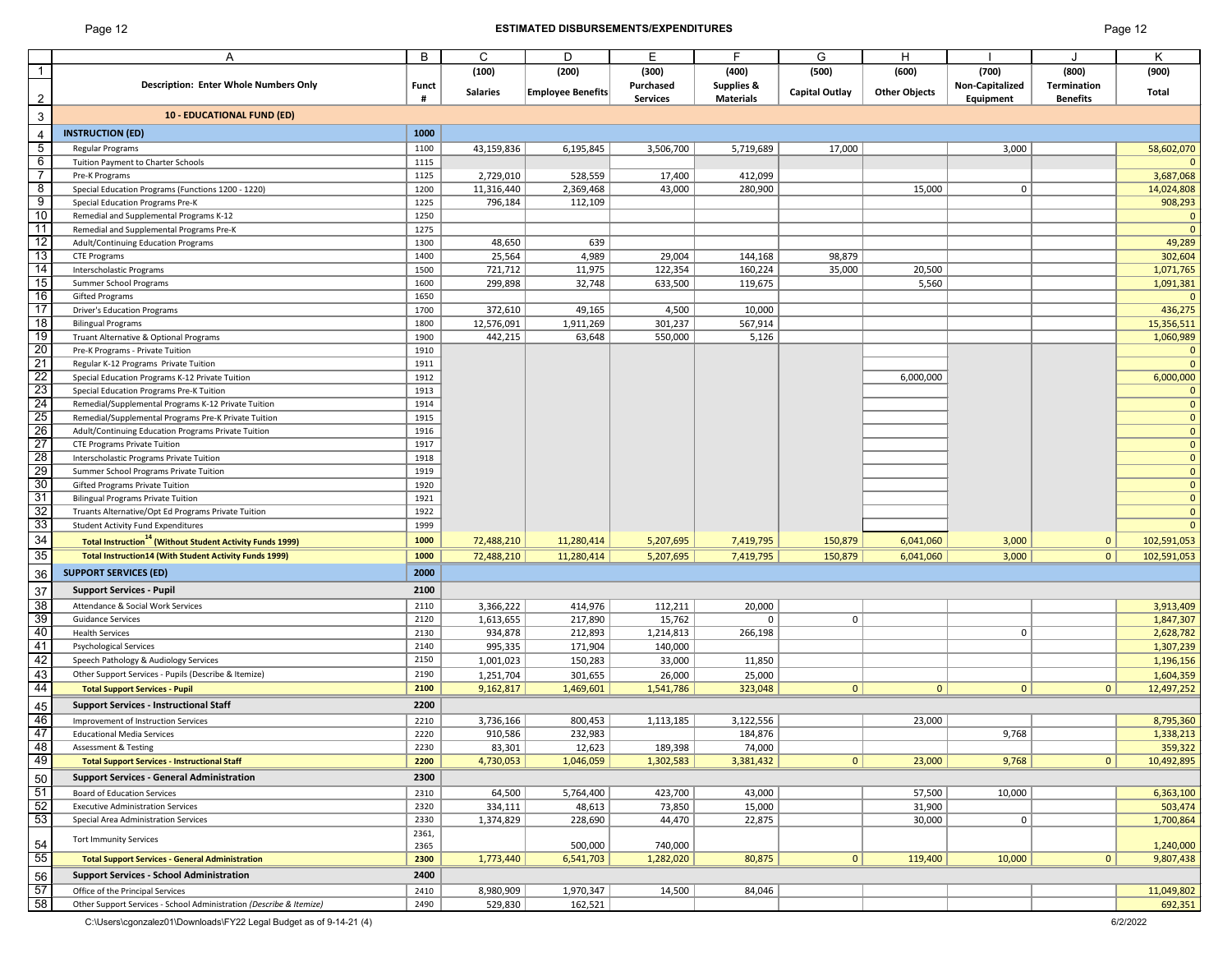# Page 13 **ESTIMATED DISBURSEMENTS/EXPENDITURES** Page 13

| Page 13 |  |  |
|---------|--|--|
|---------|--|--|

|                |                                                                        | B            | $\mathsf{C}$    | D                        | E               | E.                    | G                     | H                    |                        |                    | Κ              |
|----------------|------------------------------------------------------------------------|--------------|-----------------|--------------------------|-----------------|-----------------------|-----------------------|----------------------|------------------------|--------------------|----------------|
|                | A                                                                      |              |                 |                          |                 |                       |                       |                      |                        |                    |                |
|                |                                                                        |              | (100)           | (200)                    | (300)           | (400)                 | (500)                 | (600)                | (700)                  | (800)              | (900)          |
|                | <b>Description: Enter Whole Numbers Only</b>                           | <b>Funct</b> | <b>Salaries</b> | <b>Employee Benefits</b> | Purchased       | <b>Supplies &amp;</b> | <b>Capital Outlay</b> | <b>Other Objects</b> | <b>Non-Capitalized</b> | <b>Termination</b> | Total          |
| $\overline{2}$ |                                                                        | #            |                 |                          | <b>Services</b> | <b>Materials</b>      |                       |                      | Equipment              | <b>Benefits</b>    |                |
| 59             | <b>Total Support Services - School Administration</b>                  | 2400         | 9,510,739       | 2,132,868                | 14,500          | 84,046                | $\Omega$              | $\mathbf{0}$         | $\mathbf{0}$           | $\Omega$           | 11,742,153     |
| 60             | <b>Support Services - Business</b>                                     | 2500         |                 |                          |                 |                       |                       |                      |                        |                    |                |
| 61             | <b>Direction of Business Support Services</b>                          | 2510         | 160,185         | 27,557                   |                 | 3,533                 |                       |                      |                        |                    | 191,275        |
| 62             |                                                                        | 2520         |                 |                          |                 |                       |                       |                      |                        |                    |                |
|                | <b>Fiscal Services</b>                                                 |              | 422,773         | 67,861                   | 385,033         |                       |                       | 21,000               |                        |                    | 896,667        |
| 63             | Operation & Maintenance of Plant Services                              | 2540         | 90,243          | 18,422                   | 6,000           | 100,002               |                       |                      |                        |                    | 214,667        |
| 64             | <b>Pupil Transportation Services</b>                                   | 2550         |                 |                          | 21,600          |                       |                       |                      |                        |                    | 21,600         |
| 65             | <b>Food Services</b>                                                   | 2560         | 797,877         | 6,720                    | 4,341,832       | 212,702               |                       |                      |                        |                    | 5,359,131      |
| 66             | <b>Internal Services</b>                                               | 2570         |                 |                          |                 |                       |                       |                      |                        |                    | $\overline{0}$ |
| 67             | <b>Total Support Services - Business</b>                               | 2500         | 1,471,078       | 120,560                  | 4,754,465       | 316,237               | 0                     | 21,000               | $\mathbf{0}$           | 0                  | 6,683,340      |
| 68             | <b>Support Services - Central</b>                                      | 2600         |                 |                          |                 |                       |                       |                      |                        |                    |                |
| 69             | Direction of Central Support Services                                  | 2610         |                 |                          |                 |                       |                       |                      |                        |                    | $\overline{0}$ |
| 70             | Planning, Research, Development & Evaluation Services                  | 2620         | 30,964          | 4,343                    | 77,009          |                       |                       |                      |                        |                    | 112,316        |
| 71             | <b>Information Services</b>                                            | 2630         |                 |                          | 194,000         | 107,000               |                       | 2,000                | 25,000                 |                    | 328,000        |
| 72             |                                                                        |              |                 |                          |                 |                       |                       |                      |                        |                    |                |
| 73             | <b>Staff Services</b>                                                  | 2640         | 1,011,665       | 323,034                  | 116,500         | 92,150                | 5,000                 | 3,000                | 2,000                  |                    | 1,553,349      |
|                | <b>Data Processing Services</b>                                        | 2660         | 1,594,336       | 281,218                  | 1,367,500       | 1,516,500             | 140,000               | 500                  | 145,000                |                    | 5,045,054      |
| 74             | <b>Total Support Services - Central</b>                                | 2600         | 2,636,965       | 608,595                  | 1,755,009       | 1,715,650             | 145,000               | 5,500                | 172,000                | 0                  | 7,038,719      |
| 75             | Other Support Services (Describe & Itemize)                            | 2900         | 103,115         | 14,402                   | 194,950         | 3,700                 |                       |                      |                        |                    | 316,167        |
| 76             | <b>Total Support Services</b>                                          | 2000         | 29,388,207      | 11,933,788               | 10,845,313      | 5,904,988             | 145,000               | 168,900              | 191,768                | $\mathbf{0}$       | 58,577,964     |
| 77             | <b>COMMUNITY SERVICES (ED)</b>                                         | 3000         | 1,798,425       | 141,214                  | 363,911         | 349,667               |                       |                      |                        |                    | 2,653,217      |
| 78             | PAYMENTS TO OTHER DIST & GOVT UNITS (ED)                               | 4000         |                 |                          |                 |                       |                       |                      |                        |                    |                |
| 79             | Payments to Other Dist & Govt Units (In-State)                         | 4100         |                 |                          |                 |                       |                       |                      |                        |                    |                |
| 80             |                                                                        |              |                 |                          |                 |                       |                       |                      |                        |                    |                |
|                | Payments for Regular Programs                                          | 4110         |                 |                          |                 |                       |                       |                      |                        |                    | $\overline{0}$ |
| 81             | Payments for Special Education Programs                                | 4120         |                 |                          | 2,328,925       |                       |                       | $\mathbf 0$          |                        |                    | 2,328,925      |
| 82             | Payments for Adult/Continuing Education Programs                       | 4130         |                 |                          |                 |                       |                       |                      |                        |                    | $\overline{0}$ |
| 83             | Payments for CTE Programs                                              | 4140         |                 |                          | 0               |                       |                       |                      |                        |                    | $\overline{0}$ |
| 84             | Payments for Community College Programs                                | 4170         |                 |                          | 25,000          |                       |                       |                      |                        |                    | 25,000         |
| 85             | Other Payments to In-State Govt Units (Describe & Itemize)             | 4190         |                 |                          | 130,426         |                       |                       | 0                    |                        |                    | 130,426        |
| 86             | Total Payments to Other Dist & Govt Units (In-State)                   | 4100         |                 |                          | 2,484,351       |                       |                       | $\Omega$             |                        |                    | 2,484,351      |
| 87             | Payments for Regular Programs - Tuition                                | 4210         |                 |                          |                 |                       |                       | 5,000                |                        |                    | 5,000          |
| 88             | Payments for Special Education Programs - Tuition                      | 4220         |                 |                          |                 |                       |                       | 3,000,000            |                        |                    | 3,000,000      |
| 89             | Payments for Adult/Continuing Education Programs - Tuition             | 4230         |                 |                          |                 |                       |                       |                      |                        |                    | $\overline{0}$ |
| 90             | Payments for CTE Programs - Tuition                                    | 4240         |                 |                          |                 |                       |                       | 35,000               |                        |                    | 35,000         |
| 91             | Payments for Community College Programs - Tuition                      | 4270         |                 |                          |                 |                       |                       | 10,000               |                        |                    | 10,000         |
| 92             | Payments for Other Programs - Tuition                                  | 4280         |                 |                          |                 |                       |                       | 253,000              |                        |                    |                |
| 93             |                                                                        | 4290         |                 |                          |                 |                       |                       |                      |                        |                    | 253,000        |
| 94             | Other Payments to In-State Govt Units (Describe & Itemize)             |              |                 |                          |                 |                       |                       |                      |                        |                    | $\overline{0}$ |
|                | Total Payments to Other Dist & Govt Units - Tuition (In State)         | 4200         |                 |                          |                 |                       |                       | 3,303,000            |                        |                    | 3,303,000      |
| 95             | Payments for Regular Programs - Transfers                              | 4310         |                 |                          |                 |                       |                       |                      |                        |                    | 0              |
| 96             | Payments for Special Education Programs - Transfers                    | 4320         |                 |                          |                 |                       |                       |                      |                        |                    | $\overline{0}$ |
| 97             | Payments for Adult/Continuing Ed Programs - Transfers                  | 4330         |                 |                          |                 |                       |                       |                      |                        |                    | $\overline{0}$ |
| 98             | Payments for CTE Programs - Transfers                                  | 4340         |                 |                          |                 |                       |                       |                      |                        |                    | $\overline{0}$ |
| 99             | Payments for Community College Program - Transfers                     | 4370         |                 |                          |                 |                       |                       |                      |                        |                    | $\overline{0}$ |
| 100            | Payments for Other Programs - Transfers                                | 4380         |                 |                          |                 |                       |                       |                      |                        |                    | $\overline{0}$ |
| 101            | Other Payments to In-State Govt Units - Transfers (Describe & Itemize) | 4390         |                 |                          |                 |                       |                       |                      |                        |                    | $\overline{0}$ |
| 102            | Total Payments to Other Dist & Govt Units-Transfers (In State)         | 4300         |                 |                          | $\Omega$        |                       |                       |                      |                        |                    | $\overline{0}$ |
| 103            | Payments to Other Dist & Govt Units (Out of State)                     | 4400         |                 |                          |                 |                       |                       |                      |                        |                    | $\overline{0}$ |
| 104            | <b>Total Payments to Other Dist &amp; Govt Units</b>                   | 4000         |                 |                          | 2,484,351       |                       |                       | 3,303,000            |                        |                    | 5,787,351      |
| 105            | <b>DEBT SERVICE (ED)</b>                                               | 5000         |                 |                          |                 |                       |                       |                      |                        |                    |                |
|                | Debt Service - Interest on Short-Term Debt                             | 5100         |                 |                          |                 |                       |                       |                      |                        |                    |                |
| 106            |                                                                        |              |                 |                          |                 |                       |                       |                      |                        |                    |                |
| 107            | <b>Tax Anticipation Warrants</b>                                       | 5110         |                 |                          |                 |                       |                       |                      |                        |                    | $\overline{0}$ |
| 108            | <b>Tax Anticipation Notes</b>                                          | 5120         |                 |                          |                 |                       |                       |                      |                        |                    | $\overline{0}$ |
| 109            | Corporate Personal Property Repl Tax Anticipated Notes                 | 5130         |                 |                          |                 |                       |                       |                      |                        |                    | $\overline{0}$ |
| 110            | <b>State Aid Anticipation Certificates</b>                             | 5140         |                 |                          |                 |                       |                       |                      |                        |                    | $\overline{0}$ |
| 111            | Other Interest on Short-Term Debt (Describe & Itemize)                 | 5150         |                 |                          |                 |                       |                       |                      |                        |                    | $\overline{0}$ |
| 112            | <b>Total Debt Service - Interest on Short-Term Debt</b>                | 5100         |                 |                          |                 |                       |                       |                      |                        |                    | $\overline{0}$ |
| 113            | Debt Service - Interest on Long-Term Debt                              | 5200         |                 |                          |                 |                       |                       |                      |                        |                    | $\overline{0}$ |
| 114            | <b>Total Debt Service</b>                                              | 5000         |                 |                          |                 |                       |                       |                      |                        |                    | $\overline{0}$ |
|                |                                                                        |              |                 |                          |                 |                       |                       |                      |                        |                    |                |
|                | <b>PROVISION FOR CONTINGENCIES (ED)</b>                                | 6000         |                 |                          |                 |                       |                       |                      |                        |                    | $\overline{0}$ |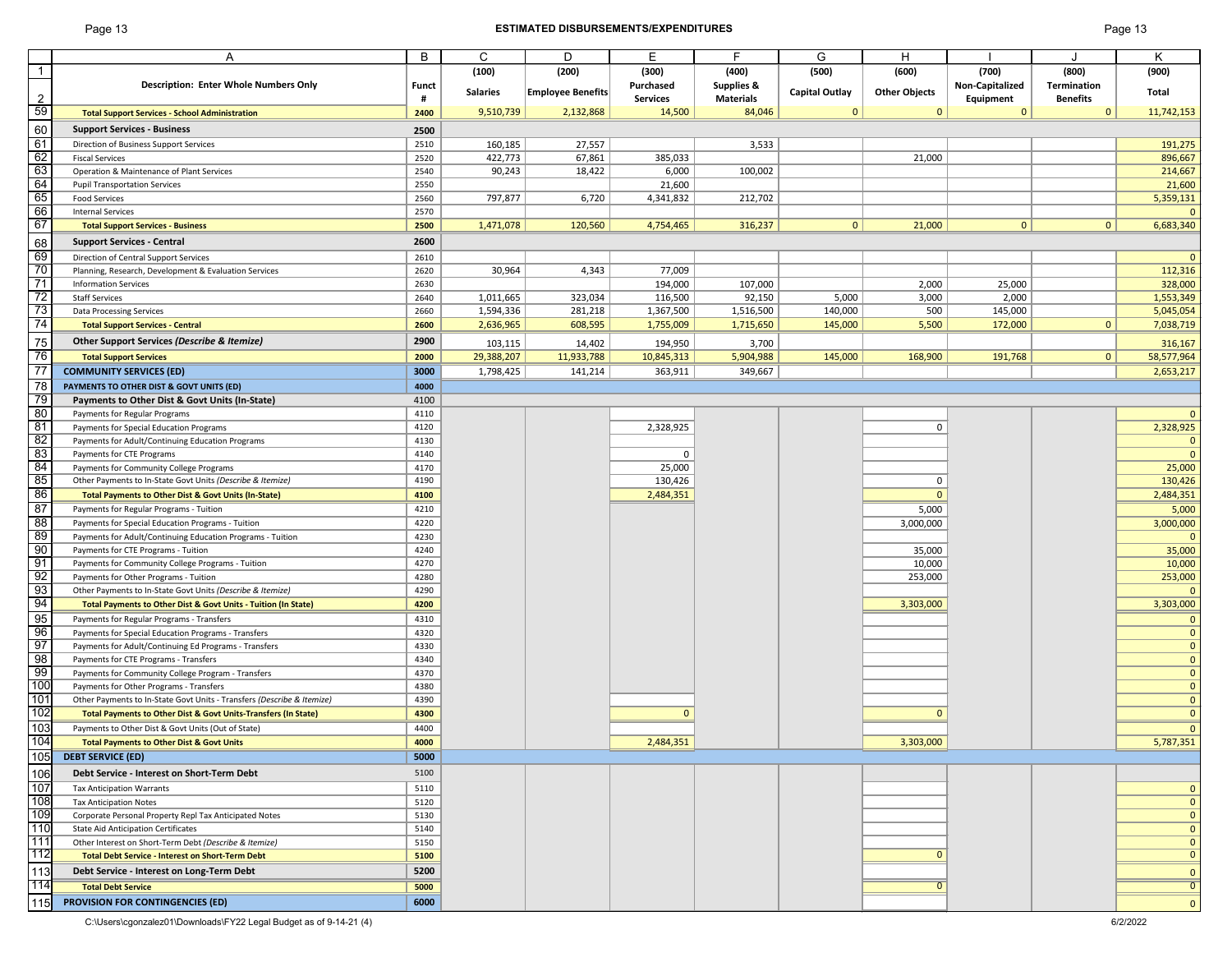# Page 14 **ESTIMATED DISBURSEMENTS/EXPENDITURES** Page 14

|                   | Α                                                                                 | B            | $\mathsf{C}$    | D                        | E               | F.                    | G                     | H                    |                        |                 | K            |
|-------------------|-----------------------------------------------------------------------------------|--------------|-----------------|--------------------------|-----------------|-----------------------|-----------------------|----------------------|------------------------|-----------------|--------------|
|                   |                                                                                   |              | (100)           | (200)                    | (300)           | (400)                 | (500)                 | (600)                | (700)                  | (800)           | (900)        |
|                   | <b>Description: Enter Whole Numbers Only</b>                                      | <b>Funct</b> | <b>Salaries</b> | <b>Employee Benefits</b> | Purchased       | <b>Supplies &amp;</b> | <b>Capital Outlay</b> | <b>Other Objects</b> | <b>Non-Capitalized</b> | Termination     | Total        |
| $\overline{2}$    |                                                                                   |              |                 |                          | <b>Services</b> | <b>Materials</b>      |                       |                      | Equipment              | <b>Benefits</b> |              |
| 16                | Total Direct Disbursements/Expenditures (without Student Activity Funds (1999)    |              | 103,674,842     | 23,355,416               | 18,901,270      | 13,674,450            | 295,879               | 9,512,960            | 194,768                | $\mathbf{0}$    | 169,609,585  |
| 117               | Total Direct Disbursements/Expenditures (with Student Activity Funds (1999)       |              | 103,674,842     | 23,355,416               | 18,901,270      | 13,674,450            | 295,879               | 9,512,960            | 194,768                | $\mathbf{0}$    | 169,609,585  |
|                   | Excess (Deficiency) of Receipts/Revenues Over Disbursements/Expenditures (Without |              |                 |                          |                 |                       |                       |                      |                        |                 |              |
| 18                | <b>Student Activity Funds 1999)</b>                                               |              |                 |                          |                 |                       |                       |                      |                        |                 | 4,494,117    |
|                   | Excess (Deficiency) of Receipts/Revenues Over Disbursements/Expenditures (With    |              |                 |                          |                 |                       |                       |                      |                        |                 |              |
| 19<br>ᅲ           | <b>Student Activity Funds 1999)</b>                                               |              |                 |                          |                 |                       |                       |                      |                        |                 | 4,494,117    |
|                   | 121 20 - OPERATIONS AND MAINTENANCE FUND (O&M)                                    |              |                 |                          |                 |                       |                       |                      |                        |                 |              |
| 122               | <b>SUPPORT SERVICES (O&amp;M)</b>                                                 | 2000         |                 |                          |                 |                       |                       |                      |                        |                 |              |
| $\frac{123}{124}$ | <b>Support Services - Pupil</b>                                                   | 2100         |                 |                          |                 |                       |                       |                      |                        |                 |              |
|                   | Other Support Services - Pupils (Describe & Itemize)                              | 2190         |                 |                          |                 |                       |                       |                      |                        |                 | $\mathbf{0}$ |
| 125               | <b>Support Services - Business</b>                                                | 2500         |                 |                          |                 |                       |                       |                      |                        |                 |              |
| 126               | Direction of Business Support Services                                            | 2510         |                 |                          | 10,000          |                       |                       |                      |                        |                 | 10,000       |
| 127               | Facilities Acquisition & Construction Services                                    | 2530         |                 |                          |                 |                       | 5,450,000             |                      |                        |                 | 5,450,000    |
| 128               | Operation & Maintenance of Plant Services                                         | 2540         | 4,924,496       | 1,191,185                | 6,850,550       | 3,975,868             | 500,000               |                      | 200,000                |                 | 17,642,099   |
| 129               |                                                                                   |              |                 |                          |                 |                       |                       |                      |                        |                 | $\mathbf 0$  |
|                   | <b>Pupil Transportation Services</b>                                              | 2550         |                 |                          |                 |                       |                       |                      |                        |                 |              |
| 130<br>131        | <b>Food Services</b>                                                              | 2560         |                 |                          |                 |                       |                       |                      |                        |                 | $\mathbf{0}$ |
|                   | <b>Total Support Services - Business</b>                                          | 2500         | 4,924,496       | 1,191,185                | 6,860,550       | 3,975,868             | 5,950,000             | 0                    | 200,000                | $\mathbf{0}$    | 23,102,099   |
| 132               | <b>Other Support Services</b> (Describe & Itemize)                                | 2900         |                 |                          |                 |                       |                       |                      |                        |                 | $\mathbf{0}$ |
| 133               | <b>Total Support Services</b>                                                     | 2000         | 4,924,496       | 1,191,185                | 6,860,550       | 3,975,868             | 5,950,000             | 0                    | 200,000                | $\mathbf{0}$    | 23,102,099   |
| 134               | <b>COMMUNITY SERVICES (O&amp;M)</b>                                               | 3000         |                 |                          |                 |                       |                       |                      |                        |                 | $\mathbf{0}$ |
| 135               | PAYMENTS TO OTHER DIST & GOVT UNITS (O&M)                                         | 4000         |                 |                          |                 |                       |                       |                      |                        |                 |              |
|                   | Payments to Other Dist & Govt Units (In-State)                                    | 4100         |                 |                          |                 |                       |                       |                      |                        |                 |              |
| 136               |                                                                                   |              |                 |                          |                 |                       |                       |                      |                        |                 |              |
| 137               | Payments for Regular Programs                                                     | 4110         |                 |                          |                 |                       |                       |                      |                        |                 | $\mathbf 0$  |
| 138               | Payments for Special Education Programs                                           | 4120         |                 |                          |                 |                       |                       |                      |                        |                 | $\mathbf 0$  |
| 139               | Payments for CTE Program                                                          | 4140         |                 |                          |                 |                       |                       |                      |                        |                 | $\mathbf 0$  |
| 140               | Other Payments to In-State Govt Units (Describe & Itemize)                        | 4190         |                 |                          |                 |                       |                       |                      |                        |                 | $\mathbf{0}$ |
| 141               | Total Payments to Other Dist & Govt Units (In-State)                              | 4100         |                 |                          |                 |                       |                       |                      |                        |                 | $\mathbf{0}$ |
| 142               | Payments to Other Dist & Govt Units (Out of State) <sup>14</sup>                  | 4400         |                 |                          |                 |                       |                       |                      |                        |                 | $\mathbf{0}$ |
| 143               | <b>Total Payments to Other Dist &amp; Govt Unit</b>                               | 4000         |                 |                          |                 |                       |                       |                      |                        |                 | $\mathbf{0}$ |
| 144               | <b>DEBT SERVICE (O&amp;M)</b>                                                     | 5000         |                 |                          |                 |                       |                       |                      |                        |                 |              |
|                   | Debt Service - Interest on Short-Term Debt                                        | 5100         |                 |                          |                 |                       |                       |                      |                        |                 |              |
| 145               |                                                                                   |              |                 |                          |                 |                       |                       |                      |                        |                 |              |
| 146               | <b>Tax Anticipation Warrants</b>                                                  | 5110         |                 |                          |                 |                       |                       |                      |                        |                 | $\mathbf{0}$ |
| 147               | <b>Tax Anticipation Notes</b>                                                     | 5120         |                 |                          |                 |                       |                       |                      |                        |                 | $\mathbf{0}$ |
| 148               | Corporate Personal Prop Repl Tax Anticipated Notes                                | 5130         |                 |                          |                 |                       |                       |                      |                        |                 | $\mathbf{0}$ |
| 149               | <b>State Aid Anticipation Certificates</b>                                        | 5140         |                 |                          |                 |                       |                       |                      |                        |                 | $\mathbf{0}$ |
| 150               | Other Interest on Short-Term Debt (Describe & Itemize)                            | 5150         |                 |                          |                 |                       |                       |                      |                        |                 | $\mathbf{0}$ |
| 151               | <b>Total Debt Service - Interest on Short-Term Debt</b>                           | 5100         |                 |                          |                 |                       |                       | O                    |                        |                 | $\mathbf{0}$ |
| 152               | Debt Service - Interest on Long-Term Debt                                         | 5200         |                 |                          |                 |                       |                       |                      |                        |                 | $\mathbf{0}$ |
| 153               | <b>Total Debt Service</b>                                                         | 5000         |                 |                          |                 |                       |                       |                      |                        |                 | $\mathbf{0}$ |
| 154               | PROVISION FOR CONTINGENCIES (O&M)                                                 | 6000         |                 |                          |                 |                       |                       |                      |                        |                 | $\Omega$     |
| 155               | <b>Total Direct Disbursements/Expenditures</b>                                    |              | 4,924,496       | 1,191,185                | 6,860,550       | 3,975,868             | 5,950,000             | 0                    | 200,000                | $\mathbf{0}$    | 23,102,099   |
| 156               | Excess (Deficiency) of Receipts/Revenues Over Disbursements/Expenditures          |              |                 |                          |                 |                       |                       |                      |                        |                 |              |
| זטו               |                                                                                   |              |                 |                          |                 |                       |                       |                      |                        |                 | 14,948,820   |
|                   | 158 30 - DEBT SERVICE FUND (DS)                                                   |              |                 |                          |                 |                       |                       |                      |                        |                 |              |
| 159               | PAYMENTS TO OTHER DIST & GOVT UNITS (DS)                                          | 4000         |                 |                          |                 |                       |                       |                      |                        |                 |              |
| 160               | Payments to Other Dist & Govt Units (In-State)                                    | 4100         |                 |                          |                 |                       |                       |                      |                        |                 |              |
| 161               | <b>Payments for Regular Programs</b>                                              | 4110         |                 |                          |                 |                       |                       |                      |                        |                 | 0            |
| 162               | <b>Payments for Special Education Programs</b>                                    | 4120         |                 |                          |                 |                       |                       |                      |                        |                 | $\mathbf{0}$ |
| 163               | Other Payments to In-State Govt Units (Describe & Itemize)                        | 4190         |                 |                          |                 |                       |                       |                      |                        |                 | $\mathbf{0}$ |
| 164               | <b>Total Payments to Other Dist &amp; Govt Units (In-State)</b>                   | 4000         |                 |                          |                 |                       |                       | $\mathbf 0$          |                        |                 | $\mathbf{0}$ |
|                   |                                                                                   |              |                 |                          |                 |                       |                       |                      |                        |                 |              |
| 165               | <b>DEBT SERVICE (DS)</b>                                                          | 5000         |                 |                          |                 |                       |                       |                      |                        |                 |              |
| 166               | Debt Service - Interest on Short-Term Debt                                        | 5100         |                 |                          |                 |                       |                       |                      |                        |                 |              |
| 167               | <b>Tax Anticipation Warrants</b>                                                  | 5110         |                 |                          |                 |                       |                       |                      |                        |                 | $\mathbf{0}$ |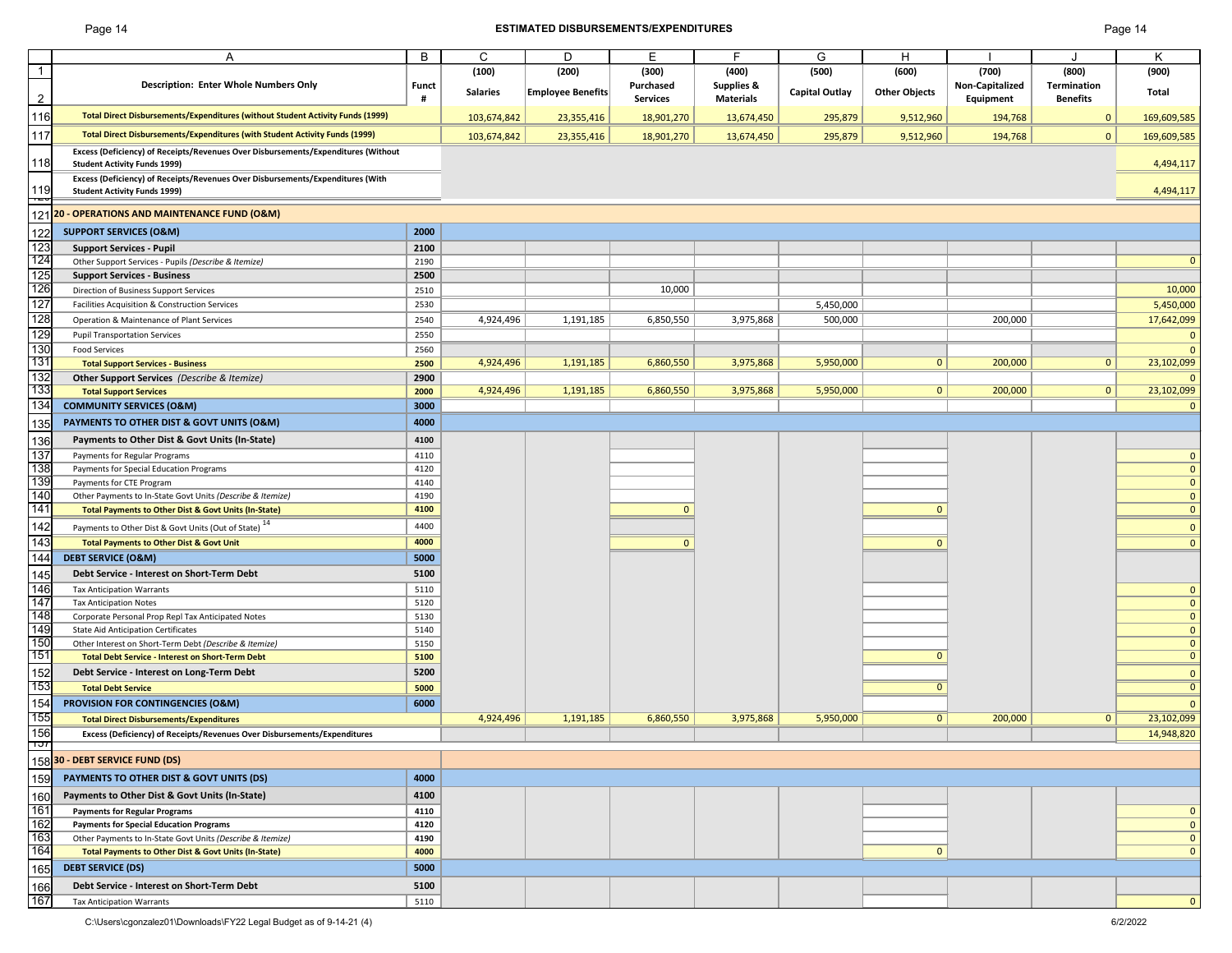# Page 15 **ESTIMATED DISBURSEMENTS/EXPENDITURES** Page 15

|                | A                                                                                    | B            | C               | D                        | E               | F.                    | G                     | H                    |                 |                    | K            |
|----------------|--------------------------------------------------------------------------------------|--------------|-----------------|--------------------------|-----------------|-----------------------|-----------------------|----------------------|-----------------|--------------------|--------------|
| $\mathbf{1}$   |                                                                                      |              | (100)           | (200)                    | (300)           | (400)                 | (500)                 | (600)                | (700)           | (800)              | (900)        |
|                | <b>Description: Enter Whole Numbers Only</b>                                         | <b>Funct</b> | <b>Salaries</b> | <b>Employee Benefits</b> | Purchased       | <b>Supplies &amp;</b> | <b>Capital Outlay</b> | <b>Other Objects</b> | Non-Capitalized | <b>Termination</b> | Total        |
| $\overline{2}$ |                                                                                      | #            |                 |                          | <b>Services</b> | <b>Materials</b>      |                       |                      | Equipment       | <b>Benefits</b>    |              |
| 168            | <b>Tax Anticipation Notes</b>                                                        | 5120         |                 |                          |                 |                       |                       |                      |                 |                    | $\mathbf 0$  |
| 169            | Corporate Personal Prop Repl Tax Anticipation Notes                                  | 5130         |                 |                          |                 |                       |                       |                      |                 |                    | $\mathbf{0}$ |
| 170            | <b>State Aid Anticipation Certificates</b>                                           | 5140         |                 |                          |                 |                       |                       |                      |                 |                    | $\mathbf{0}$ |
| 171            | Other Interest on Short-Term Debt (Describe & Itemize)                               | 5150         |                 |                          |                 |                       |                       |                      |                 |                    | $\mathbf{0}$ |
| 172            | <b>Total Debt Service - Interest On Short-Term Debt</b>                              | 5100         |                 |                          |                 |                       |                       | $\Omega$             |                 |                    | $\mathbf{0}$ |
| 173            | Debt Service - Interest on Long-Term Debt                                            | 5200         |                 |                          |                 |                       |                       | 6,022,072            |                 |                    | 6,022,072    |
|                |                                                                                      |              |                 |                          |                 |                       |                       |                      |                 |                    |              |
|                | Debt Service - Payments of Principal on Long-Term Debt <sup>15</sup>                 | 5300         |                 |                          |                 |                       |                       |                      |                 |                    |              |
| 174            | (Lease/Purchase Principal Retired)                                                   |              |                 |                          |                 |                       |                       | 6,030,000            |                 |                    | 6,030,000    |
| 175            | Debt Service Other (Describe & Itemize)                                              | 5400         |                 |                          | 150,000         |                       |                       |                      |                 |                    | 150,000      |
| 176            | <b>Total Debt Service</b>                                                            | 5000         |                 |                          | 150,000         |                       |                       | 12,052,072           |                 |                    | 12,202,072   |
| 177            | <b>PROVISION FOR CONTINGENCIES (DS)</b>                                              | 6000         |                 |                          |                 |                       |                       |                      |                 |                    | $\mathbf{0}$ |
| 178            | <b>Total Direct Disbursements/Expenditures</b>                                       |              |                 |                          | 150,000         |                       |                       | 12,052,072           |                 |                    | 12,202,072   |
| 179            | Excess (Deficiency) of Receipts/Revenues Over Disbursements/Expenditures             |              |                 |                          |                 |                       |                       |                      |                 |                    | (4,549,681)  |
| Πδυ            |                                                                                      |              |                 |                          |                 |                       |                       |                      |                 |                    |              |
|                | 181 40 - TRANSPORTATION FUND (TR)                                                    |              |                 |                          |                 |                       |                       |                      |                 |                    |              |
|                |                                                                                      |              |                 |                          |                 |                       |                       |                      |                 |                    |              |
| 182            | <b>SUPPORT SERVICES (TR)</b>                                                         | 2000         |                 |                          |                 |                       |                       |                      |                 |                    |              |
| 183            | <b>Support Services - Pupils</b>                                                     | 2100         |                 |                          |                 |                       |                       |                      |                 |                    |              |
| 184            | Other Support Services - Pupils (Describe & Itemize)                                 | 2190         |                 |                          |                 |                       |                       |                      |                 |                    | $\mathbf{0}$ |
|                |                                                                                      |              |                 |                          |                 |                       |                       |                      |                 |                    |              |
| 185            | <b>Support Services - Business</b>                                                   |              |                 |                          |                 |                       |                       |                      |                 |                    |              |
| 186            | <b>Pupil Transportation Services</b>                                                 | 2550         | 480,659         | 34,870                   | 10,245,565      | 1,000                 |                       | 500                  |                 |                    | 10,762,594   |
| 187            | Other Support Services (Describe & Itemize)                                          | 2900         |                 |                          |                 |                       |                       |                      |                 |                    |              |
| 188            | <b>Total Support Services</b>                                                        | 2000         | 480,659         | 34,870                   | 10,245,565      | 1,000                 | $\Omega$              | 500                  | $\overline{0}$  | 0                  | 10,762,594   |
| 189            | <b>COMMUNITY SERVICES (TR)</b>                                                       | 3000         |                 |                          |                 |                       |                       |                      |                 |                    | $\Omega$     |
| 190            | PAYMENTS TO OTHER DIST & GOVT UNITS (TR)                                             | 4000         |                 |                          |                 |                       |                       |                      |                 |                    |              |
| 191            | Payments to Other Dist & Govt Units (In-State)                                       | 4100         |                 |                          |                 |                       |                       |                      |                 |                    |              |
| 192            | Payments for Regular Program                                                         | 4110         |                 |                          |                 |                       |                       |                      |                 |                    | 0            |
| 193            | Payments for Special Education Programs                                              | 4120         |                 |                          |                 |                       |                       |                      |                 |                    |              |
| 194            | Payments for Adult/Continuing Education Programs                                     | 4130         |                 |                          |                 |                       |                       |                      |                 |                    | $\Omega$     |
| 195            | Payments for CTE Programs                                                            | 4140         |                 |                          |                 |                       |                       |                      |                 |                    | 0            |
| 196            | Payments for Community College Programs                                              | 4170         |                 |                          |                 |                       |                       |                      |                 |                    | $\Omega$     |
| 197            | Other Payments to In-State Govt Units (Describe & Itemize)                           | 4190         |                 |                          |                 |                       |                       |                      |                 |                    | $\mathbf{0}$ |
| 198            | Total Payments to Other Dist & Govt Units (In-State)                                 | 4100         |                 |                          | $\Omega$        |                       |                       | $\Omega$             |                 |                    |              |
|                | Payments to Other Dist & Govt Units (Out-of-State)                                   |              |                 |                          |                 |                       |                       |                      |                 |                    |              |
| 199            | (Describe & Itemize)                                                                 | 4400         |                 |                          |                 |                       |                       |                      |                 |                    |              |
| 200            | <b>Total Payments to Other Dist &amp; Govt Units</b>                                 | 4000         |                 |                          |                 |                       |                       | $\mathbf{0}$         |                 |                    |              |
|                |                                                                                      |              |                 |                          |                 |                       |                       |                      |                 |                    |              |
| 201            | <b>DEBT SERVICE (TR)</b>                                                             | 5000         |                 |                          |                 |                       |                       |                      |                 |                    |              |
| 202            | Debt Service - Interest on Short-Term Debt                                           | 5100         |                 |                          |                 |                       |                       |                      |                 |                    |              |
|                | <b>Tax Anticipation Warrants</b>                                                     | 5110         |                 |                          |                 |                       |                       |                      |                 |                    | $\mathbf{0}$ |
| 203<br>204     | <b>Tax Anticipation Notes</b>                                                        | 5120         |                 |                          |                 |                       |                       |                      |                 |                    | 0            |
| 205            | Corporate Personal Prop Repl Tax Anticipation Notes                                  | 5130         |                 |                          |                 |                       |                       |                      |                 |                    |              |
| 206            | <b>State Aid Anticipation Certificates</b>                                           | 5140         |                 |                          |                 |                       |                       |                      |                 |                    |              |
| 207            | Other Interest on Short-Term Debt (Describe and Itemize)                             | 5150         |                 |                          |                 |                       |                       |                      |                 |                    |              |
| 208            | Total Debt Service - Interest On Short-Term Debt                                     | 5100         |                 |                          |                 |                       |                       | $\Omega$             |                 |                    |              |
|                |                                                                                      | 5200         |                 |                          |                 |                       |                       |                      |                 |                    |              |
| 209            | Debt Service - Interest on Long-Term Debt                                            |              |                 |                          |                 |                       |                       |                      |                 |                    | $\Omega$     |
|                | Debt Service - Payments of Principal on Long-Term Debt <sup>15</sup> (Lease/Purchase | 5300         |                 |                          |                 |                       |                       |                      |                 |                    |              |
| 210            | <b>Principal Retired)</b>                                                            |              |                 |                          |                 |                       |                       |                      |                 |                    |              |
| 211            | Debt Service - Other (Describe and Itemize)                                          | 5400         |                 |                          |                 |                       |                       |                      |                 |                    |              |
| 212            | <b>Total Debt Service</b>                                                            | 5000         |                 |                          |                 |                       |                       |                      |                 |                    |              |
|                | <b>PROVISION FOR CONTINGENCIES (TR)</b>                                              | 6000         |                 |                          |                 |                       |                       |                      |                 |                    |              |
| 213<br>214     |                                                                                      |              |                 |                          |                 |                       |                       |                      |                 |                    |              |
|                | <b>Total Direct Disbursements/Expenditures</b>                                       |              | 480,659         | 34,870                   | 10,245,565      | 1,000                 | $\overline{0}$        | 500                  | $\mathbf{0}$    | $\overline{0}$     | 10,762,594   |
| 215            | Excess (Deficiency) of Receipts/Revenues Over Disbursements/Expenditures             |              |                 |                          |                 |                       |                       |                      |                 |                    | 233,312      |
| $Z$ 10         |                                                                                      |              |                 |                          |                 |                       |                       |                      |                 |                    |              |
|                | 217 50 - MUNICIPAL RETIREMENT/SOC SEC FUND (MR/SS)                                   |              |                 |                          |                 |                       |                       |                      |                 |                    |              |
| 218            | <b>INSTRUCTION (MR/SS)</b>                                                           | 1000         |                 |                          |                 |                       |                       |                      |                 |                    |              |
|                |                                                                                      |              |                 |                          |                 |                       |                       |                      |                 |                    |              |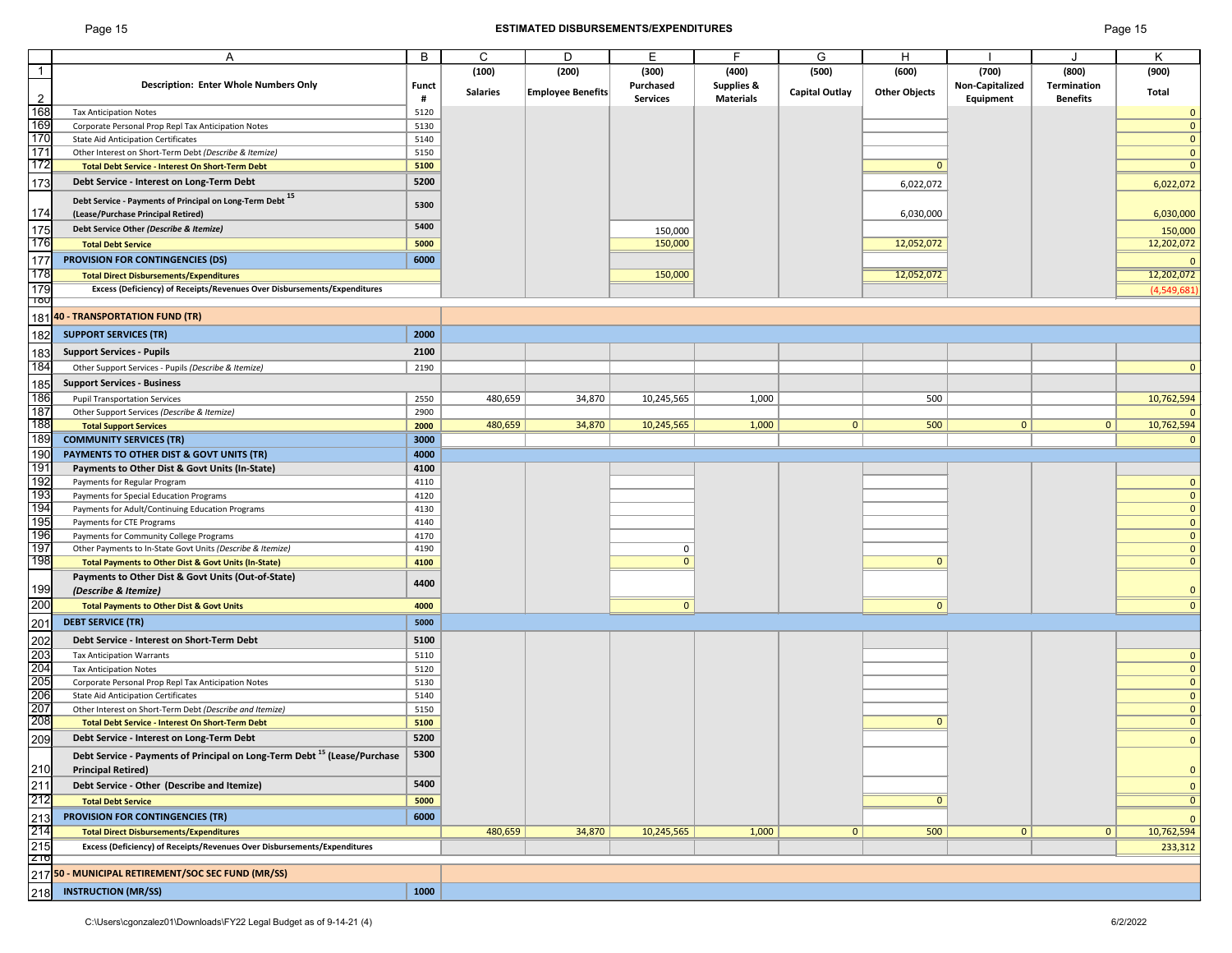# Page 16 **ESTIMATED DISBURSEMENTS/EXPENDITURES** Page 16

|                                                                    |                                                                     | B     | C               | D                        | Е               | F                     | G                     | H                    |                        |                    | K                      |
|--------------------------------------------------------------------|---------------------------------------------------------------------|-------|-----------------|--------------------------|-----------------|-----------------------|-----------------------|----------------------|------------------------|--------------------|------------------------|
| $\overline{1}$                                                     |                                                                     |       | (100)           | (200)                    | (300)           | (400)                 | (500)                 | (600)                | (700)                  | (800)              | (900)                  |
|                                                                    | <b>Description: Enter Whole Numbers Only</b>                        | Funct |                 |                          | Purchased       | <b>Supplies &amp;</b> |                       |                      | <b>Non-Capitalized</b> | <b>Termination</b> |                        |
| $\overline{2}$                                                     |                                                                     | #     | <b>Salaries</b> | <b>Employee Benefits</b> | <b>Services</b> | <b>Materials</b>      | <b>Capital Outlay</b> | <b>Other Objects</b> | Equipment              | <b>Benefits</b>    | Total                  |
|                                                                    | Regular Program                                                     | 1100  |                 | 613,414                  |                 |                       |                       |                      |                        |                    | 613,414                |
|                                                                    | Pre-K Programs                                                      | 1125  |                 | 147,906                  |                 |                       |                       |                      |                        |                    | 147,906                |
|                                                                    | Special Education Programs (Functions 1200-1220)                    | 1200  |                 | 494,867                  |                 |                       |                       |                      |                        |                    | 494,867                |
|                                                                    | <b>Special Education Programs Pre-K</b>                             | 1225  |                 | 26,114                   |                 |                       |                       |                      |                        |                    | 26,114                 |
|                                                                    | Remedial and Supplemental Programs K-12                             | 1250  |                 |                          |                 |                       |                       |                      |                        |                    | $\mathbf 0$            |
|                                                                    | Remedial and Supplemental Programs Pre-K                            | 1275  |                 |                          |                 |                       |                       |                      |                        |                    | $\mathbf{0}$           |
|                                                                    | <b>Adult/Continuing Education Programs</b>                          | 1300  |                 | 605                      |                 |                       |                       |                      |                        |                    | 605                    |
|                                                                    | <b>CTE Programs</b>                                                 | 1400  |                 | 218                      |                 |                       |                       |                      |                        |                    | 218                    |
|                                                                    | Interscholastic Programs                                            | 1500  |                 | 29,924                   |                 |                       |                       |                      |                        |                    | 29,924                 |
|                                                                    | Summer School Programs                                              | 1600  |                 | 2,340                    |                 |                       |                       |                      |                        |                    | 2,340                  |
|                                                                    | <b>Gifted Programs</b>                                              | 1650  |                 |                          |                 |                       |                       |                      |                        |                    | $\mathbf{0}$           |
|                                                                    | <b>Driver's Education Programs</b>                                  | 1700  |                 | 4,049                    |                 |                       |                       |                      |                        |                    | 4,049                  |
|                                                                    | <b>Bilingual Programs</b>                                           | 1800  |                 | 301,289                  |                 |                       |                       |                      |                        |                    | 301,289                |
|                                                                    | Truant Alternative & Optional Programs                              | 1900  |                 | 11,791                   |                 |                       |                       |                      |                        |                    | 11,791                 |
|                                                                    | <b>Total Instruction</b>                                            | 1000  |                 | 1,632,517                |                 |                       |                       |                      |                        |                    | 1,632,517              |
|                                                                    | <b>SUPPORT SERVICES (MR/SS)</b>                                     | 2000  |                 |                          |                 |                       |                       |                      |                        |                    |                        |
|                                                                    |                                                                     |       |                 |                          |                 |                       |                       |                      |                        |                    |                        |
|                                                                    | <b>Support Services - Pupil</b>                                     | 2100  |                 |                          |                 |                       |                       |                      |                        |                    |                        |
|                                                                    | Attendance & Social Work Services                                   | 2110  |                 | 118,739                  |                 |                       |                       |                      |                        |                    | 118,739                |
|                                                                    | <b>Guidance Services</b>                                            | 2120  |                 | 38,326                   |                 |                       |                       |                      |                        |                    | 38,326                 |
|                                                                    | <b>Health Services</b>                                              | 2130  |                 | 87,554                   |                 |                       |                       |                      |                        |                    | 87,554                 |
|                                                                    | <b>Psychological Services</b>                                       | 2140  |                 | 10,209                   |                 |                       |                       |                      |                        |                    | 10,209                 |
|                                                                    | Speech Pathology & Audiology Services                               | 2150  |                 | 12,717                   |                 |                       |                       |                      |                        |                    | 12,717                 |
|                                                                    | Other Support Services - Pupils (Describe & Itemize)                | 2190  |                 | 186,909                  |                 |                       |                       |                      |                        |                    | 186,909                |
|                                                                    | <b>Total Support Services - Pupil</b>                               | 2100  |                 | 454,454                  |                 |                       |                       |                      |                        |                    | 454,454                |
|                                                                    | <b>Support Services - Instructional Staff</b>                       | 2200  |                 |                          |                 |                       |                       |                      |                        |                    |                        |
|                                                                    | Improvement of Instruction Services                                 | 2210  |                 | 60,544                   |                 |                       |                       |                      |                        |                    | 60,544                 |
|                                                                    | <b>Educational Media Services</b>                                   | 2220  |                 | 68,288                   |                 |                       |                       |                      |                        |                    | 68,288                 |
|                                                                    | <b>Assessment &amp; Testing</b>                                     | 2230  |                 | 24,021                   |                 |                       |                       |                      |                        |                    | 24,021                 |
|                                                                    | <b>Total Support Services - Instructional Staff</b>                 | 2200  |                 | 152,853                  |                 |                       |                       |                      |                        |                    | 152,853                |
| 243<br>244<br>245<br>245<br>246<br>248<br>249<br>250<br>251<br>251 | <b>Support Services - General Administration</b>                    | 2300  |                 |                          |                 |                       |                       |                      |                        |                    |                        |
|                                                                    |                                                                     |       |                 |                          |                 |                       |                       |                      |                        |                    |                        |
|                                                                    | <b>Board of Education Services</b>                                  | 2310  |                 | 42                       |                 |                       |                       |                      |                        |                    | 42                     |
|                                                                    | <b>Executive Administration Services</b>                            | 2320  |                 | 16,738                   |                 |                       |                       |                      |                        |                    | 16,738                 |
|                                                                    | Special Area Administrative Services                                | 2330  |                 | 65,334                   |                 |                       |                       |                      |                        |                    | 65,334                 |
|                                                                    | Claims Paid from Self Insurance Fund                                | 2361  |                 |                          |                 |                       |                       |                      |                        |                    | $\mathbf 0$            |
|                                                                    |                                                                     |       |                 |                          |                 |                       |                       |                      |                        |                    |                        |
|                                                                    |                                                                     |       |                 |                          |                 |                       |                       |                      |                        |                    |                        |
|                                                                    |                                                                     |       |                 |                          |                 |                       |                       |                      |                        |                    |                        |
|                                                                    | Risk Management and Claims Services Payments                        | 2365  |                 |                          |                 |                       |                       |                      |                        |                    | $\mathbf{0}$           |
|                                                                    |                                                                     |       |                 |                          |                 |                       |                       |                      |                        |                    |                        |
|                                                                    |                                                                     |       |                 |                          |                 |                       |                       |                      |                        |                    |                        |
|                                                                    |                                                                     |       |                 |                          |                 |                       |                       |                      |                        |                    |                        |
|                                                                    |                                                                     |       |                 |                          |                 |                       |                       |                      |                        |                    |                        |
|                                                                    | <b>Total Support Services - General Administration</b>              | 2300  |                 | 82,114                   |                 |                       |                       |                      |                        |                    | 82,114                 |
|                                                                    | <b>Support Services - School Administration</b>                     | 2400  |                 |                          |                 |                       |                       |                      |                        |                    |                        |
|                                                                    | Office of the Principal Services                                    | 2410  |                 | 466,415                  |                 |                       |                       |                      |                        |                    | 466,415                |
|                                                                    | Other Support Services - School Administration (Describe & Itemize) | 2490  |                 | 6,699                    |                 |                       |                       |                      |                        |                    | 6,699                  |
|                                                                    | <b>Total Support Services - School Administration</b>               | 2400  |                 | 473,114                  |                 |                       |                       |                      |                        |                    | 473,114                |
|                                                                    | <b>Support Services - Business</b>                                  | 2500  |                 |                          |                 |                       |                       |                      |                        |                    |                        |
|                                                                    | Direction of Business Support Services                              | 2510  |                 | 2,072                    |                 |                       |                       |                      |                        |                    | 2,072                  |
|                                                                    | <b>Fiscal Services</b>                                              | 2520  |                 | 67,110                   |                 |                       |                       |                      |                        |                    | 67,110                 |
|                                                                    | Facilities Acquisition & Construction Services                      | 2530  |                 |                          |                 |                       |                       |                      |                        |                    | $\mathbf{0}$           |
|                                                                    | Operation & Maintenance of Plant Service                            | 2540  |                 | 830,615                  |                 |                       |                       |                      |                        |                    | 830,615                |
|                                                                    | <b>Pupil Transportation Services</b>                                | 2550  |                 | 34,051                   |                 |                       |                       |                      |                        |                    | 34,051                 |
|                                                                    | <b>Food Services</b>                                                | 2560  |                 | 67,741                   |                 |                       |                       |                      |                        |                    |                        |
|                                                                    | <b>Internal Services</b>                                            | 2570  |                 |                          |                 |                       |                       |                      |                        |                    | 67,741<br>$\mathbf{0}$ |
|                                                                    | <b>Total Support Services - Business</b>                            | 2500  |                 | 1,001,589                |                 |                       |                       |                      |                        |                    | 1,001,589              |
|                                                                    |                                                                     |       |                 |                          |                 |                       |                       |                      |                        |                    |                        |
|                                                                    | <b>Support Services - Central</b>                                   | 2600  |                 |                          |                 |                       |                       |                      |                        |                    |                        |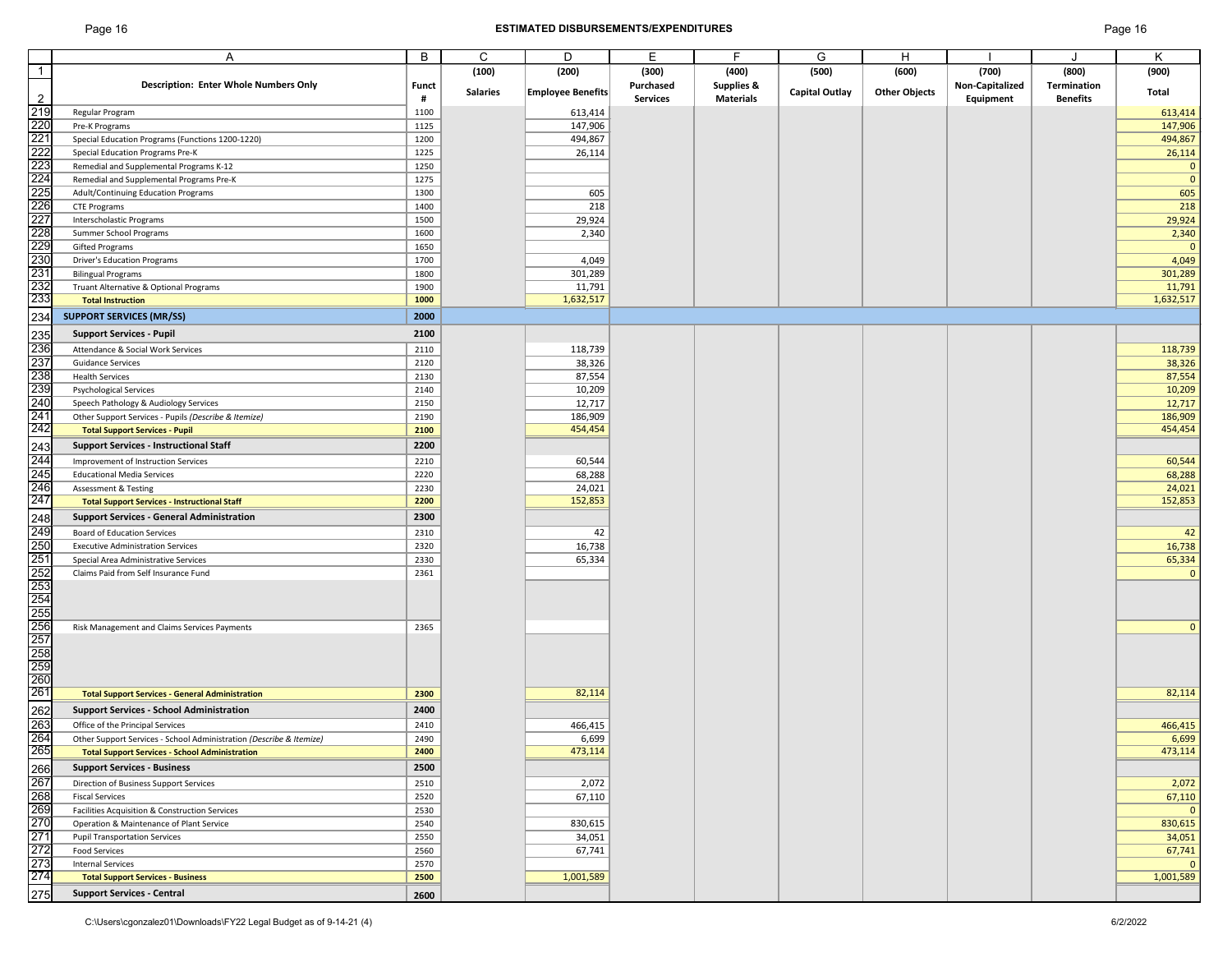# Page 17 **ESTIMATED DISBURSEMENTS/EXPENDITURES** Page 17

| ſ |  |
|---|--|
|   |  |

|                            |                                                                          |              |                 |                          |                 | E.                    |                       |                      |                        |                 |                                         |
|----------------------------|--------------------------------------------------------------------------|--------------|-----------------|--------------------------|-----------------|-----------------------|-----------------------|----------------------|------------------------|-----------------|-----------------------------------------|
|                            | A                                                                        | B            | C               | D                        | E               |                       | G                     | H                    |                        |                 | Κ                                       |
| $\overline{1}$             |                                                                          |              | (100)           | (200)                    | (300)           | (400)                 | (500)                 | (600)                | (700)                  | (800)           | (900)                                   |
|                            | <b>Description: Enter Whole Numbers Only</b>                             | <b>Funct</b> |                 |                          | Purchased       | <b>Supplies &amp;</b> |                       |                      | <b>Non-Capitalized</b> | Termination     |                                         |
| $\overline{2}$             |                                                                          | #            | <b>Salaries</b> | <b>Employee Benefits</b> | <b>Services</b> | <b>Materials</b>      | <b>Capital Outlay</b> | <b>Other Objects</b> | Equipment              | <b>Benefits</b> | <b>Total</b>                            |
| 276                        | Direction of Central Support Services                                    | 2610         |                 |                          |                 |                       |                       |                      |                        |                 | $\mathbf{0}$                            |
| 277                        | Planning, Research, Development & Evaluation Services                    | 2620         |                 | 4,586                    |                 |                       |                       |                      |                        |                 | 4,586                                   |
|                            | <b>Information Services</b>                                              | 2630         |                 |                          |                 |                       |                       |                      |                        |                 |                                         |
| 278<br>279                 |                                                                          |              |                 |                          |                 |                       |                       |                      |                        |                 |                                         |
|                            | <b>Staff Services</b>                                                    | 2640         |                 | 67,157                   |                 |                       |                       |                      |                        |                 | 67,157                                  |
| 280                        | <b>Data Processing Services</b>                                          | 2660         |                 | 205,745                  |                 |                       |                       |                      |                        |                 | 205,745                                 |
| 281                        | <b>Total Support Services - Central</b>                                  | 2600         |                 | 277,488                  |                 |                       |                       |                      |                        |                 | 277,488                                 |
|                            | <b>Other Support Services (Describe &amp; Itemize)</b>                   | 2900         |                 | 12,648                   |                 |                       |                       |                      |                        |                 | 12,648                                  |
| 282<br>283                 | <b>Total Support Services</b>                                            | 2000         |                 | 2,454,260                |                 |                       |                       |                      |                        |                 | 2,454,260                               |
|                            |                                                                          |              |                 |                          |                 |                       |                       |                      |                        |                 |                                         |
| 284                        | <b>COMMUNITY SERVICES (MR/SS)</b>                                        | 3000         |                 | 138,747                  |                 |                       |                       |                      |                        |                 | 138,747                                 |
| 285                        | PAYMENTS TO OTHER DIST & GOVT UNITS (MR/SS)                              | 4000         |                 |                          |                 |                       |                       |                      |                        |                 |                                         |
| 286                        | Payments for Regular Programs                                            | 4110         |                 |                          |                 |                       |                       |                      |                        |                 |                                         |
| 287                        | Payments for Special Education Programs                                  | 4120         |                 |                          |                 |                       |                       |                      |                        |                 | $\mathbf{0}$                            |
| 288                        | Payments for CTE Programs                                                | 4140         |                 |                          |                 |                       |                       |                      |                        |                 | $\mathbf{0}$                            |
| 289                        |                                                                          | 4000         |                 | $\mathbf{0}$             |                 |                       |                       |                      |                        |                 |                                         |
|                            | <b>Total Payments to Other Dist &amp; Govt Units</b>                     |              |                 |                          |                 |                       |                       |                      |                        |                 | $\mathbf{0}$                            |
| 290                        | <b>DEBT SERVICE (MR/SS)</b>                                              | 5000         |                 |                          |                 |                       |                       |                      |                        |                 |                                         |
| 291                        | <b>Debt Service - Interest on Short-Term Debt</b>                        | 5100         |                 |                          |                 |                       |                       |                      |                        |                 |                                         |
| 292                        | <b>Tax Anticipation Warrants</b>                                         | 5110         |                 |                          |                 |                       |                       |                      |                        |                 | $\mathbf{0}$                            |
|                            |                                                                          | 5120         |                 |                          |                 |                       |                       |                      |                        |                 | $\mathbf 0$                             |
| 80<br>1982<br>1982<br>1982 | <b>Tax Anticipation Notes</b>                                            |              |                 |                          |                 |                       |                       |                      |                        |                 |                                         |
|                            | Corporate Personal Prop Repl Tax Anticipation Notes                      | 5130         |                 |                          |                 |                       |                       |                      |                        |                 | $\mathbf{0}$                            |
|                            | <b>State Aid Anticipation Certificates</b>                               | 5140         |                 |                          |                 |                       |                       |                      |                        |                 | $\mathbf{0}$                            |
| 296<br>297                 | Other (Describe & Itemize)                                               | 5150         |                 |                          |                 |                       |                       |                      |                        |                 | $\mathbf{0}$                            |
|                            | <b>Total Debt Service</b>                                                | 5000         |                 |                          |                 |                       |                       |                      |                        |                 | $\mathbf{0}$                            |
| 298                        | PROVISION FOR CONTINGENCIES (MR/SS)                                      | 6000         |                 |                          |                 |                       |                       |                      |                        |                 | $\Omega$                                |
| 299                        | <b>Total Direct Disbursements/Expenditures</b>                           |              |                 | 4,225,524                |                 |                       |                       |                      |                        |                 | 4,225,524                               |
| 300                        | Excess (Deficiency) of Receipts/Revenues Over Disbursements/Expenditures |              |                 |                          |                 |                       |                       |                      |                        |                 | 199,376                                 |
| १                          |                                                                          |              |                 |                          |                 |                       |                       |                      |                        |                 |                                         |
|                            | 302 60 - CAPITAL PROJECTS (CP)                                           |              |                 |                          |                 |                       |                       |                      |                        |                 |                                         |
|                            |                                                                          |              |                 |                          |                 |                       |                       |                      |                        |                 |                                         |
| 303                        | <b>SUPPORT SERVICES (CP)</b>                                             | 2000         |                 |                          |                 |                       |                       |                      |                        |                 |                                         |
| 304                        | <b>Support Services - Business</b>                                       |              |                 |                          |                 |                       |                       |                      |                        |                 |                                         |
| 305                        | Facilities Acquisition & Construction Services                           | 2530         |                 |                          |                 |                       | 33,650,000            |                      |                        |                 | 33,650,000                              |
| 306                        | Other Support Services (Describe & Itemize)                              | 2900         |                 |                          |                 |                       |                       |                      |                        |                 | $\mathbf{0}$                            |
| 307                        | <b>Total Support Services</b>                                            | 2000         | 0               | $\mathbf{0}$             | 0 <sup>1</sup>  | 0                     | 33,650,000            | $\mathbf{0}$         | $\mathbf{0}$           |                 | 33,650,000                              |
|                            | 308 PAYMENTS TO OTHER DIST & GOVT UNITS (CP)                             | 4000         |                 |                          |                 |                       |                       |                      |                        |                 |                                         |
|                            |                                                                          |              |                 |                          |                 |                       |                       |                      |                        |                 |                                         |
| 309                        | Payments to Other Dist & Govt Units (In-State)                           | 4100         |                 |                          |                 |                       |                       |                      |                        |                 |                                         |
| 310                        | Payments to Regular Programs                                             | 4110         |                 |                          |                 |                       |                       |                      |                        |                 | $\mathbf{0}$                            |
| 311                        | Payment for Special Education Programs                                   | 4120         |                 |                          |                 |                       |                       |                      |                        |                 | $\mathbf{0}$                            |
| 312                        | Payment for CTE Programs                                                 | 4140         |                 |                          |                 |                       |                       |                      |                        |                 | $\mathbf{0}$                            |
| 313                        | Payments to Other Govt Units (In-State) (Describe & Itemize)             | 4190         |                 |                          |                 |                       |                       |                      |                        |                 | $\mathbf{O}$                            |
| 314                        | <b>Total Payments to Other Districts &amp; Govt Units</b>                | 4000         |                 |                          | O               |                       |                       | <sup>0</sup>         |                        |                 | $\overline{0}$                          |
| 315                        | PROVISION FOR CONTINGENCIES (CP)                                         | 6000         |                 |                          |                 |                       |                       |                      |                        |                 | $\mathbf{0}$                            |
| 316                        | <b>Total Direct Disbursements/Expenditures</b>                           |              | $\mathbf{0}$    | $\mathbf{0}$             | $\overline{0}$  | 0                     | 33,650,000            | $\Omega$             |                        |                 | 33,650,000                              |
| 317                        | Excess (Deficiency) of Receipts/Revenues Over Disbursements/Expenditures |              |                 |                          |                 |                       |                       |                      |                        |                 |                                         |
| न्न                        |                                                                          |              |                 |                          |                 |                       |                       |                      |                        |                 | (33,650,000)                            |
|                            | 319 70 WORKING CASH FUND (WC)                                            |              |                 |                          |                 |                       |                       |                      |                        |                 |                                         |
|                            |                                                                          |              |                 |                          |                 |                       |                       |                      |                        |                 |                                         |
|                            | 321 80 - TORT FUND (TF)                                                  |              |                 |                          |                 |                       |                       |                      |                        |                 |                                         |
|                            | <b>INSTRUCTION (TF)</b>                                                  | 1000         |                 |                          |                 |                       |                       |                      |                        |                 |                                         |
| 322                        |                                                                          |              |                 |                          |                 |                       |                       |                      |                        |                 |                                         |
| 323                        | <b>Regular Programs</b>                                                  | 1100         |                 |                          |                 |                       |                       |                      |                        |                 | $\mathbf{0}$                            |
| 324                        | Tuition Payment to Charter Schools                                       | 1115         |                 |                          |                 |                       |                       |                      |                        |                 | $\mathbf{0}$                            |
| 325                        | Pre-K Programs                                                           | 1125         |                 |                          |                 |                       |                       |                      |                        |                 | $\mathbf{0}$                            |
| 326                        | Special Education Programs (Functions 1200 - 1220)                       | 1200         |                 |                          |                 |                       |                       |                      |                        |                 | $\mathbf{0}$                            |
| 327                        | <b>Special Education Programs Pre-K</b>                                  | 1225         |                 |                          |                 |                       |                       |                      |                        |                 | $\mathbf{0}$                            |
|                            | Remedial and Supplemental Programs K-12                                  | 1250         |                 |                          |                 |                       |                       |                      |                        |                 | $\mathbf{0}$                            |
| 328<br>329                 | Remedial and Supplemental Programs Pre-K                                 | 1275         |                 |                          |                 |                       |                       |                      |                        |                 | $\overline{0}$                          |
| 330                        | Adult/Continuing Education Programs                                      | 1300         |                 |                          |                 |                       |                       |                      |                        |                 |                                         |
| 331                        | <b>CTE Programs</b>                                                      | 1400         |                 |                          |                 |                       |                       |                      |                        |                 | $\mathbf{0}$<br>$\overline{\mathbf{0}}$ |
|                            |                                                                          |              |                 |                          |                 |                       |                       |                      |                        |                 |                                         |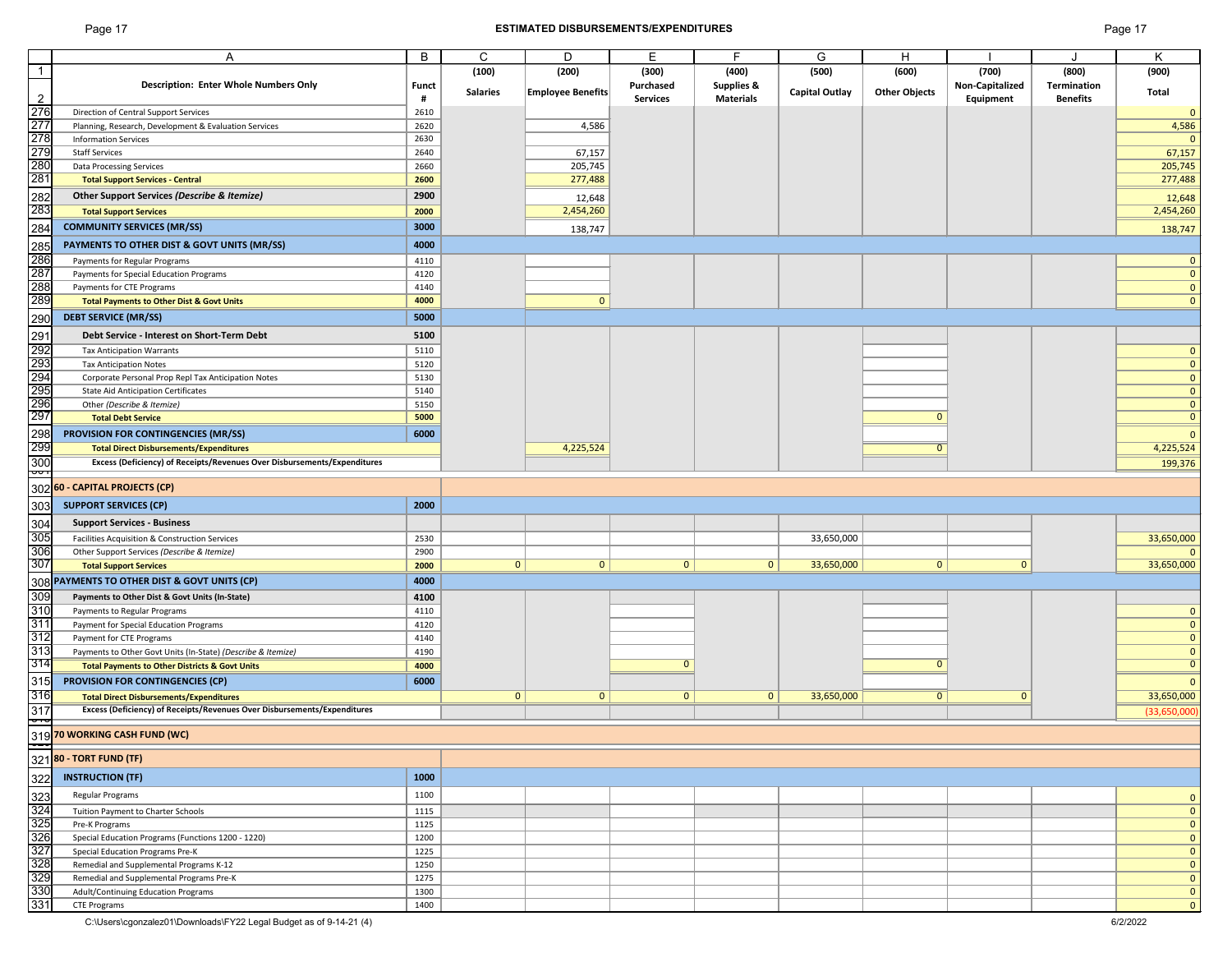# Page 18 **ESTIMATED DISBURSEMENTS/EXPENDITURES** Page 18

| ane |  | Q |
|-----|--|---|
|-----|--|---|

|                | A                                                                   | $\sf B$      | $\mathsf{C}$    | D                        | E               | F                     | G                     | H                    |                        |                    | K            |
|----------------|---------------------------------------------------------------------|--------------|-----------------|--------------------------|-----------------|-----------------------|-----------------------|----------------------|------------------------|--------------------|--------------|
| $\overline{1}$ |                                                                     |              | (100)           | (200)                    | (300)           | (400)                 | (500)                 | (600)                | (700)                  | (800)              | (900)        |
|                | <b>Description: Enter Whole Numbers Only</b>                        | <b>Funct</b> |                 |                          | Purchased       | <b>Supplies &amp;</b> |                       |                      | <b>Non-Capitalized</b> | <b>Termination</b> |              |
| $\overline{2}$ |                                                                     | #            | <b>Salaries</b> | <b>Employee Benefits</b> | <b>Services</b> | <b>Materials</b>      | <b>Capital Outlay</b> | <b>Other Objects</b> | Equipment              | <b>Benefits</b>    | Total        |
| 332            | Interscholastic Programs                                            | 1500         |                 |                          |                 |                       |                       |                      |                        |                    | $\mathbf 0$  |
| 333            | Summer School Programs                                              | 1600         |                 |                          |                 |                       |                       |                      |                        |                    | $\mathbf{0}$ |
| 334            | <b>Gifted Programs</b>                                              | 1650         |                 |                          |                 |                       |                       |                      |                        |                    | $\mathbf{0}$ |
| 335            | <b>Driver's Education Programs</b>                                  | 1700         |                 |                          |                 |                       |                       |                      |                        |                    | $\mathbf{0}$ |
|                |                                                                     |              |                 |                          |                 |                       |                       |                      |                        |                    |              |
| 336            | <b>Bilingual Programs</b>                                           | 1800         |                 |                          |                 |                       |                       |                      |                        |                    | $\mathbf 0$  |
| 337            | Truant Alternative & Optional Programs                              | 1900         |                 |                          |                 |                       |                       |                      |                        |                    | $\mathbf{0}$ |
| 338            | Pre-K Programs - Private Tuition                                    | 1910         |                 |                          |                 |                       |                       |                      |                        |                    | $\mathbf{0}$ |
| 339            | Regular K-12 Programs Private Tuition                               | 1911         |                 |                          |                 |                       |                       |                      |                        |                    | $\mathbf{0}$ |
| 340            | Special Education Programs K-12 Private Tuition                     | 1912         |                 |                          |                 |                       |                       |                      |                        |                    | $\mathbf 0$  |
| 341            | <b>Special Education Programs Pre-K Tuition</b>                     | 1913         |                 |                          |                 |                       |                       |                      |                        |                    | $\mathbf{0}$ |
| 342            | Remedial/Supplemental Programs K-12 Private Tuition                 | 1914         |                 |                          |                 |                       |                       |                      |                        |                    | $\mathbf{0}$ |
| 343            | Remedial/Supplemental Programs Pre-K Private Tuition                | 1915         |                 |                          |                 |                       |                       |                      |                        |                    | $\mathbf{0}$ |
| 344            | Adult/Continuing Education Programs Private Tuition                 | 1916         |                 |                          |                 |                       |                       |                      |                        |                    | $\mathbf{0}$ |
| 345            | <b>CTE Programs Private Tuition</b>                                 | 1917         |                 |                          |                 |                       |                       |                      |                        |                    | $\mathbf 0$  |
| 346            | Interscholastic Programs Private Tuition                            | 1918         |                 |                          |                 |                       |                       |                      |                        |                    |              |
| 347            |                                                                     |              |                 |                          |                 |                       |                       |                      |                        |                    | $\mathbf{0}$ |
| 348            | Summer School Programs Private Tuition                              | 1919         |                 |                          |                 |                       |                       |                      |                        |                    | $\mathbf{0}$ |
|                | <b>Gifted Programs Private Tuition</b>                              | 1920         |                 |                          |                 |                       |                       |                      |                        |                    | $\mathbf 0$  |
| 349            | <b>Bilingual Programs Private Tuition</b>                           | 1921         |                 |                          |                 |                       |                       |                      |                        |                    | $\mathbf 0$  |
| 350            | Truants Alternative/Opt Ed Programs Private Tuition                 | 1922         |                 |                          |                 |                       |                       |                      |                        |                    | $\mathbf 0$  |
| 351            | Total Instruction <sup>14</sup>                                     | 1000         | $\mathbf{0}$    | $\mathbf{0}$             | $\mathbf{0}$    | $\overline{0}$        | $\mathbf{0}$          | $\mathbf{0}$         | $\mathbf{0}$           | $\mathbf{0}$       | $\mathbf 0$  |
|                |                                                                     |              |                 |                          |                 |                       |                       |                      |                        |                    |              |
| 352            | <b>SUPPORT SERVICES (TF)</b>                                        | 2000         |                 |                          |                 |                       |                       |                      |                        |                    |              |
| 353            | <b>Support Services - Pupil</b>                                     | 2100         |                 |                          |                 |                       |                       |                      |                        |                    |              |
| 354            | Attendance & Social Work Services                                   | 2110         |                 |                          |                 |                       |                       |                      |                        |                    | $\mathbf 0$  |
| 355            | <b>Guidance Services</b>                                            | 2120         |                 |                          |                 |                       |                       |                      |                        |                    | $\mathbf 0$  |
| 356            | <b>Health Services</b>                                              | 2130         |                 |                          |                 |                       |                       |                      |                        |                    | $\mathbf 0$  |
| 357            | <b>Psychological Services</b>                                       | 2140         |                 |                          |                 |                       |                       |                      |                        |                    | $\mathbf 0$  |
| 358            | Speech Pathology & Audiology Services                               | 2150         |                 |                          |                 |                       |                       |                      |                        |                    | $\mathbf{0}$ |
| 359            | Other Support Services - Pupils (Describe & Itemize)                | 2190         |                 |                          |                 |                       |                       |                      |                        |                    | $\mathbf{0}$ |
| 360            | <b>Total Support Services - Pupil</b>                               | 2100         | 0               | $\mathbf{0}$             | $\overline{0}$  | $\mathbf{0}$          | $\Omega$              | 0                    | $\mathbf{0}$           | $\mathbf{0}$       | $\mathbf{0}$ |
| 361            | <b>Support Services - Instructional Staff</b>                       | 2200         |                 |                          |                 |                       |                       |                      |                        |                    |              |
| 362            | Improvement of Instruction Services                                 | 2210         |                 |                          |                 |                       |                       |                      |                        |                    | $\mathbf{0}$ |
|                |                                                                     |              |                 |                          |                 |                       |                       |                      |                        |                    |              |
| 363            | <b>Educational Media Services</b>                                   | 2220         |                 |                          |                 |                       |                       |                      |                        |                    | $\mathbf 0$  |
| 364            | <b>Assessment &amp; Testing</b>                                     | 2230         |                 |                          |                 |                       |                       |                      |                        |                    | $\mathbf 0$  |
| 365            | <b>Total Support Services - Instructional Staff</b>                 | 2200         | 0 <sup>1</sup>  | $\mathbf{0}$             | $\overline{0}$  | $\mathbf{0}$          | 0                     | 0                    | $\mathbf{0}$           | $\mathbf{0}$       | $\mathbf{0}$ |
| 366            | <b>Support Services - General Administration</b>                    | 2300         |                 |                          |                 |                       |                       |                      |                        |                    |              |
| 367            | <b>Board of Education Services</b>                                  | 2310         |                 |                          |                 |                       |                       |                      |                        |                    | $\mathbf{0}$ |
| 368            | <b>Executive Administration Services</b>                            | 2320         |                 |                          |                 |                       |                       |                      |                        |                    | $\mathbf 0$  |
| 369            | <b>Special Area Administration Services</b>                         | 2330         |                 |                          |                 |                       |                       |                      |                        |                    | $\mathbf 0$  |
| 370            | Claims Paid from Self Insurance Fund                                | 2361         |                 |                          |                 |                       |                       |                      |                        |                    | $\mathbf{0}$ |
| 371            | Risk Management and Claims Services Payments                        | 2365         |                 |                          |                 |                       |                       |                      |                        |                    | $\mathbf{0}$ |
| 372            | <b>Total Support Services - General Administration</b>              | 2300         | 0               | $\mathbf{0}$             | $\mathbf{0}$    | $\mathbf{0}$          | $\mathbf{0}$          | 0 <sup>1</sup>       | $\mathbf{0}$           | $\mathbf{0}$       | $\mathbf{0}$ |
| 373            | <b>Support Services - School Administration</b>                     | 2400         |                 |                          |                 |                       |                       |                      |                        |                    |              |
| 374            | Office of the Principal Services                                    | 2410         |                 |                          |                 |                       |                       |                      |                        |                    | $\mathbf 0$  |
| 375            | Other Support Services - School Administration (Describe & Itemize) | 2490         |                 |                          |                 |                       |                       |                      |                        |                    | $\mathbf 0$  |
| 376            | <b>Total Support Services - School Administration</b>               | 2400         | 0 <sup>1</sup>  | $\mathbf{0}$             | $\overline{0}$  | $\mathbf{0}$          | 0 <sup>1</sup>        | 0                    | $\mathbf{0}$           | $\mathbf{0}$       | $\mathbf{0}$ |
| 377            | <b>Support Services - Business</b>                                  | 2500         |                 |                          |                 |                       |                       |                      |                        |                    |              |
| 378            | Direction of Business Support Services                              | 2510         |                 |                          |                 |                       |                       |                      |                        |                    | $\mathbf{0}$ |
| 379            | <b>Fiscal Services</b>                                              | 2520         |                 |                          |                 |                       |                       |                      |                        |                    | $\mathbf 0$  |
| 380            | Operation & Maintenance of Plant Services                           | 2540         |                 |                          |                 |                       |                       |                      |                        |                    | $\mathbf{0}$ |
| 381            | <b>Pupil Transportation Services</b>                                | 2550         |                 |                          |                 |                       |                       |                      |                        |                    | $\mathbf 0$  |
| 382            | <b>Food Services</b>                                                | 2560         |                 |                          |                 |                       |                       |                      |                        |                    | $\mathbf{0}$ |
| 383            | <b>Internal Services</b>                                            | 2570         |                 |                          |                 |                       |                       |                      |                        |                    | $\mathbf{0}$ |
| 384            | <b>Total Support Services - Business</b>                            | 2500         | 0 <sup>1</sup>  | $\mathbf{0}$             | $\overline{0}$  | $\mathbf{0}$          | $\Omega$              | $\mathbf{0}$         | $\mathbf{0}$           | $\mathbf{0}$       | $\mathbf{0}$ |
| 385            | <b>Support Services - Central</b>                                   | 2600         |                 |                          |                 |                       |                       |                      |                        |                    |              |
| 386            | Direction of Central Support Services                               | 2610         |                 |                          |                 |                       |                       |                      |                        |                    | $\mathbf{0}$ |
| 387            | Planning, Research, Development & Evaluation Services               | 2620         |                 |                          |                 |                       |                       |                      |                        |                    | $\mathbf{0}$ |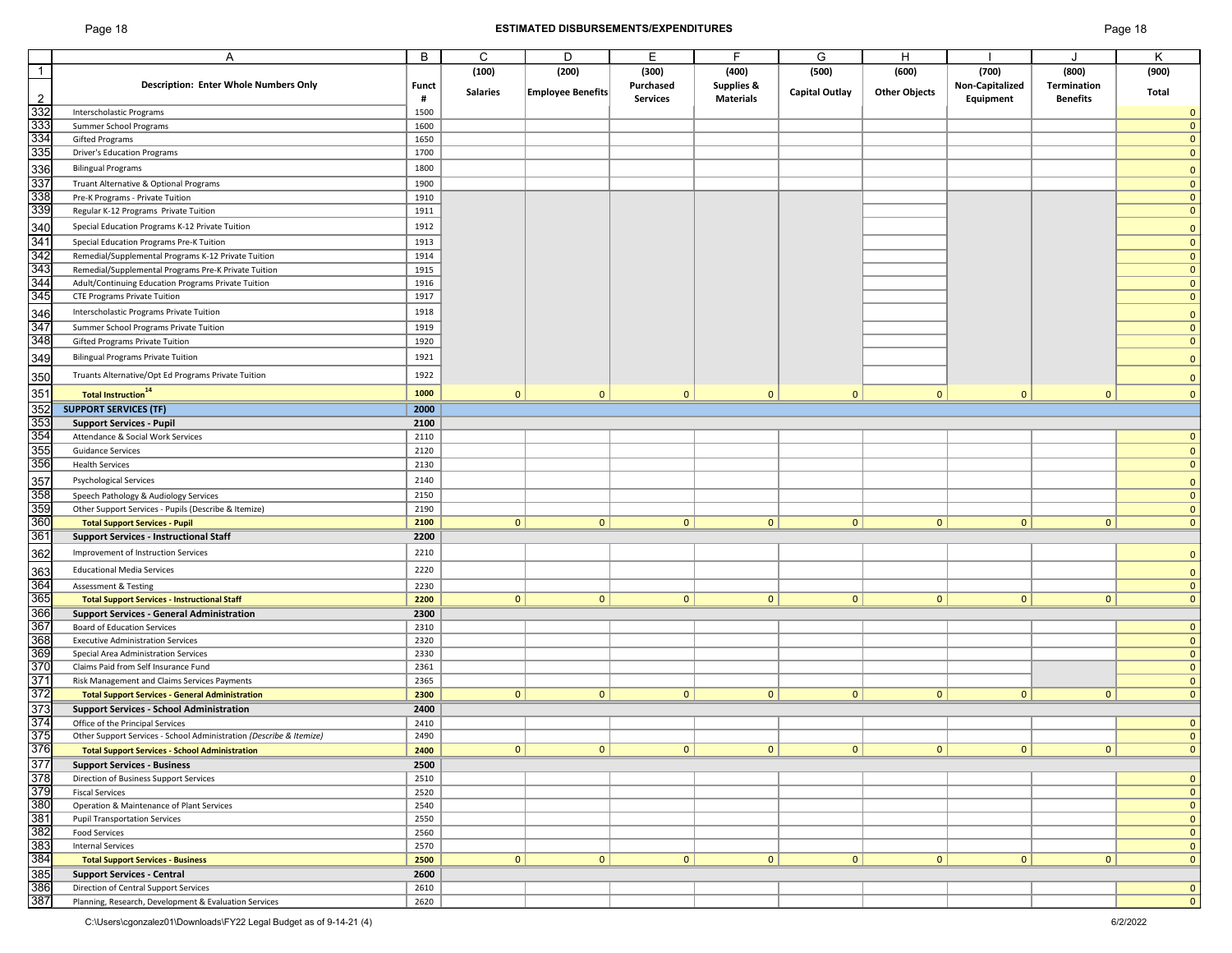# Page 19 **ESTIMATED DISBURSEMENTS/EXPENDITURES** Page 19

|                                                      | A                                                                                                        | B     | C               | D                        | E               | E                     | G                     | H                    |                        |                 | Κ            |
|------------------------------------------------------|----------------------------------------------------------------------------------------------------------|-------|-----------------|--------------------------|-----------------|-----------------------|-----------------------|----------------------|------------------------|-----------------|--------------|
| $\overline{1}$                                       |                                                                                                          |       | (100)           | (200)                    | (300)           | (400)                 | (500)                 | (600)                | (700)                  | (800)           | (900)        |
|                                                      | <b>Description: Enter Whole Numbers Only</b>                                                             | Funct |                 |                          | Purchased       | <b>Supplies &amp;</b> |                       |                      | <b>Non-Capitalized</b> | Termination     |              |
| $\overline{2}$                                       |                                                                                                          | #     | <b>Salaries</b> | <b>Employee Benefits</b> | <b>Services</b> | <b>Materials</b>      | <b>Capital Outlay</b> | <b>Other Objects</b> | Equipment              | <b>Benefits</b> | Total        |
| 388                                                  | <b>Information Services</b>                                                                              | 2630  |                 |                          |                 |                       |                       |                      |                        |                 | 0            |
|                                                      | <b>Staff Services</b>                                                                                    | 2640  |                 |                          |                 |                       |                       |                      |                        |                 |              |
|                                                      | <b>Data Processing Services</b>                                                                          | 2660  |                 |                          |                 |                       |                       |                      |                        |                 |              |
|                                                      | <b>Total Support Services - Central</b>                                                                  | 2600  | $\mathbf{0}$    | $\mathbf{0}$             | $\mathbf{0}$    | $\mathbf{0}$          | $\mathbf{0}$          | $\mathbf{0}$         | $\mathbf{0}$           | $\mathbf{0}$    |              |
|                                                      | Other Support Services (Describe & Itemize)                                                              | 2900  |                 |                          |                 |                       |                       |                      |                        |                 | $\mathbf 0$  |
| 392<br>393                                           | <b>Total Support Services</b>                                                                            | 2000  | $\mathbf{0}$    | $\mathbf{0}$             | $\mathbf{0}$    | $\mathbf 0$           | $\mathbf{0}$          | $\mathbf{0}$         | $\mathbf{0}$           | $\mathbf{0}$    | 0            |
| 394                                                  |                                                                                                          |       |                 |                          |                 |                       |                       |                      |                        |                 | $\Omega$     |
|                                                      | <b>COMMUNITY SERVICES (TF)</b>                                                                           | 3000  |                 |                          |                 |                       |                       |                      |                        |                 |              |
| 395                                                  | PAYMENTS TO OTHER DIST & GOVT UNITS (TF)                                                                 | 4000  |                 |                          |                 |                       |                       |                      |                        |                 |              |
| 396                                                  | Payments to Other Dist & Govt Units (In-State)                                                           | 4100  |                 |                          |                 |                       |                       |                      |                        |                 |              |
| 397                                                  | Payments for Regular Programs                                                                            | 4110  |                 |                          |                 |                       |                       |                      |                        |                 |              |
| 398                                                  | Payments for Special Education Programs                                                                  | 4120  |                 |                          |                 |                       |                       |                      |                        |                 | $\Omega$     |
| 399                                                  | Payments for Adult/Continuing Education Programs                                                         | 4130  |                 |                          |                 |                       |                       |                      |                        |                 | $\mathbf{0}$ |
| 400                                                  | Payments for CTE Programs                                                                                | 4140  |                 |                          |                 |                       |                       |                      |                        |                 | $\mathbf{0}$ |
| 401                                                  | Payments for Community College Programs                                                                  | 4170  |                 |                          |                 |                       |                       |                      |                        |                 | $\mathbf{0}$ |
| 402                                                  | Other Payments to In-State Govt Units (Describe & Itemize)                                               | 4190  |                 |                          |                 |                       |                       |                      |                        |                 | 0            |
| 403                                                  | <b>Total Payments to Other Dist &amp; Govt Units (In-State)</b>                                          | 4100  |                 |                          | $\Omega$        |                       |                       | <sup>0</sup>         |                        |                 | 0            |
| 404                                                  | Payments for Regular Programs - Tuition                                                                  | 4210  |                 |                          |                 |                       |                       |                      |                        |                 | $\Omega$     |
| 405                                                  | Payments for Special Education Programs - Tuition                                                        | 4220  |                 |                          |                 |                       |                       |                      |                        |                 | $\Omega$     |
| 406                                                  | Payments for Adult/Continuing Education Programs - Tuition                                               | 4230  |                 |                          |                 |                       |                       |                      |                        |                 | $\mathbf{0}$ |
| 407                                                  | Payments for CTE Programs - Tuition                                                                      | 4240  |                 |                          |                 |                       |                       |                      |                        |                 | 0            |
| 408                                                  | Payments for Community College Programs - Tuition                                                        | 4270  |                 |                          |                 |                       |                       |                      |                        |                 |              |
| 409                                                  | Payments for Other Programs - Tuition                                                                    | 4280  |                 |                          |                 |                       |                       |                      |                        |                 |              |
| 410                                                  | Other Payments to In-State Govt Units (Describe & Itemize)                                               | 4290  |                 |                          |                 |                       |                       |                      |                        |                 |              |
| 411                                                  | Total Payments to Other Dist & Govt Units - Tuition (In State)                                           | 4200  |                 |                          |                 |                       |                       |                      |                        |                 |              |
| 412                                                  | Payments for Regular Programs - Transfers                                                                | 4310  |                 |                          |                 |                       |                       |                      |                        |                 | 0            |
| 413                                                  | Payments for Special Education Programs - Transfers                                                      | 4320  |                 |                          |                 |                       |                       |                      |                        |                 |              |
|                                                      | Payments for Adult/Continuing Ed Programs - Transfers                                                    | 4330  |                 |                          |                 |                       |                       |                      |                        |                 |              |
| $\frac{414}{415}$                                    | Payments for CTE Programs - Transfers                                                                    | 4340  |                 |                          |                 |                       |                       |                      |                        |                 |              |
|                                                      | Payments for Community College Program - Transfers                                                       | 4370  |                 |                          |                 |                       |                       |                      |                        |                 |              |
| 417                                                  | Payments for Other Programs - Transfers                                                                  | 4380  |                 |                          |                 |                       |                       |                      |                        |                 |              |
| 418                                                  | Other Payments to In-State Govt Units - Transfers (Describe & Itemize)                                   | 4390  |                 |                          |                 |                       |                       |                      |                        |                 |              |
| 419                                                  | Total Payments to Other Dist & Govt Units-Transfers (In State)                                           | 4300  |                 |                          |                 |                       |                       |                      |                        |                 | $\mathbf{0}$ |
|                                                      | Payments to Other Dist & Govt Units (Out of State)                                                       | 4400  |                 |                          |                 |                       |                       |                      |                        |                 | 0            |
|                                                      | <b>Total Payments to Other Dist &amp; Govt Units</b>                                                     |       |                 |                          |                 |                       |                       | $\mathbf{0}$         |                        |                 |              |
|                                                      |                                                                                                          | 4000  |                 |                          | $\sigma$        |                       |                       |                      |                        |                 |              |
|                                                      | <b>DEBT SERVICE (TF)</b>                                                                                 | 5000  |                 |                          |                 |                       |                       |                      |                        |                 |              |
| 420<br>421<br>422<br>423<br>425<br>426<br>427<br>428 | Debt Service - Interest on Short-Term Debt                                                               |       |                 |                          |                 |                       |                       |                      |                        |                 |              |
|                                                      | <b>Tax Anticipation Warrants</b>                                                                         | 5110  |                 |                          |                 |                       |                       |                      |                        |                 |              |
|                                                      | Corporate Personal Property Replacement Tax Anticipation Notes                                           | 5130  |                 |                          |                 |                       |                       |                      |                        |                 |              |
|                                                      | Other Interest or Short-Term Debt (Describe & Itemize)                                                   | 5150  |                 |                          |                 |                       |                       |                      |                        |                 |              |
|                                                      | <b>Total Debt Service</b>                                                                                | 5000  |                 |                          |                 |                       |                       |                      |                        |                 | 0            |
|                                                      | <b>PROVISION FOR CONTINGENCIES (TF)</b>                                                                  | 6000  |                 |                          |                 |                       |                       |                      |                        |                 | 0            |
| 429                                                  | <b>Total Direct Disbursements/Expenditures</b>                                                           |       | $\mathbf{0}$    | $\mathbf{0}$             | $\mathbf{0}$    | $\mathbf{0}$          | $\Omega$              | $\mathbf{0}$         | $\mathbf{0}$           | $\mathbf{0}$    | $\mathbf{0}$ |
|                                                      | Excess (Deficiency) of Receipts/Revenues Over Disbursements/Expenditures                                 |       |                 |                          |                 |                       |                       |                      |                        |                 | $\mathbf{0}$ |
|                                                      | 425<br>430 Excess (Deficiency) of Receipts/Revenues Ove<br>432 90 - FIRE PREVENTION & SAFETY FUND (FP&S) |       |                 |                          |                 |                       |                       |                      |                        |                 |              |
|                                                      |                                                                                                          |       |                 |                          |                 |                       |                       |                      |                        |                 |              |
| 433                                                  | <b>SUPPORT SERVICES (FP&amp;S)</b>                                                                       | 2000  |                 |                          |                 |                       |                       |                      |                        |                 |              |
| 434                                                  | <b>Support Services - Business</b>                                                                       | 2500  |                 |                          |                 |                       |                       |                      |                        |                 |              |
| 435                                                  | Facilities Acquisition & Construction Services                                                           | 2530  |                 |                          |                 |                       |                       |                      |                        |                 | $\mathbf{0}$ |
| 436                                                  | Operation & Maintenance of Plant Service                                                                 | 2540  |                 |                          |                 |                       | 115,000               |                      |                        |                 | 115,000      |
| 437                                                  | <b>Total Support Services - Business</b>                                                                 | 2500  | $\mathbf{0}$    | $\overline{0}$           | $\mathbf{0}$    | $\Omega$              | 115,000               | $\Omega$             | $\Omega$               |                 | 115,000      |
| 438                                                  | Other Support Services (Describe & Itemize)                                                              | 2900  |                 |                          |                 | 5,084                 |                       |                      |                        |                 | 5,084        |
| 439                                                  | <b>Total Support Services</b>                                                                            | 2000  | $\mathbf{0}$    | $\mathbf{0}$             | $\mathbf{0}$    | 5,084                 | 115,000               | $\mathbf{0}$         | $\mathbf{0}$           |                 | 120,084      |
|                                                      | 440 PAYMENTS TO OTHER DISTRICTS & GOVT UNITS (FP&S)                                                      | 4000  |                 |                          |                 |                       |                       |                      |                        |                 |              |
| 441                                                  | Payments to Regular Programs                                                                             | 4110  |                 |                          |                 |                       |                       |                      |                        |                 |              |
| 442                                                  | Payments to Special Education Programs                                                                   | 4120  |                 |                          |                 |                       |                       |                      |                        |                 |              |
| 443                                                  | Other Payments to In-State Govt Units (Describe & Itemize)                                               | 4190  |                 |                          |                 |                       |                       |                      |                        |                 |              |
| 444                                                  | <b>Total Payments to Other Districts &amp; Govt Units (FPS)</b>                                          | 4000  |                 |                          |                 |                       |                       | $\mathbf{0}$         |                        |                 | $\mathbf{0}$ |
| 445                                                  | <b>DEBT SERVICE (FP&amp;S)</b>                                                                           | 5000  |                 |                          |                 |                       |                       |                      |                        |                 |              |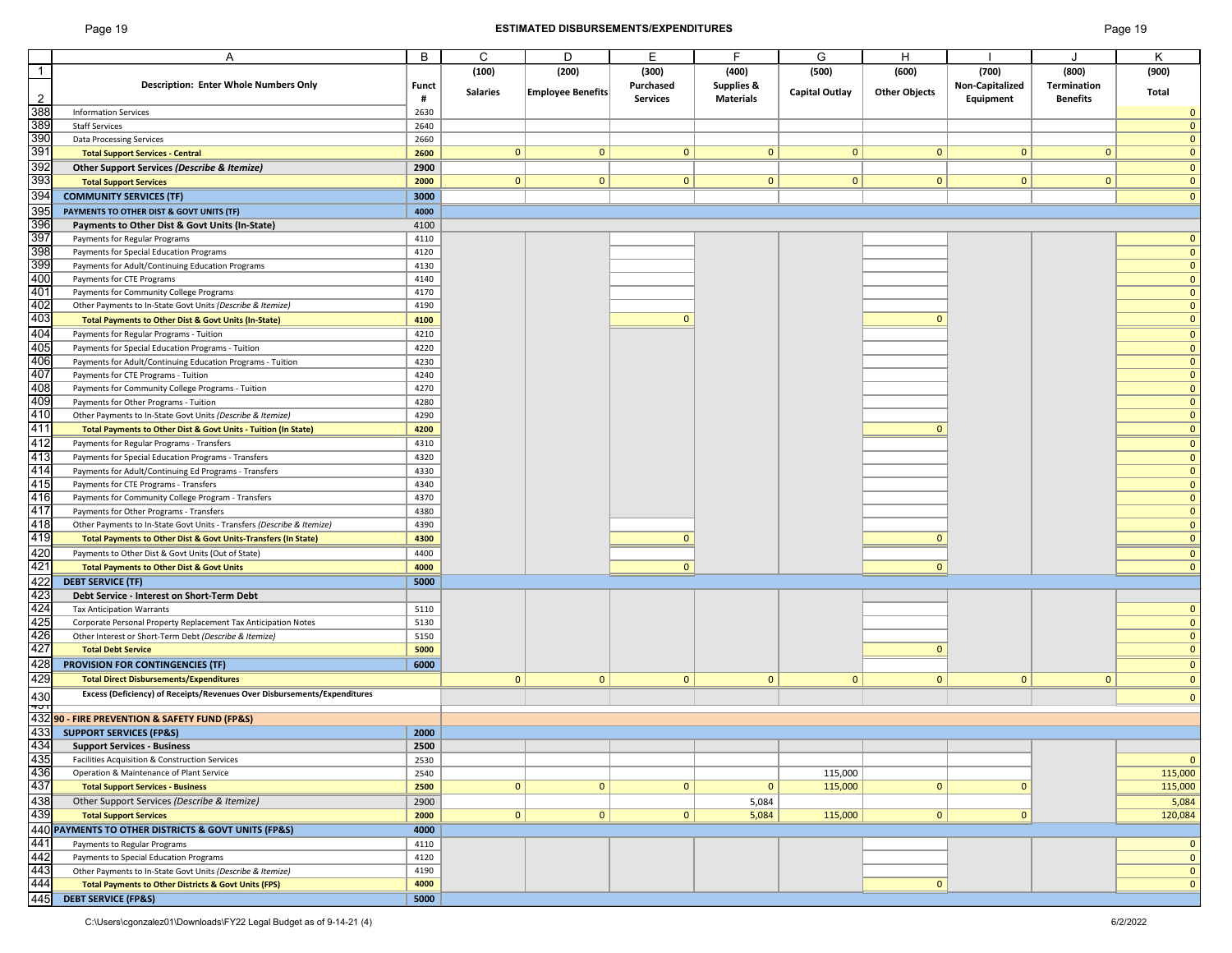# Page 20 **ESTIMATED DISBURSEMENTS/EXPENDITURES** Page 20

|                                         |                                                                                      |              |                 |                          |                 |                       | G                     |                      |                        |                 |            |
|-----------------------------------------|--------------------------------------------------------------------------------------|--------------|-----------------|--------------------------|-----------------|-----------------------|-----------------------|----------------------|------------------------|-----------------|------------|
|                                         |                                                                                      |              | (100)           | (200)                    | (300)           | (400)                 | (500)                 | (600)                | (700)                  | (800)           | (900)      |
|                                         | <b>Description: Enter Whole Numbers Only</b>                                         | <b>Funct</b> | <b>Salaries</b> | <b>Employee Benefits</b> | Purchased       | <b>Supplies &amp;</b> | <b>Capital Outlay</b> | <b>Other Objects</b> | <b>Non-Capitalized</b> | Termination     | Total      |
| $\overline{2}$                          |                                                                                      |              |                 |                          | <b>Services</b> | <b>Materials</b>      |                       |                      | Equipment              | <b>Benefits</b> |            |
|                                         | Debt Service - Interest on Short-Term Debt                                           | 5100         |                 |                          |                 |                       |                       |                      |                        |                 |            |
|                                         | <b>Tax Anticipation Warrants</b>                                                     | 5110         |                 |                          |                 |                       |                       |                      |                        |                 |            |
|                                         | Other Interest on Short-Term Debt (Describe & Itemize)                               | 5150         |                 |                          |                 |                       |                       |                      |                        |                 |            |
| $\frac{\frac{2}{446}}{\frac{447}{448}}$ | <b>Total Debt Service - Interest on Short-Term Debt</b>                              | 5100         |                 |                          |                 |                       |                       |                      |                        |                 |            |
| 450                                     | Debt Service - Interest on Long-Term Debt                                            | 5200         |                 |                          |                 |                       |                       |                      |                        |                 |            |
|                                         | Debt Service - Payments of Principal on Long-Term Debt <sup>15</sup> (Lease/Purchase | 5300         |                 |                          |                 |                       |                       |                      |                        |                 |            |
| 451                                     | <b>Principal Retired)</b>                                                            |              |                 |                          |                 |                       |                       |                      |                        |                 |            |
| 452                                     | <b>Total Debt Service</b>                                                            | 5000         |                 |                          |                 |                       |                       |                      |                        |                 |            |
| 453                                     | <b>PROVISIONS FOR CONTINGENCIES (FP&amp;S)</b>                                       | 6000         |                 |                          |                 |                       |                       |                      |                        |                 |            |
| 454                                     | <b>Total Direct Disbursements/Expenditures</b>                                       |              |                 |                          | $\Omega$        | 5,084                 | 115,000               |                      |                        |                 | 120,084    |
| 455                                     | Excess (Deficiency) of Receipts/Revenues Over Disbursements/Expenditures             |              |                 |                          |                 |                       |                       |                      |                        |                 | (120, 084) |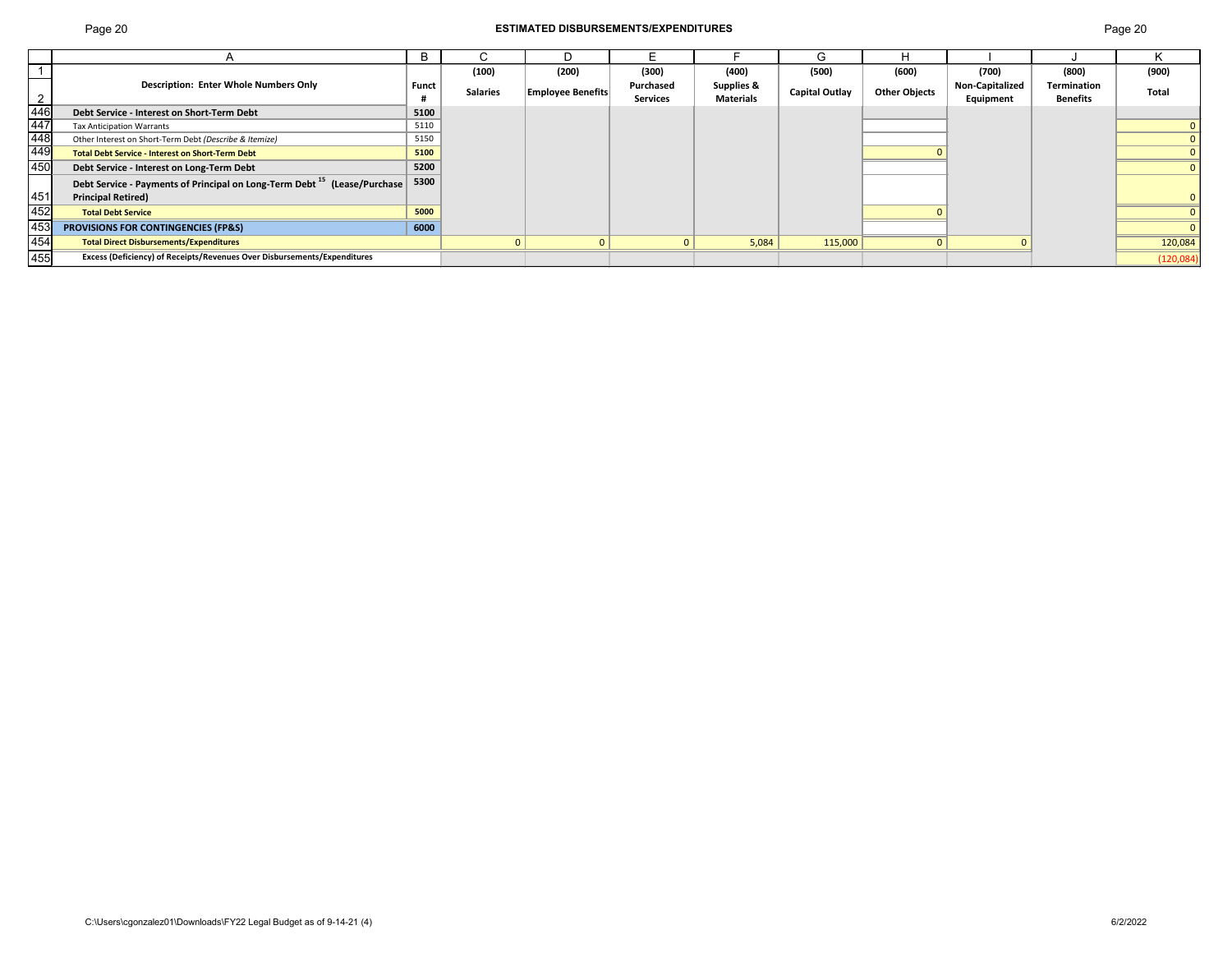÷.

## **This page is provided for detailed itemizations as requested within the body of the Report.**

1.

- 2.
- 3.
- 4.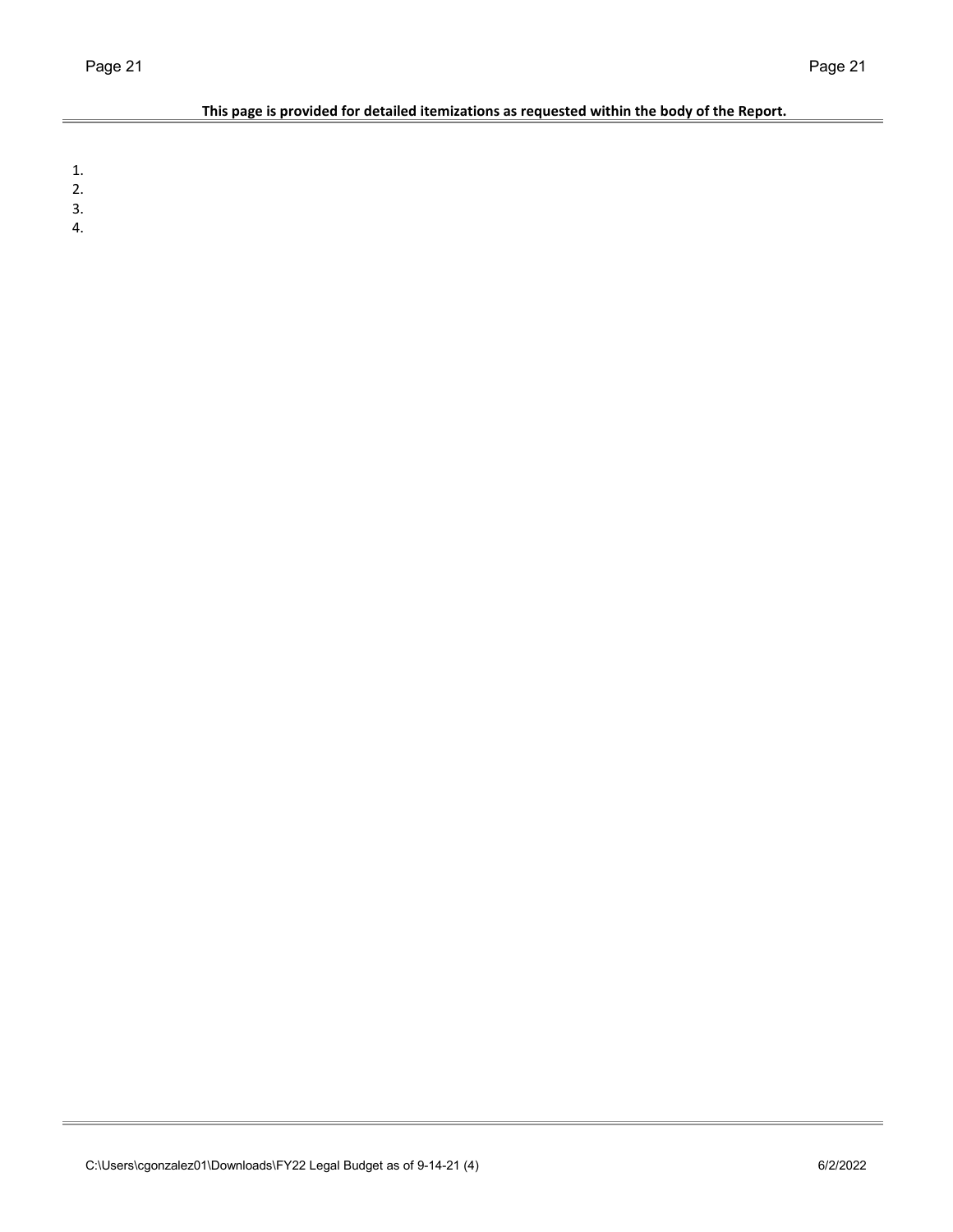|    | A                                                                                                                                                                                                                                                                                                                                                      | B           | C                                                                                        | D          | Е       | F           |  |  |  |  |  |
|----|--------------------------------------------------------------------------------------------------------------------------------------------------------------------------------------------------------------------------------------------------------------------------------------------------------------------------------------------------------|-------------|------------------------------------------------------------------------------------------|------------|---------|-------------|--|--|--|--|--|
|    |                                                                                                                                                                                                                                                                                                                                                        |             | <b>DEFICIT BUDGET SUMMARY INFORMATION - Operating Funds Only (School Districts Only)</b> |            |         |             |  |  |  |  |  |
| 2  | <b>OPERATIONS &amp;</b><br><b>TRANSPORTATION FUND</b><br><b>WORKING CASH FUND</b><br><b>Description</b><br><b>TOTAL</b><br><b>EDUCATIONAL FUND (10)</b><br><b>MAINTENANCE FUND (20)</b><br>(40)<br>(70)                                                                                                                                                |             |                                                                                          |            |         |             |  |  |  |  |  |
| 3  | <b>Direct Revenues</b>                                                                                                                                                                                                                                                                                                                                 | 174,103,702 | 38,050,919                                                                               | 10,995,906 | 210,791 | 223,361,318 |  |  |  |  |  |
| 4  | <b>Direct Expenditures</b>                                                                                                                                                                                                                                                                                                                             | 169,609,585 | 23,102,099                                                                               | 10,762,594 |         | 203,474,278 |  |  |  |  |  |
| 5  | <b>Difference</b>                                                                                                                                                                                                                                                                                                                                      | 4,494,117   | 14.948.820                                                                               | 233,312    | 210,791 | 19,887,040  |  |  |  |  |  |
| 6  | Estimated Fund Balance - June 30, 2022                                                                                                                                                                                                                                                                                                                 | 4,494,117   | 14,948,820                                                                               | 233,312    | 210,791 | 19,887,040  |  |  |  |  |  |
| 7  | Balanced budget, no deficit reduction plan is required.                                                                                                                                                                                                                                                                                                |             |                                                                                          |            |         |             |  |  |  |  |  |
| 8  | A deficit reduction plan is required if the local board of education adopts (or amends) the 2021-22 school district budget in which the "operating funds" listed above<br>result in direct revenues (line 9) being less than direct expenditures (line 19) by an amount equal to or greater than one-third (1/3) of the ending fund balance (line 81). |             |                                                                                          |            |         |             |  |  |  |  |  |
| 10 | Note: The balance is determined using only the four funds listed above. That is, if the estimated ending fund balance is less than three times the deficit spending, the<br>district must adopt and file with ISBE a deficit reduction plan to balance the shortfall within three years.                                                               |             |                                                                                          |            |         |             |  |  |  |  |  |
| 12 | The School Code, Section 17-1 (105 ILCS 5/17-1) - If the 2020-2021 Annual Financial Report (AFR) reflects a deficit as defined above (page 36), then the school district<br>shall adopt and submit a deficit reduction plan (found here on page 23-27) to ISBE within 30 days after acceptance of the AFR.                                             |             |                                                                                          |            |         |             |  |  |  |  |  |
| 13 | The deficit reduction plan, if required, is developed using ISBE quidelines and format.                                                                                                                                                                                                                                                                |             |                                                                                          |            |         |             |  |  |  |  |  |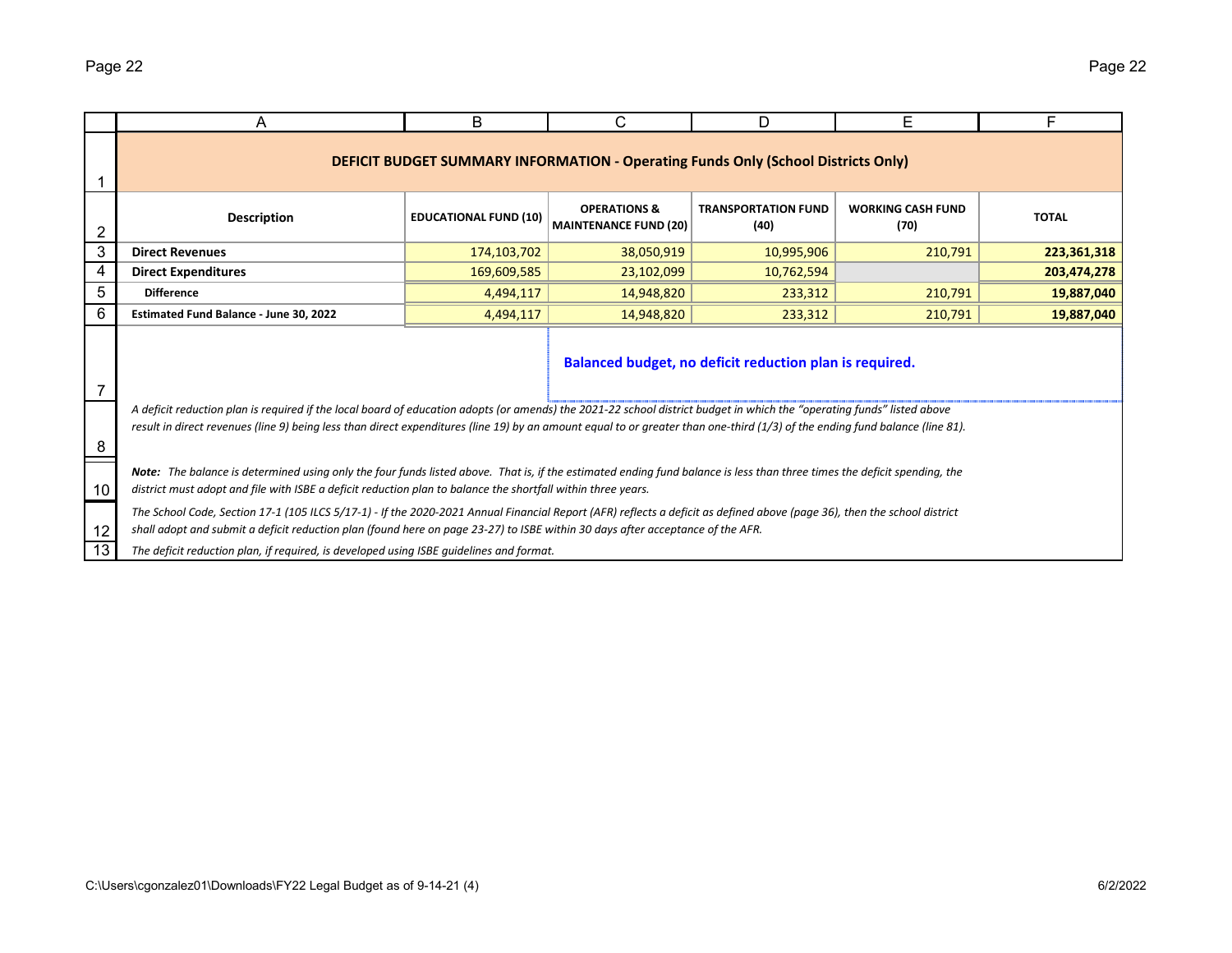### Page 23 **ILLINOIS STATE BOARD OF EDUCATION School Business Services Division**

|                                | A                                                                          | B                       | C                                                        | D                          | Е                        | F            | $\overline{G}$ |  |
|--------------------------------|----------------------------------------------------------------------------|-------------------------|----------------------------------------------------------|----------------------------|--------------------------|--------------|----------------|--|
| $\mathbf{1}$<br>$\overline{2}$ | *School Districts Only                                                     |                         | <b>DEFICIT REDUCTION PLAN</b><br><b>ESTIMATED BUDGET</b> |                            |                          |              |                |  |
| 3                              | 31-045-1310-22                                                             |                         |                                                          | FY2021-2022                |                          |              |                |  |
| 4                              | <b>District Number</b>                                                     |                         |                                                          |                            |                          |              |                |  |
| 5                              | <b>East Aurora School District 131</b>                                     |                         |                                                          |                            |                          |              |                |  |
| 6                              | <b>District Name</b>                                                       | <b>Educational Fund</b> | <b>Operations &amp;</b><br><b>Maintenance Fund</b>       | <b>Transportation Fund</b> | <b>Working Cash Fund</b> | <b>Total</b> |                |  |
|                                | <b>ESTIMATED BEGINNING FUND BALANCE</b>                                    |                         |                                                          |                            |                          |              |                |  |
| 7                              | (must equal prior Ending Fund Balance)                                     |                         | $\mathbf{0}$                                             | $\mathbf{0}$               | $\overline{0}$           | $\mathbf{0}$ | $\mathbf{0}$   |  |
| 8                              | <b>RECEIPTS/REVENUES</b>                                                   | Acct #                  |                                                          |                            |                          |              |                |  |
| 9                              | <b>LOCAL SOURCES</b>                                                       | 1000                    | 17,968,267                                               | 3,142,600                  | 2,927,600                | 210,791      | 24,249,258     |  |
|                                | FLOW-THROUGH RECEIPTS/REVENUES FROM ONE DISTRICT TO<br>10 ANOTHER DISTRICT | 2000                    | 0                                                        | 0                          | $\mathbf 0$              |              | $\mathbf{0}$   |  |
|                                | 11 STATE SOURCES                                                           | 3000                    | 107,820,041                                              | 34,337,486                 | 8,068,306                | $\mathbf{0}$ | 150,225,833    |  |
| 12                             | <b>FEDERAL SOURCES</b>                                                     | 4000                    | 48,315,394                                               | 570,833                    | 0                        | $\mathbf{0}$ | 48,886,227     |  |
| 13                             | <b>Total Receipts/Revenues</b>                                             |                         | 174,103,702                                              | 38,050,919                 | 10,995,906               | 210,791      | 223,361,318    |  |
| 14                             | <b>DISBURSEMENTS/EXPENDITURES</b>                                          | Funct #                 |                                                          |                            |                          |              |                |  |
| 15                             | <b>INSTRUCTION</b>                                                         | 1000                    | 102,591,053                                              |                            |                          |              | 102,591,053    |  |
|                                | <b>16 SUPPORT SERVICES</b>                                                 | 2000                    | 58,577,964                                               | 23,102,099                 | 10,762,594               |              | 92,442,657     |  |
| 17                             | <b>COMMUNITY SERVICES</b>                                                  | 3000                    | 2,653,217                                                | 0                          | 0                        |              | 2,653,217      |  |
| 18                             | <b>PAYMENTS TO OTHER DISTRICTS &amp; GOVT. UNITS</b>                       | 4000                    | 5,787,351                                                | $\overline{0}$             | $\Omega$                 |              | 5,787,351      |  |
| 19                             | <b>DEBT SERVICES</b>                                                       | 5000                    | 0                                                        | 0                          | $\Omega$                 |              | $\mathbf 0$    |  |
| 20                             | <b>PROVISION FOR CONTINGENCIES</b>                                         | 6000                    | 0                                                        | 0                          | $\Omega$                 |              | $\Omega$       |  |
| $\overline{21}$                | <b>Total Disbursements/Expenditures</b>                                    |                         | 169,609,585                                              | 23,102,099                 | 10,762,594               |              | 203,474,278    |  |
| 22                             | Excess of Receipts/Revenue Over/(Under) Disbursements/Expenditures         |                         | 4,494,117                                                | 14,948,820                 | 233,312                  | 210,791      | 19,887,040     |  |
| 23                             | <b>OTHER SOURCES/USES OF FUNDS</b>                                         |                         |                                                          |                            |                          |              |                |  |
| 24                             | <b>OTHER SOURCES OF FUNDS (7000)</b>                                       | 0                       | $\mathbf{0}$                                             | 0                          | $\mathbf{0}$             | $\mathbf{0}$ |                |  |
| 25                             | OTHER USES OF FUNDS (8000)                                                 |                         | 0                                                        | 0                          | 0                        | $\mathbf{0}$ | $\mathbf 0$    |  |
| 26                             | <b>TOTAL OTHER SOURCES/USES OF FUNDS</b>                                   |                         | $\Omega$                                                 | $\Omega$                   | $\mathbf{0}$             | $\Omega$     | $\mathbf{0}$   |  |
| 27                             | <b>ESTIMATED ENDING FUND BALANCE</b>                                       | 4,494,117               | 14,948,820                                               | 233,312                    | 210,791                  | 19,887,040   |                |  |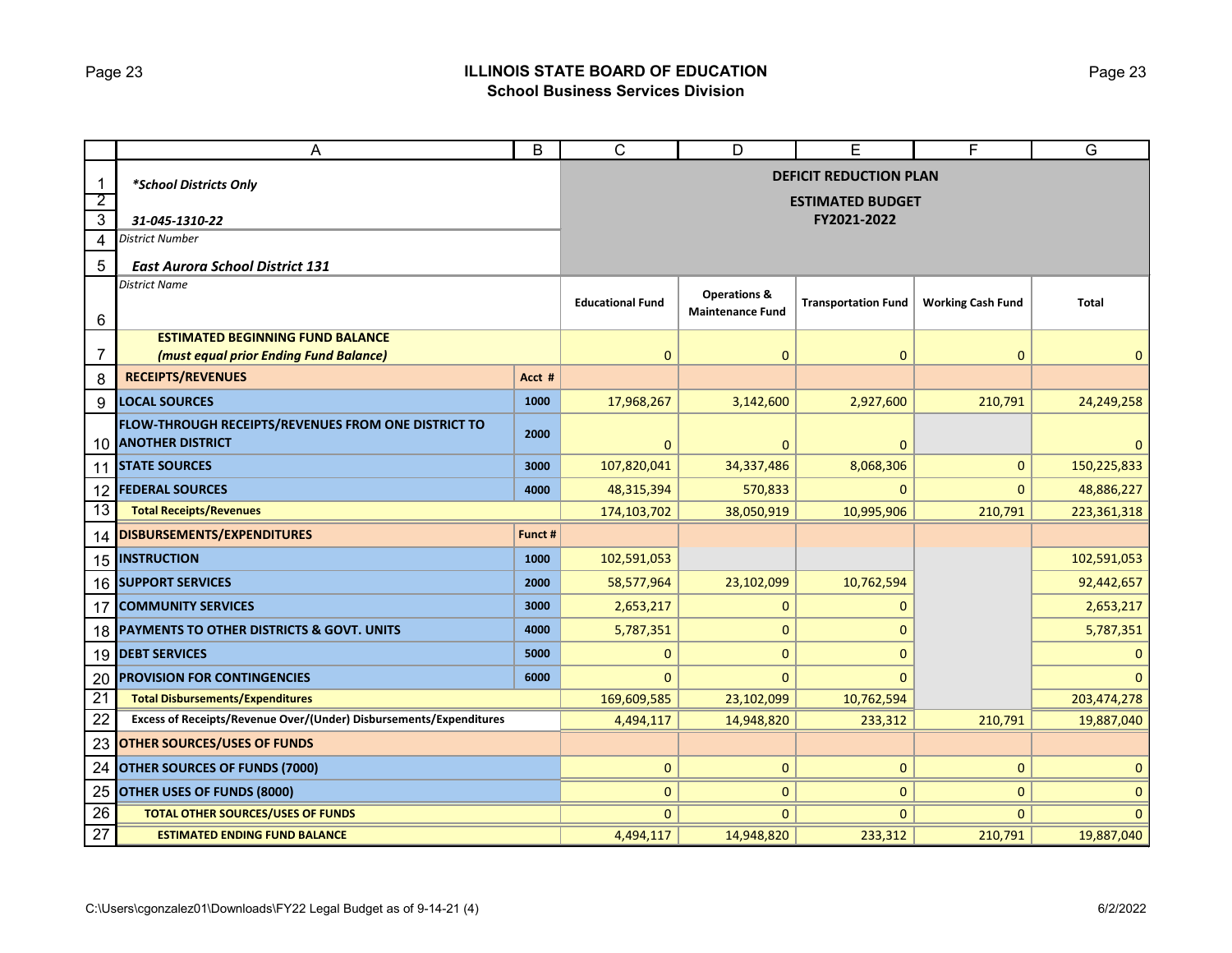### Page 24 **ILLINOIS STATE BOARD OF EDUCATION School Business Services Division**

|                                  | A                                                                          | B                       | $\mathsf{H}$                                       |                            | J                        | Κ            |              |  |
|----------------------------------|----------------------------------------------------------------------------|-------------------------|----------------------------------------------------|----------------------------|--------------------------|--------------|--------------|--|
| $\mathbf 1$                      | *School Districts Only                                                     |                         |                                                    |                            |                          |              |              |  |
| $\overline{2}$<br>$\overline{3}$ | 31-045-1310-22                                                             |                         | <b>ESTIMATED BUDGET</b><br>FY2022-2023             |                            |                          |              |              |  |
| 4                                | <b>District Number</b>                                                     |                         |                                                    |                            |                          |              |              |  |
| 5                                | <b>East Aurora School District 131</b>                                     |                         |                                                    |                            |                          |              |              |  |
| 6                                | <b>District Name</b>                                                       | <b>Educational Fund</b> | <b>Operations &amp;</b><br><b>Maintenance Fund</b> | <b>Transportation Fund</b> | <b>Working Cash Fund</b> | <b>Total</b> |              |  |
|                                  | <b>ESTIMATED BEGINNING FUND BALANCE</b>                                    |                         |                                                    |                            |                          |              |              |  |
| 7                                | (must equal prior Ending Fund Balance)                                     |                         | 4,494,117                                          | 14,948,820                 | 233,312                  | 210,791      | 19,887,040   |  |
| 8                                | <b>RECEIPTS/REVENUES</b>                                                   | Acct #                  |                                                    |                            |                          |              |              |  |
| 9                                | <b>LOCAL SOURCES</b>                                                       | 1000                    |                                                    |                            |                          |              | $\mathbf 0$  |  |
|                                  | FLOW-THROUGH RECEIPTS/REVENUES FROM ONE DISTRICT TO<br>10 ANOTHER DISTRICT | 2000                    |                                                    |                            |                          |              | $\mathbf{0}$ |  |
|                                  | 11 STATE SOURCES                                                           | 3000                    |                                                    |                            |                          |              | $\mathbf 0$  |  |
| 12                               | <b>FEDERAL SOURCES</b>                                                     | 4000                    |                                                    |                            |                          |              | $\mathbf{0}$ |  |
| 13                               | <b>Total Receipts/Revenues</b>                                             |                         | 0                                                  | $\mathbf{0}$               | 0                        | $\mathbf{0}$ | $\mathbf{0}$ |  |
|                                  | 14 DISBURSEMENTS/EXPENDITURES                                              | Funct #                 |                                                    |                            |                          |              |              |  |
|                                  | <b>15 INSTRUCTION</b>                                                      | 1000                    |                                                    |                            |                          |              | $\mathbf 0$  |  |
|                                  | 16 SUPPORT SERVICES                                                        | 2000                    |                                                    |                            |                          |              | $\mathbf 0$  |  |
| 17                               | <b>COMMUNITY SERVICES</b>                                                  | 3000                    |                                                    |                            |                          |              | $\mathbf{0}$ |  |
| 18                               | PAYMENTS TO OTHER DISTRICTS & GOVT. UNITS                                  | 4000                    |                                                    |                            |                          |              | $\mathbf 0$  |  |
|                                  | 19 DEBT SERVICES                                                           | 5000                    |                                                    |                            |                          |              | $\mathbf 0$  |  |
| 20                               | <b>PROVISION FOR CONTINGENCIES</b>                                         | 6000                    |                                                    |                            |                          |              | $\mathbf{0}$ |  |
| $\overline{21}$                  | <b>Total Disbursements/Expenditures</b>                                    |                         | 0                                                  | $\mathbf{0}$               | $\mathbf{0}$             |              | $\mathbf{0}$ |  |
| 22                               | Excess of Receipts/Revenue Over/(Under) Disbursements/Expenditures         |                         | $\mathbf{0}$                                       | $\mathbf 0$                | $\mathbf{0}$             | $\mathbf{0}$ | $\mathbf{0}$ |  |
| 23                               | <b>OTHER SOURCES/USES OF FUNDS</b>                                         |                         |                                                    |                            |                          |              |              |  |
| 24                               | <b>OTHER SOURCES OF FUNDS (7000)</b>                                       |                         |                                                    |                            |                          | $\pmb{0}$    |              |  |
| 25                               | <b>OTHER USES OF FUNDS (8000)</b>                                          |                         |                                                    |                            |                          | $\mathbf 0$  |              |  |
| 26                               | <b>TOTAL OTHER SOURCES/USES OF FUNDS</b>                                   |                         | $\mathbf{0}$                                       | $\mathbf{0}$               | $\mathbf{0}$             | $\Omega$     | $\mathbf{0}$ |  |
| $\overline{27}$                  | <b>ESTIMATED ENDING FUND BALANCE</b>                                       |                         | 4,494,117                                          | 14,948,820                 | 233,312                  | 210,791      | 19,887,040   |  |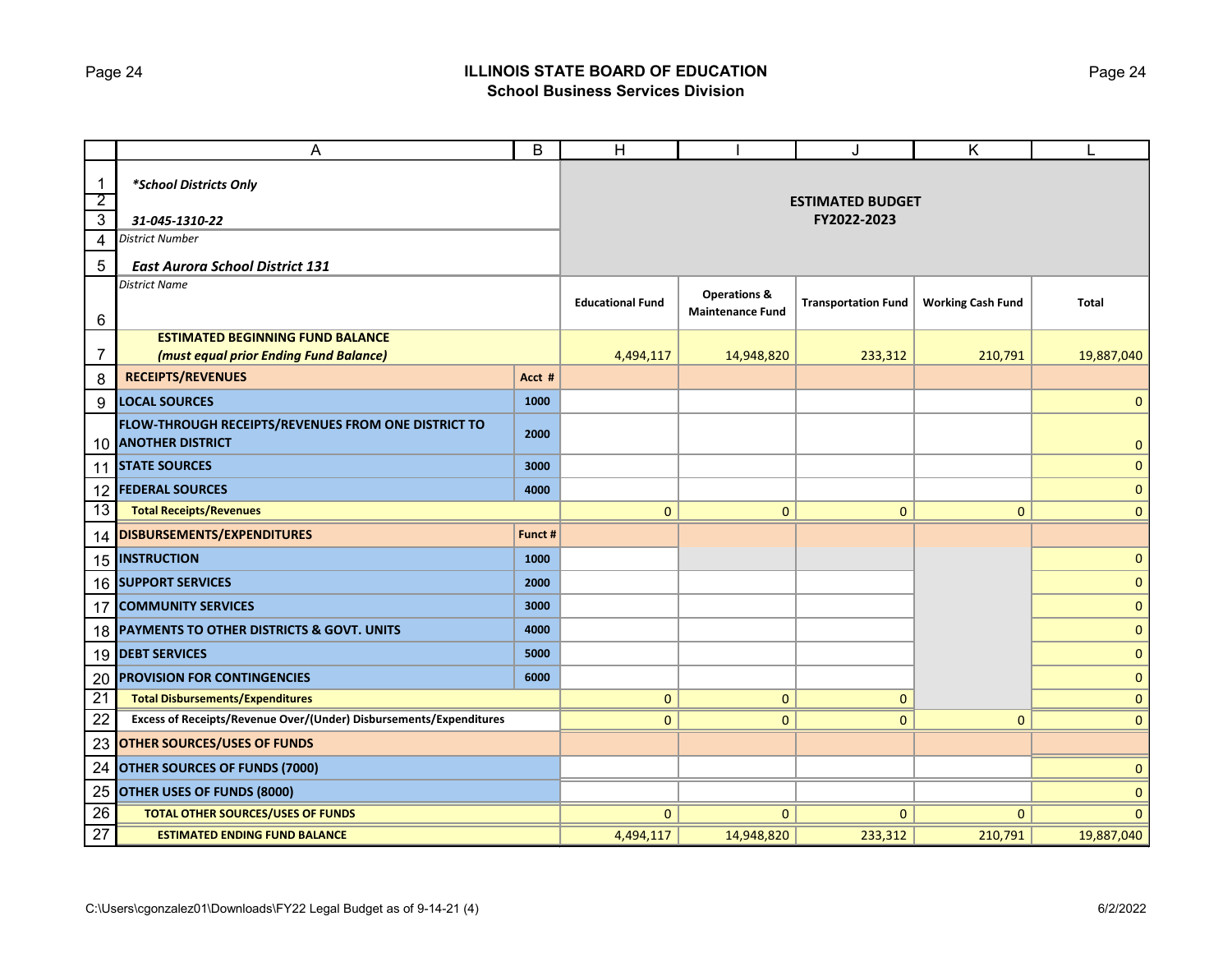### Page 25 **ILLINOIS STATE BOARD OF EDUCATION School Business Services Division**

|                                | Α                                                                          | B                       | $\overline{M}$          | ${\sf N}$                                          | $\circ$                | P                        | Q              |
|--------------------------------|----------------------------------------------------------------------------|-------------------------|-------------------------|----------------------------------------------------|------------------------|--------------------------|----------------|
| $\mathbf{1}$<br>$\overline{2}$ | *School Districts Only                                                     | <b>ESTIMATED BUDGET</b> |                         |                                                    |                        |                          |                |
| $\overline{\omega}$            | 31-045-1310-22                                                             |                         |                         |                                                    | FY2023-2024            |                          |                |
| $\overline{4}$                 | <b>District Number</b>                                                     |                         |                         |                                                    |                        |                          |                |
| 5                              | <b>East Aurora School District 131</b>                                     |                         |                         |                                                    |                        |                          |                |
| 6                              | <b>District Name</b>                                                       |                         | <b>Educational Fund</b> | <b>Operations &amp;</b><br><b>Maintenance Fund</b> | Transportation<br>Fund | <b>Working Cash Fund</b> | <b>Total</b>   |
|                                | <b>ESTIMATED BEGINNING FUND BALANCE</b>                                    |                         |                         |                                                    |                        |                          |                |
| $\overline{7}$                 | (must equal prior Ending Fund Balance)                                     |                         | 4,494,117               | 14,948,820                                         | 233,312                | 210,791                  | 19,887,040     |
| 8                              | <b>RECEIPTS/REVENUES</b>                                                   | Acct #                  |                         |                                                    |                        |                          |                |
| 9                              | <b>LOCAL SOURCES</b>                                                       | 1000                    |                         |                                                    |                        |                          | $\mathbf 0$    |
|                                | FLOW-THROUGH RECEIPTS/REVENUES FROM ONE DISTRICT TO<br>10 ANOTHER DISTRICT | 2000                    |                         |                                                    |                        |                          | $\mathbf{0}$   |
|                                | <b>11 STATE SOURCES</b>                                                    | 3000                    |                         |                                                    |                        |                          | $\mathbf{0}$   |
| 12                             | <b>FEDERAL SOURCES</b>                                                     | 4000                    |                         |                                                    |                        |                          | $\mathbf{0}$   |
| 13                             | <b>Total Receipts/Revenues</b>                                             |                         | $\mathbf{0}$            | $\mathbf{0}$                                       | $\mathbf{0}$           | $\mathbf{0}$             | $\overline{0}$ |
|                                | 14 DISBURSEMENTS/EXPENDITURES                                              | Funct #                 |                         |                                                    |                        |                          |                |
|                                | <b>15 INSTRUCTION</b>                                                      | 1000                    |                         |                                                    |                        |                          | $\mathbf{0}$   |
|                                | 16 SUPPORT SERVICES                                                        | 2000                    |                         |                                                    |                        |                          | $\mathbf 0$    |
| 17                             | <b>COMMUNITY SERVICES</b>                                                  | 3000                    |                         |                                                    |                        |                          | $\mathbf 0$    |
|                                | 18 PAYMENTS TO OTHER DISTRICTS & GOVT. UNITS                               | 4000                    |                         |                                                    |                        |                          | $\pmb{0}$      |
|                                | 19 DEBT SERVICES                                                           | 5000                    |                         |                                                    |                        |                          | $\mathbf 0$    |
| 20                             | <b>PROVISION FOR CONTINGENCIES</b>                                         | 6000                    |                         |                                                    |                        |                          | $\pmb{0}$      |
| 21                             | <b>Total Disbursements/Expenditures</b>                                    |                         | 0                       | $\mathbf{0}$                                       | $\mathbf{0}$           |                          | $\mathbf 0$    |
| 22                             | Excess of Receipts/Revenue Over/(Under) Disbursements/Expenditures         |                         | $\overline{0}$          | $\mathbf{0}$                                       | $\mathbf{0}$           | $\mathbf{0}$             | $\mathbf{0}$   |
| 23                             | <b>OTHER SOURCES/USES OF FUNDS</b>                                         |                         |                         |                                                    |                        |                          |                |
| 24                             | <b>OTHER SOURCES OF FUNDS (7000)</b>                                       |                         |                         |                                                    |                        | $\mathbf{0}$             |                |
| 25                             | <b>OTHER USES OF FUNDS (8000)</b>                                          |                         |                         |                                                    |                        |                          | $\mathbf 0$    |
| 26                             | <b>TOTAL OTHER SOURCES/USES OF FUNDS</b>                                   |                         | $\mathbf{0}$            | $\mathbf{0}$                                       | $\mathbf{0}$           | $\Omega$                 | $\mathbf{0}$   |
| 27                             | <b>ESTIMATED ENDING FUND BALANCE</b>                                       | 4,494,117               | 14,948,820              | 233,312                                            | 210,791                | 19,887,040               |                |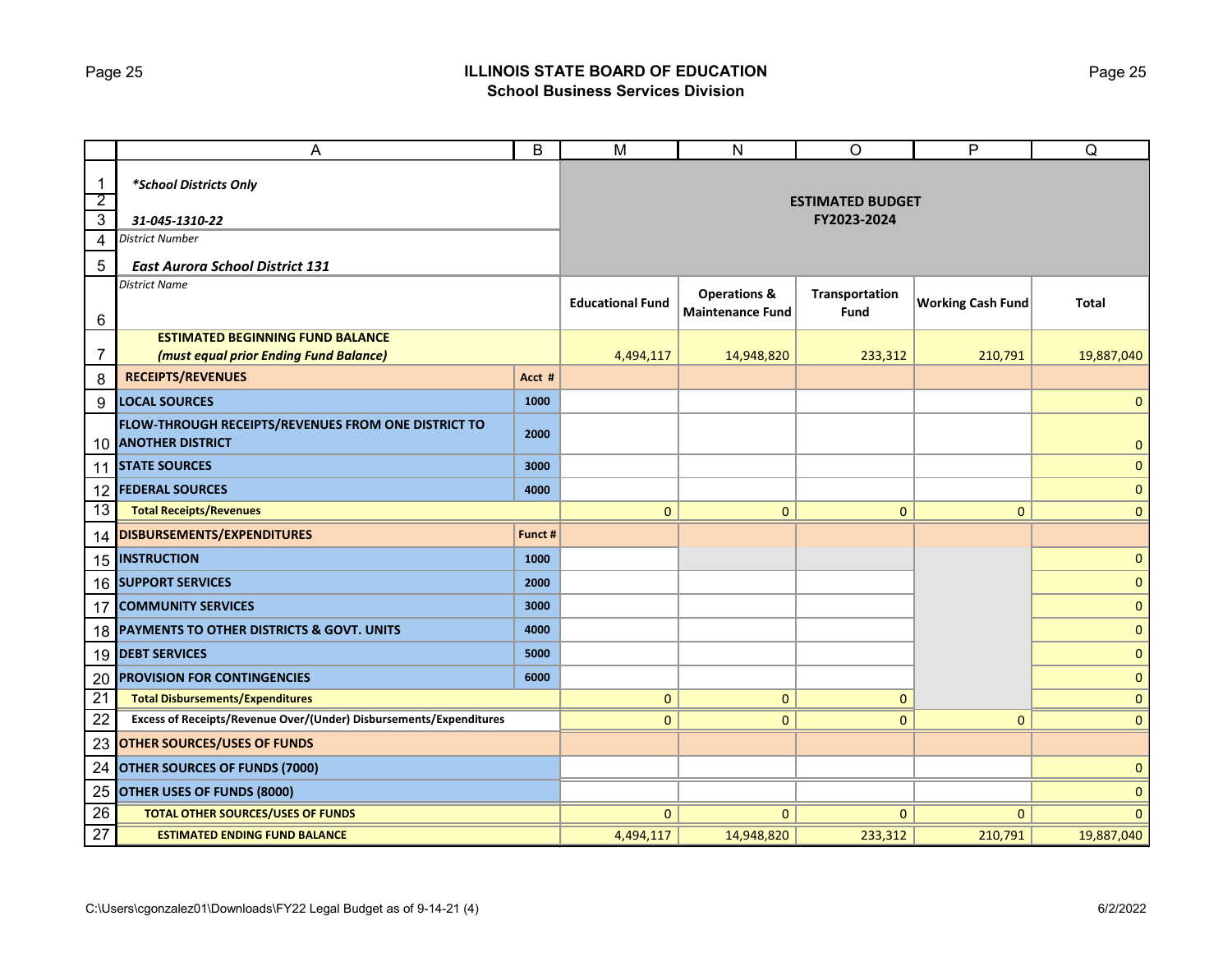### Page 26 **ILLINOIS STATE BOARD OF EDUCATION School Business Services Division**

|                                | A                                                                                 | B                       | $\mathsf{R}$            | S                                                  | T                      | $\cup$                   | $\overline{\vee}$ |
|--------------------------------|-----------------------------------------------------------------------------------|-------------------------|-------------------------|----------------------------------------------------|------------------------|--------------------------|-------------------|
| $\mathbf{1}$<br>$\overline{2}$ | *School Districts Only                                                            | <b>ESTIMATED BUDGET</b> |                         |                                                    |                        |                          |                   |
| $\overline{3}$                 | 31-045-1310-22                                                                    |                         |                         |                                                    | FY2024-2025            |                          |                   |
| $\overline{4}$                 | <b>District Number</b>                                                            |                         |                         |                                                    |                        |                          |                   |
| 5                              | <b>East Aurora School District 131</b>                                            |                         |                         |                                                    |                        |                          |                   |
| 6                              | <b>District Name</b>                                                              |                         | <b>Educational Fund</b> | <b>Operations &amp;</b><br><b>Maintenance Fund</b> | Transportation<br>Fund | <b>Working Cash Fund</b> | <b>Total</b>      |
|                                | <b>ESTIMATED BEGINNING FUND BALANCE</b>                                           |                         |                         |                                                    |                        |                          |                   |
| 7                              | (must equal prior Ending Fund Balance)                                            |                         | 4,494,117               | 14,948,820                                         | 233,312                | 210,791                  | 19,887,040        |
| 8                              | <b>RECEIPTS/REVENUES</b>                                                          | Acct #                  |                         |                                                    |                        |                          |                   |
| 9                              | <b>LOCAL SOURCES</b>                                                              | 1000                    |                         |                                                    |                        |                          | $\mathbf 0$       |
|                                | FLOW-THROUGH RECEIPTS/REVENUES FROM ONE DISTRICT TO<br><b>10 ANOTHER DISTRICT</b> | 2000                    |                         |                                                    |                        |                          | $\mathbf{0}$      |
|                                | <b>11 STATE SOURCES</b>                                                           | 3000                    |                         |                                                    |                        |                          | $\mathbf 0$       |
| 12                             | <b>FEDERAL SOURCES</b>                                                            | 4000                    |                         |                                                    |                        |                          | $\mathbf{0}$      |
| 13                             | <b>Total Receipts/Revenues</b>                                                    |                         | $\mathbf{0}$            | $\overline{0}$                                     | $\mathbf{0}$           | $\mathbf{0}$             | $\overline{0}$    |
|                                | 14 DISBURSEMENTS/EXPENDITURES                                                     | Funct #                 |                         |                                                    |                        |                          |                   |
|                                | 15  INSTRUCTION                                                                   | 1000                    |                         |                                                    |                        |                          | $\mathbf{0}$      |
|                                | 16 SUPPORT SERVICES                                                               | 2000                    |                         |                                                    |                        |                          | $\mathbf 0$       |
| 17                             | <b>COMMUNITY SERVICES</b>                                                         | 3000                    |                         |                                                    |                        |                          | $\mathbf 0$       |
| 18                             | PAYMENTS TO OTHER DISTRICTS & GOVT. UNITS                                         | 4000                    |                         |                                                    |                        |                          | $\mathbf{0}$      |
|                                | 19 DEBT SERVICES                                                                  | 5000                    |                         |                                                    |                        |                          | $\mathbf 0$       |
| 20                             | <b>PROVISION FOR CONTINGENCIES</b>                                                | 6000                    |                         |                                                    |                        |                          | $\mathbf 0$       |
| $\overline{21}$                | <b>Total Disbursements/Expenditures</b>                                           |                         | 0                       | $\mathbf{0}$                                       | $\mathbf{0}$           |                          | $\mathbf 0$       |
| 22                             | Excess of Receipts/Revenue Over/(Under) Disbursements/Expenditures                |                         | $\mathbf 0$             | $\mathbf 0$                                        | $\mathbf{0}$           | $\mathbf{0}$             | $\mathbf{0}$      |
| 23                             | <b>OTHER SOURCES/USES OF FUNDS</b>                                                |                         |                         |                                                    |                        |                          |                   |
| 24                             | <b>OTHER SOURCES OF FUNDS (7000)</b>                                              |                         |                         |                                                    |                        | $\mathbf 0$              |                   |
| 25                             | <b>OTHER USES OF FUNDS (8000)</b>                                                 |                         |                         |                                                    |                        |                          | $\mathbf 0$       |
| 26                             | <b>TOTAL OTHER SOURCES/USES OF FUNDS</b>                                          |                         | $\mathbf{0}$            | $\mathbf{0}$                                       | $\mathbf{0}$           | $\Omega$                 | $\mathbf{0}$      |
| 27                             | <b>ESTIMATED ENDING FUND BALANCE</b>                                              |                         | 4,494,117               | 14,948,820                                         | 233,312                | 210,791                  | 19,887,040        |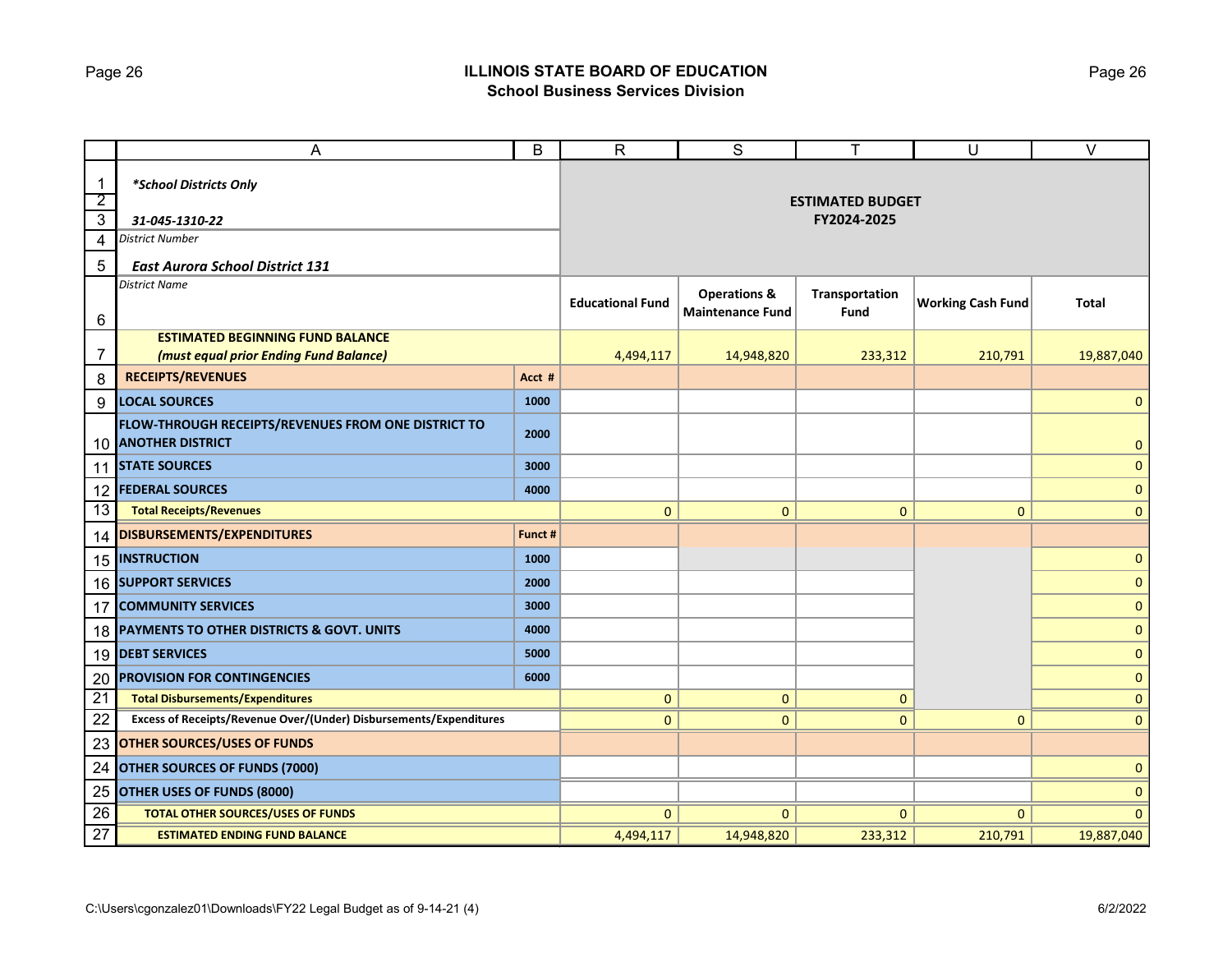### Page 27 **ILLINOIS STATE BOARD OF EDUCATION School Business Services Division**

|                     | A                                                                          |               | W                                                                 | X            | Y            | Z            |  |
|---------------------|----------------------------------------------------------------------------|---------------|-------------------------------------------------------------------|--------------|--------------|--------------|--|
| 1<br>$\overline{2}$ | *School Districts Only                                                     |               | <b>SUMMARY</b><br><b>BUDGET ADDENDUM - DEFICIT REDUCTION PLAN</b> |              |              |              |  |
| 3                   | 31-045-1310-22                                                             |               | <b>ESTIMATED BUDGET</b>                                           |              |              |              |  |
| 4                   | District Number                                                            |               | Date of Adoption:                                                 |              |              |              |  |
| 5                   | <b>East Aurora School District 131</b>                                     |               | (Enter as MM/DD/YY)                                               |              |              |              |  |
| 6                   | <b>District Name</b>                                                       | FY2021-2022   | FY2022-2023                                                       | FY2023-2024  | FY2024-2025  |              |  |
|                     | <b>ESTIMATED BEGINNING FUND BALANCE</b>                                    |               |                                                                   |              |              |              |  |
| 7                   | (must equal prior Ending Fund Balance)                                     |               | $\mathbf 0$                                                       | 19,887,040   | 19,887,040   | 19,887,040   |  |
| 8                   | <b>RECEIPTS/REVENUES</b>                                                   | Acct #        |                                                                   |              |              |              |  |
| 9                   | <b>LOCAL SOURCES</b>                                                       | 1000          | 24,249,258                                                        | $\mathbf 0$  | 0            | $\Omega$     |  |
|                     | FLOW-THROUGH RECEIPTS/REVENUES FROM ONE DISTRICT TO<br>10 ANOTHER DISTRICT | 2000          | 0                                                                 | $\mathbf 0$  | 0            | 0            |  |
| 11                  | <b>STATE SOURCES</b>                                                       | 3000          | 150,225,833                                                       | 0            | 0            | $\mathbf 0$  |  |
| 12                  | <b>FEDERAL SOURCES</b>                                                     | 4000          | 48,886,227                                                        | 0            | 0            | $\mathbf 0$  |  |
| 13                  | <b>Total Receipts/Revenues</b>                                             | 223, 361, 318 | $\mathbf 0$                                                       | 0            | $\mathbf 0$  |              |  |
| 14                  | DISBURSEMENTS/EXPENDITURES                                                 | Funct #       |                                                                   |              |              |              |  |
|                     | <b>15 INSTRUCTION</b>                                                      | 1000          | 102,591,053                                                       | $\pmb{0}$    | $\pmb{0}$    | $\mathbf 0$  |  |
|                     | 16 SUPPORT SERVICES                                                        | 2000          | 92,442,657                                                        | $\mathbf 0$  | 0            | $\mathbf 0$  |  |
| 17                  | <b>COMMUNITY SERVICES</b>                                                  | 3000          | 2,653,217                                                         | $\pmb{0}$    | $\pmb{0}$    | $\mathbf 0$  |  |
| 18                  | <b>PAYMENTS TO OTHER DISTRICTS &amp; GOVT. UNITS</b>                       | 4000          | 5,787,351                                                         | $\pmb{0}$    | 0            | $\mathbf 0$  |  |
| 19                  | <b>DEBT SERVICES</b>                                                       | 5000          | 0                                                                 | $\pmb{0}$    | $\pmb{0}$    | $\mathbf 0$  |  |
| 20                  | <b>PROVISION FOR CONTINGENCIES</b>                                         | 6000          | $\Omega$                                                          | $\pmb{0}$    | 0            | $\mathbf 0$  |  |
| 21                  | <b>Total Disbursements/Expenditures</b>                                    |               | 203,474,278                                                       | $\pmb{0}$    | $\mathbf{0}$ | $\Omega$     |  |
| 22                  | Excess of Receipts/Revenue Over/(Under) Disbursements/Expenditures         |               | 19,887,040                                                        | $\mathbf 0$  | $\mathbf{0}$ | $\mathbf{0}$ |  |
| 23                  | <b>OTHER SOURCES/USES OF FUNDS</b>                                         |               |                                                                   |              |              |              |  |
| 24                  | <b>OTHER SOURCES OF FUNDS (7000)</b>                                       | $\mathbf 0$   | $\mathbf 0$                                                       | $\mathbf 0$  | $\mathbf{0}$ |              |  |
| 25                  | <b>OTHER USES OF FUNDS (8000)</b>                                          |               | $\mathbf{0}$                                                      | $\mathbf 0$  | 0            | $\Omega$     |  |
| 26                  | <b>TOTAL OTHER SOURCES/USES OF FUNDS</b>                                   |               | $\mathbf{0}$                                                      | $\mathbf{0}$ | $\mathbf{0}$ | $\Omega$     |  |
| 27                  | <b>ESTIMATED ENDING FUND BALANCE</b>                                       |               | 19,887,040                                                        | 19,887,040   | 19,887,040   | 19,887,040   |  |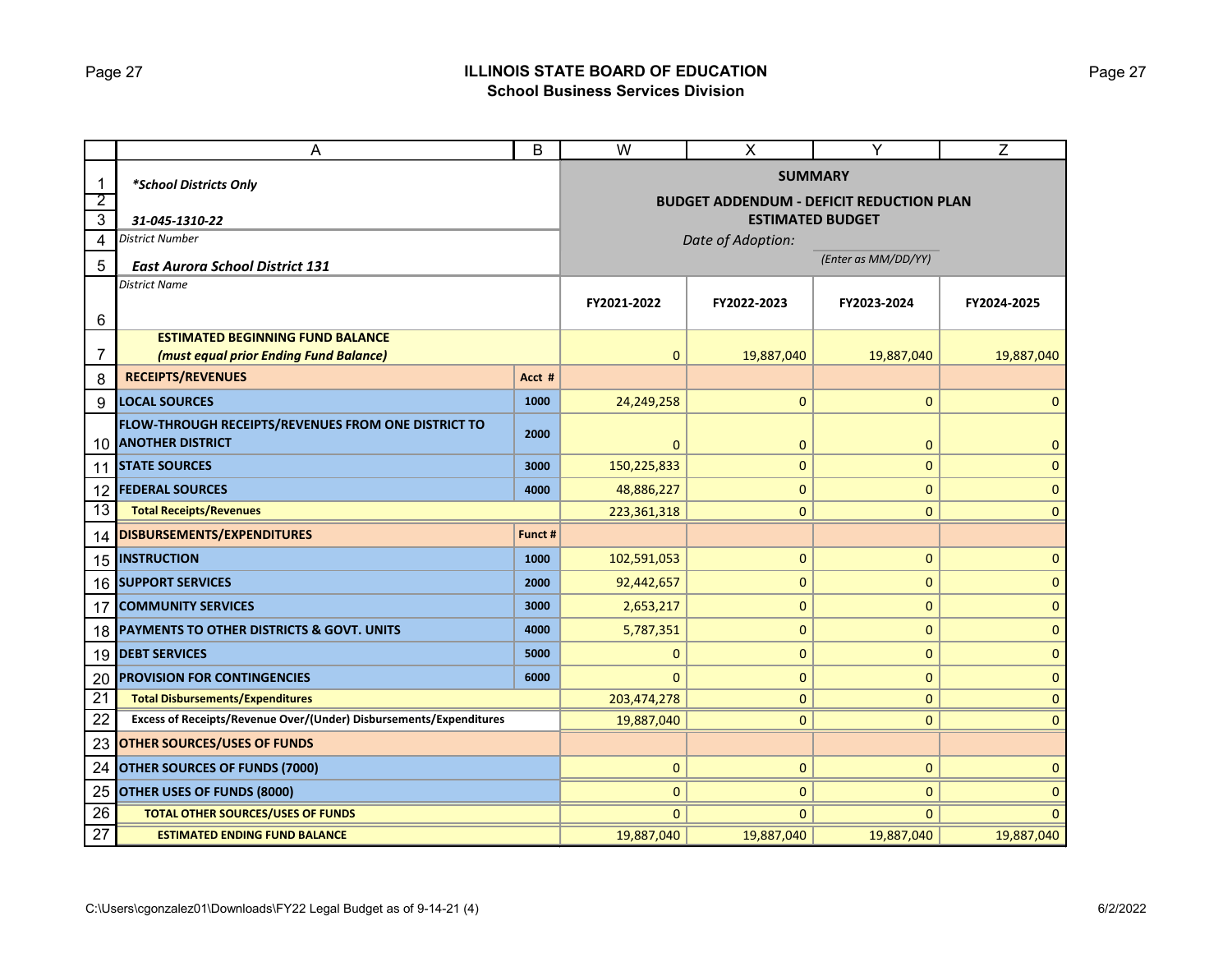## *Deficit Reduction Plan-Background/Assumptions (School Districts Only) Fiscal Year 2021-2022 through Fiscal Year 2024-2025*

*East Aurora School District 131 31-045-1310-22*

Please complete the following schedule and include a brief description to identify any areas of the budget that will be impacted from one year to the next. If the *deficit reduction plan relies upon new local revenues, identify contingencies for further budget reductions which will be enacted in the event those new revenues are not available.* 

**1. Background and Narrative of Budget Reductions:**

**2. Assumptions Used in the Deficit Reduction Plan:**

**- EBF and Estimated New Tier Funding:**

**- Equal Assessed Valuation and Tax Rates:**

**- Employee Salaries and Benefits:**

**- Short and Long Term Borrowing:**

**- Educational Impact:**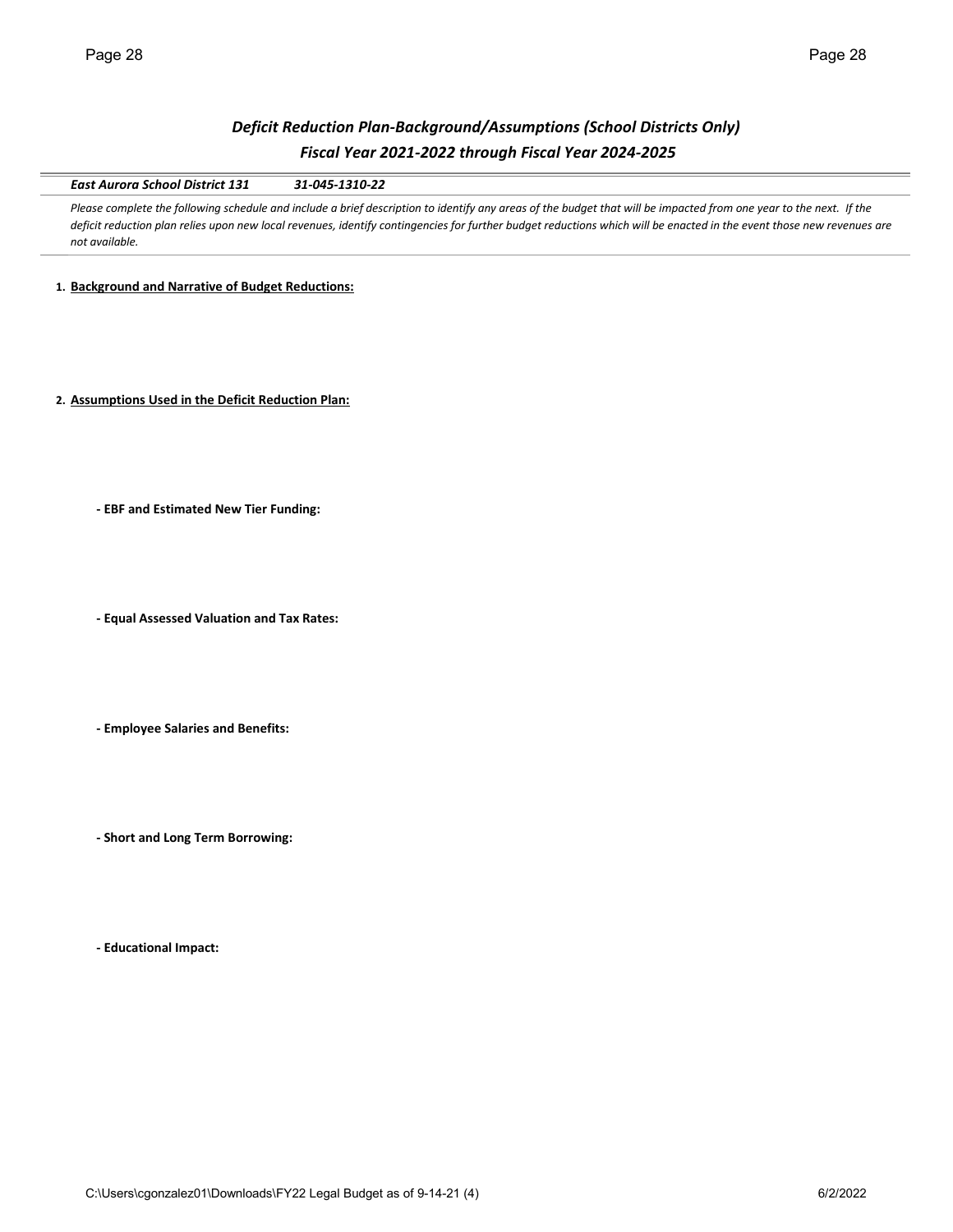**- Other Assumptions:**

**- Has the district considered shared services or outsourcing (Ex: Transportation, Insurance) If yes please explain:**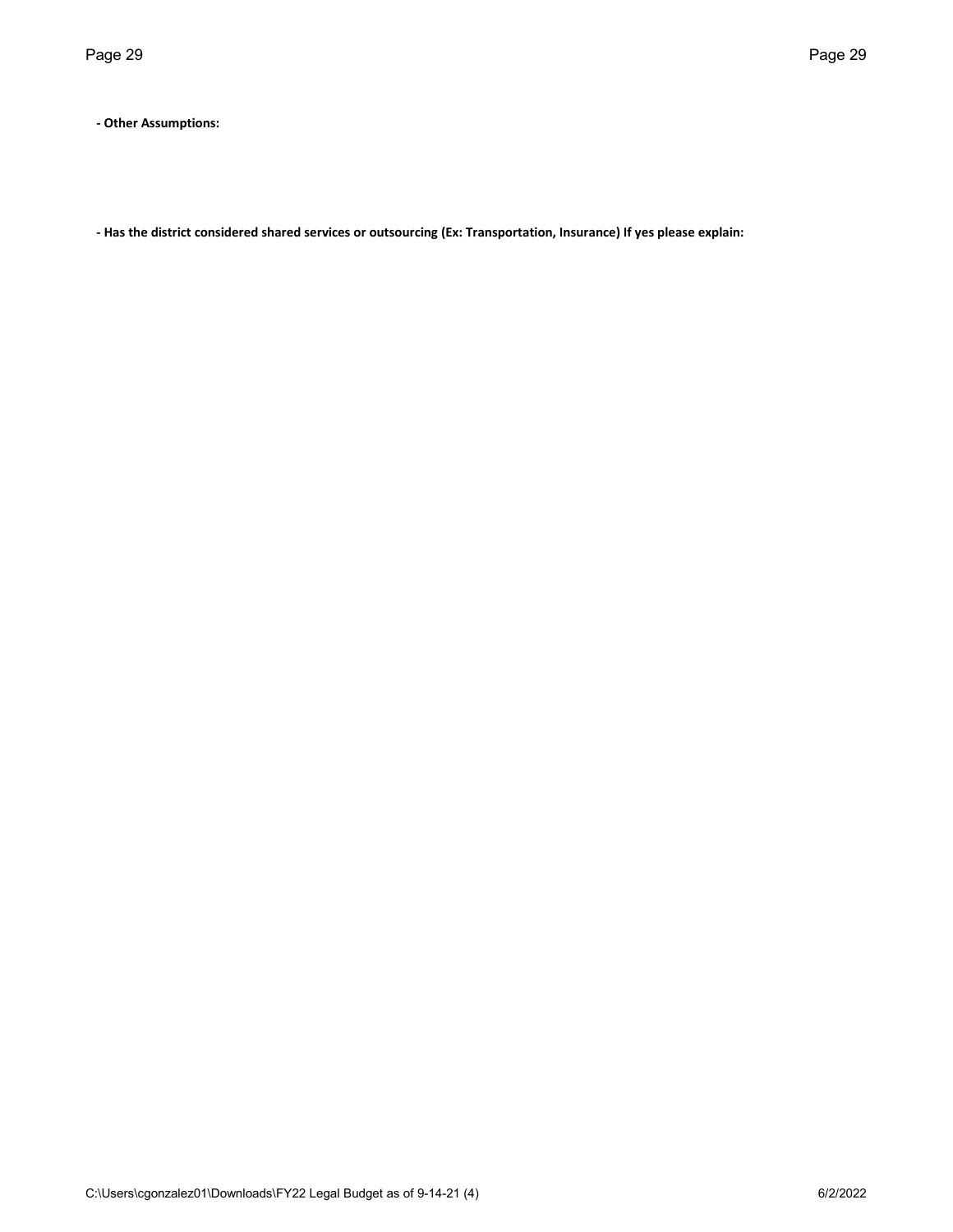| Page 30 |
|---------|
|         |

## **ESTIMATED LIMITATION OF ADMINISTRATIVE COSTS (School Districts Only)**

*(For Local Use Only)*

*This is an estimated Limitation of Administrative Costs Worksheet only and will not be accepted for Official Submission of the Limitation of Administrative Costs Worksheet.* 

The worksheet is intended for use during the budgeting process to estimate the district's percent increase of FY2022 budgeted expenditures over FY2021 actual expenditures. Budget information is copied to this page. Insert the prior year estimated actual expenditures to compute the estimated percentage increase (decrease).

The official Limitation of Administrative Costs Worksheet is attached to the end of the Annual Financial Report (ISBE Form 50-35) and may be submitted in conjunction with that report. An official [Limitation of Administrative Costs](https://www.isbe.net/Pages/Limitation-of-Administrative-Costs.aspx) Worksheet can also be found on the ISBE website at: Limitation of Administrative Costs

| <b>IESTIMATED LIMITATION OF ADMINISTRATIVE COSTS WORKSHEET</b>                                         |               |                                   | <b>School District Name:</b>                           |                  |              | <b>East Aurora School District 131</b> |                                                              |                  |                          |  |
|--------------------------------------------------------------------------------------------------------|---------------|-----------------------------------|--------------------------------------------------------|------------------|--------------|----------------------------------------|--------------------------------------------------------------|------------------|--------------------------|--|
| (Section 17-1.5 of the School Code)                                                                    |               |                                   |                                                        |                  |              | <b>RCDT Number:</b>                    | 31-045-1310-22                                               |                  |                          |  |
|                                                                                                        |               |                                   | <b>Estimated Actual Expenditures, Fiscal Year 2021</b> |                  |              |                                        | <b>Budgeted Expenditures, Fiscal Year 2022</b>               |                  |                          |  |
|                                                                                                        |               | (10)                              | (20)                                                   | (80)             |              | (10)                                   | (20)                                                         | (80)             |                          |  |
| <b>Description</b>                                                                                     | Funct.<br>No. | <b>Educational</b><br><b>Fund</b> | Operations &<br>Maintenance<br><b>Fund</b>             | <b>Tort Fund</b> | Total        | <b>Educational</b><br>Fund             | <b>Operations &amp;</b><br><b>Maintenance</b><br><b>Fund</b> | <b>Tort Fund</b> | <b>Total</b>             |  |
| 1. Executive Administration Services                                                                   | 2320          |                                   |                                                        |                  | $\mathbf{0}$ | 503,474                                |                                                              | $\Omega$         | 503,474                  |  |
| 2. Special Area Administration Services                                                                | 2330          |                                   |                                                        |                  | $\mathbf{0}$ | 1,700,864                              |                                                              | $\Omega$         | 1,700,864                |  |
| 3. Other Support Services - School Administration                                                      | 2490          |                                   |                                                        |                  | $\mathbf{0}$ | 692,351                                |                                                              | $\mathbf{0}$     | 692,351                  |  |
| 4. Direction of Business Support Services                                                              | 2510          |                                   |                                                        |                  | $\mathbf{0}$ | 191,275                                | 10,000                                                       | $\mathbf{0}$     | 201,275                  |  |
| <b>5.</b> Internal Services                                                                            | 2570          |                                   |                                                        |                  | $\Omega$     | 0                                      |                                                              | $\mathbf{0}$     |                          |  |
| 6. Direction of Central Support Services                                                               | 2610          |                                   |                                                        |                  | $\mathbf{0}$ | 0                                      |                                                              | $\mathbf{0}$     | 0                        |  |
| 7. Deduct - Early Retirement or other pension obligations required<br>by state law and included above. |               |                                   |                                                        |                  | $\Omega$     |                                        |                                                              |                  |                          |  |
| 8. Totals                                                                                              |               | $\mathbf{0}$                      | $\mathbf{0}$                                           | $\mathbf{0}$     | $\mathbf{0}$ | 3,087,964                              | 10,000                                                       | $\mathbf{0}$     | 3,097,964                |  |
| <b>Estimated Percent Increase (Decrease) for FY2022 (Budgeted)</b><br>9.<br>over FY2021 (Actual)       |               |                                   |                                                        |                  |              |                                        |                                                              |                  | <b>Enter Actual Data</b> |  |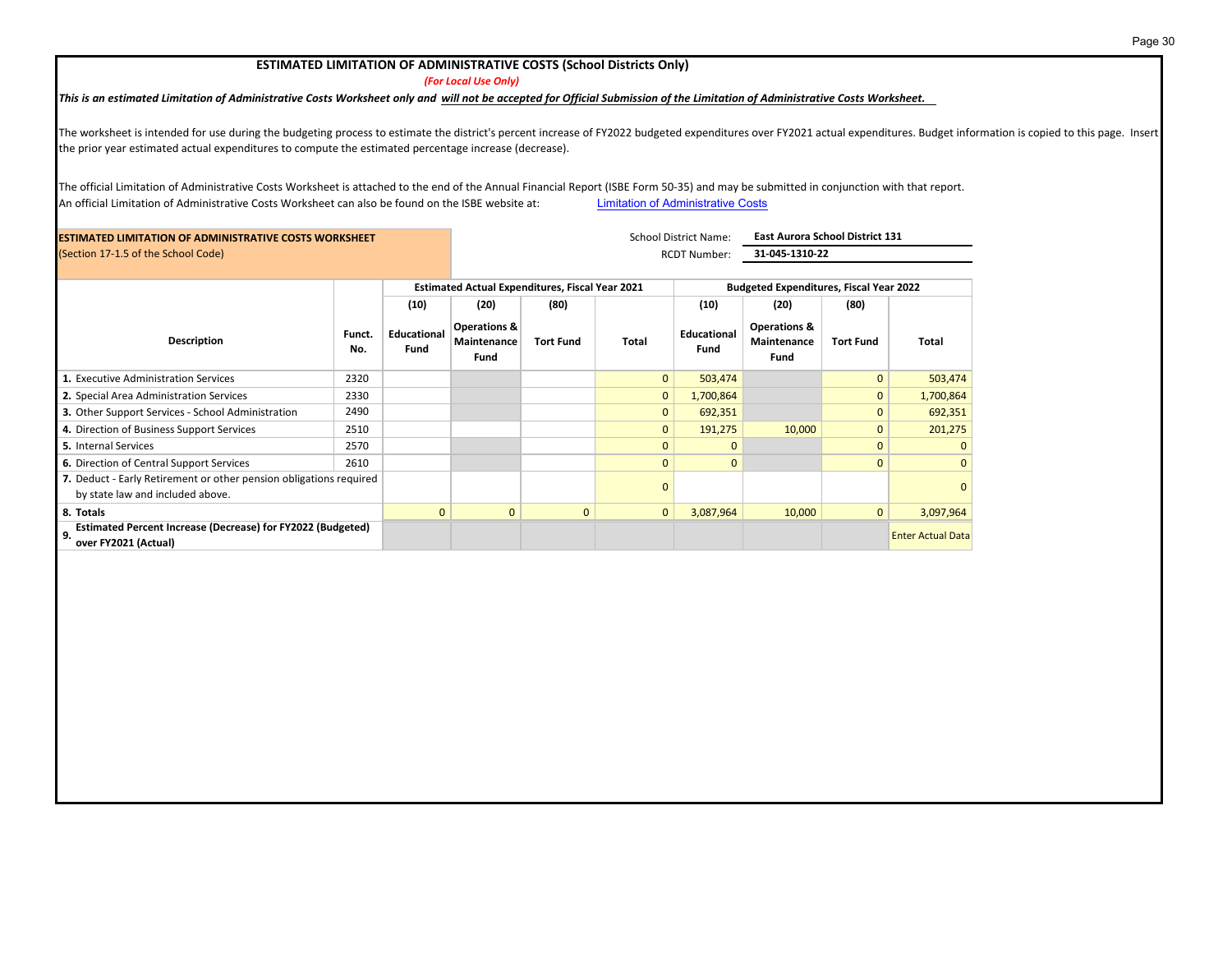### **REPORTING OF PUBLIC VENDOR CONTRACTS OF \$1,000 OR MORE (School Districts Only)**

In accordance with the School Code, Section 10-20.21, all school districts are required to file a report listing 'vendor contracts' as an attachment to their budget. In this context, the term "vendor contracts" refers to " contracts and agreements that pertain to goods and services that were intended to generate additional revenue and other remunerations for the school district in excess of \$1,000, including without limitation vending machin contracts, sports and other attire, class rings, and photographic services. The report is to list information regarding such contracts for the fiscal year immediately preceding the fiscal year of the budget. All such contr *executed on or after July 1, 2007 must be approved by the school board.*

 *[See: School Code, Section 10-20.21 - Contracts](http://www.ilga.gov/legislation/ilcs/ilcs4.asp?DocName=010500050HArt%2E+10&ActID=1005&ChapAct=105%26nbsp%3BILCS%26nbsp%3B5%2F&ChapterID=17&ChapterName=SCHOOLS&SectionID=48899&SeqStart=53200000&SeqEnd=74800000&ActName=School+Code%2E)*

*(Sheet is unprotected and can be re-formatted as needed, but must be used for submission)*

| <b>Name of Vendor</b> | <b>Product or Service Provided</b> | <b>Net Revenue</b> | Non-Monetary<br>Remuneration | <b>Purpose of Proceeds</b> | <b>Distribution Method and Recipient of Non-</b><br><b>Monetary Remunerations Distributed</b> |
|-----------------------|------------------------------------|--------------------|------------------------------|----------------------------|-----------------------------------------------------------------------------------------------|
|                       |                                    |                    |                              |                            |                                                                                               |
|                       |                                    |                    |                              |                            |                                                                                               |
|                       |                                    |                    |                              |                            |                                                                                               |
|                       |                                    |                    |                              |                            |                                                                                               |
|                       |                                    |                    |                              |                            |                                                                                               |
|                       |                                    |                    |                              |                            |                                                                                               |
|                       |                                    |                    |                              |                            |                                                                                               |
|                       |                                    |                    |                              |                            |                                                                                               |
|                       |                                    |                    |                              |                            |                                                                                               |
|                       |                                    |                    |                              |                            |                                                                                               |
|                       |                                    |                    |                              |                            |                                                                                               |
|                       |                                    |                    |                              |                            |                                                                                               |
|                       |                                    |                    |                              |                            |                                                                                               |
|                       |                                    |                    |                              |                            |                                                                                               |
|                       |                                    |                    |                              |                            |                                                                                               |
|                       |                                    |                    |                              |                            |                                                                                               |
|                       |                                    |                    |                              |                            |                                                                                               |
|                       |                                    |                    |                              |                            |                                                                                               |
|                       |                                    |                    |                              |                            |                                                                                               |
|                       |                                    |                    |                              |                            |                                                                                               |
|                       |                                    |                    |                              |                            |                                                                                               |
|                       |                                    |                    |                              |                            |                                                                                               |
|                       |                                    |                    |                              |                            |                                                                                               |
|                       |                                    |                    |                              |                            |                                                                                               |
|                       |                                    |                    |                              |                            |                                                                                               |
|                       |                                    |                    |                              |                            |                                                                                               |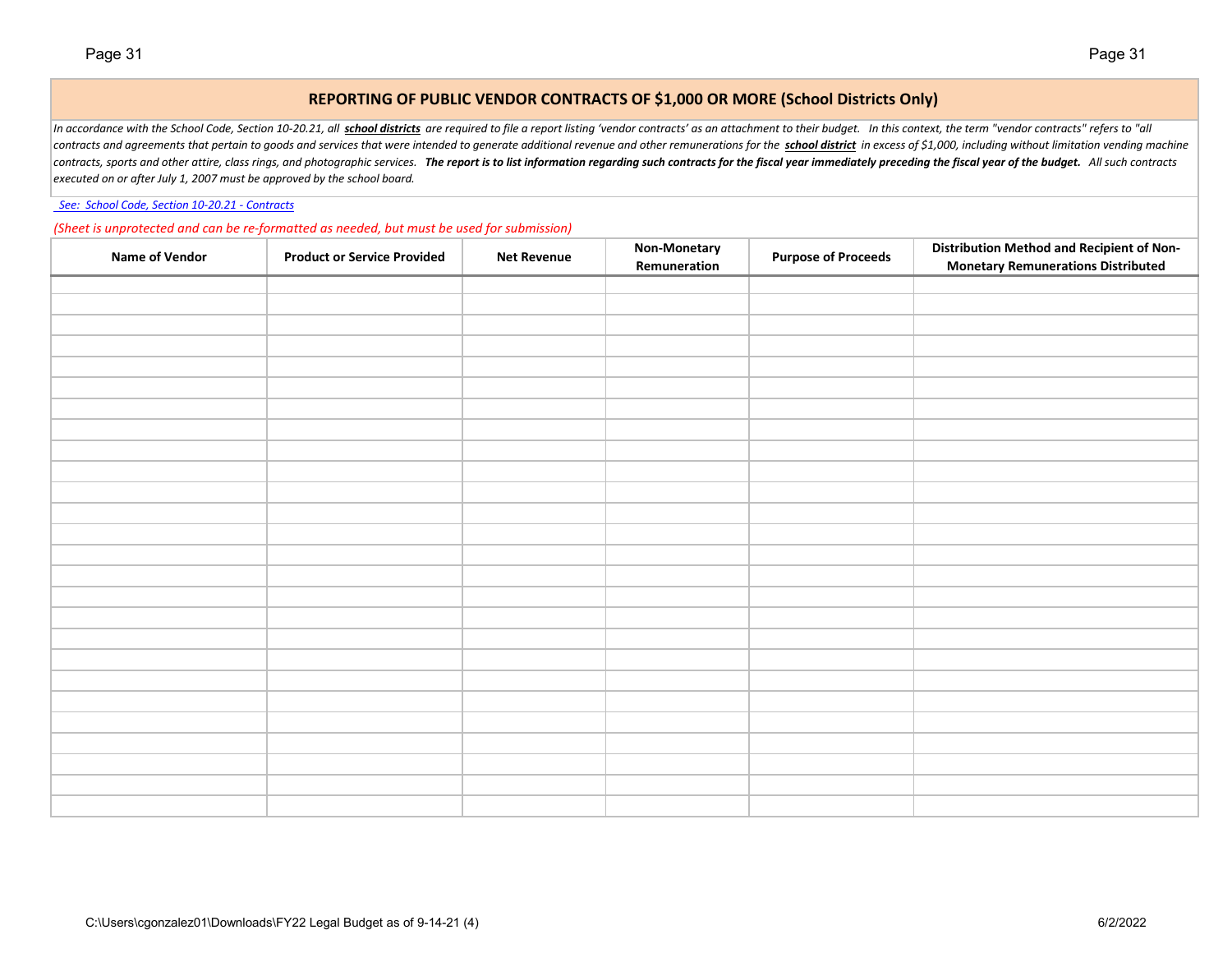### Page 32 REFERENCE PAGE Page 32

### **Reference Description**

- 1 Each fund balance should correspond to the fund balance reflected on the books as of June 30th Balance Sheet Accounts #720 and #730 (audit figures, if available).
- 2 Accounting and Financial Reporting for Certain Grants and Other Financial Assistance. The "On-Behalf" Payments should only be reflected on this page (Budget Summary, Lines 10 and 20).
- 3 Requires the secretary of the school board to notify the county clerk (within 30 days of the transfer approval) to abate an equal amount of taxes to be next extended. See Sec. 10-22.14 & 17-2.11.
- 3a Requires notification to the county clerk to abate an equal amount from taxes next extended. See section 10-22.14

### <sup>4</sup> Principal on Bonds Sold:

- (1) Funding Bonds are to be entered in the fund or funds in which the liability occurs.
- (2) Refunding Bonds can be entered in the Debt Services Fund only.
- (3) Building Bonds can be entered in the Capital Projects Fund only.
- (4) Fire Prevention and Safety Bonds can be entered in the Fire Prevention & Safety Fund only.
- 5

The proceeds from the sale of school sites, buildings, or other real estate shall be used first to pay the principal and interest on any outstanding bonds on the property being sold, and after all such bonds have been retired, the remaining proceeds from the sale next shall be used by the school board to meet any urgent district needs as determined under Sections 2-3.12 and 17-2.11 of the School Code. Once these issues have been addressed, any remaining proceeds may be used for any other authorized purpose and for deposit into any district fund.

- 6 The School Code, Section 10-22.44 prohibits the transfer of interest earned on the investment of "any funds for purposes of Illinois Municipal Retirement under the Pension Code." This prohibition does not include funds for Social Security and Medicare-only purposes. For additional requirements on interest earnings, see 23 Illinois Administrative Code, Part 100, Section 100.50.
- **<sup>7</sup>** Cash plus investments must be greater than or equal to zero.

**<sup>8</sup>** For cash basis budgets, this total will equal the Budget Summary - Total Direct Receipts/Revenues (Line 9) plus Total Other Sources of Funds (Line 46).

**9** For cash basis budgets, this total will equal the Budget Summary - Total Direct Disbursements/Expenditures (Line 19) plus Total Other Uses of Funds (Line 79).

 $10$  Working Cash Fund loans may be made to any district fund for which taxes are levied (Section 20-5 of the School Code).

<sup>11</sup> Include revenue accounts 1110 through 1115, 1117,1118 & 1120.

12 The School Code Section 17-2.2c. Tax for leasing educational facilities or computer technology or both, and for temporary relocation expense purposes.

13

Corporate personal property replacement tax revenue must be first applied to the Municipal Retirement/Social Security Fund to replace tax revenue lost due to the abolition of the corporate personal property tax (30 ILCS 115/12). This provision does not apply to taxes levied for Medicare-Only purposes.

14

Only tuition payments made to *private facilities*. See Functions 4200 or 4400 for estimated public facility disbursements/expenditures.

- 15 Payment towards the retirement of lease/purchase agreements or bonded/other indebtedness (principal only) otherwise reported within the fund e.g.: alternate revenue bonds. (Describe & Itemize)
- 16 Only abolishment of Working Cash Fund must transfer its funds directly to the Educational Fund upon adoption of a resolution and at the close of the current school Year (see 105 ILCS 5/20-8 for further explanation) Only abatement of working cash fund can transfer its funds to any fund in most need of money (see 105 ILCS 5/20-10 for further explanation)